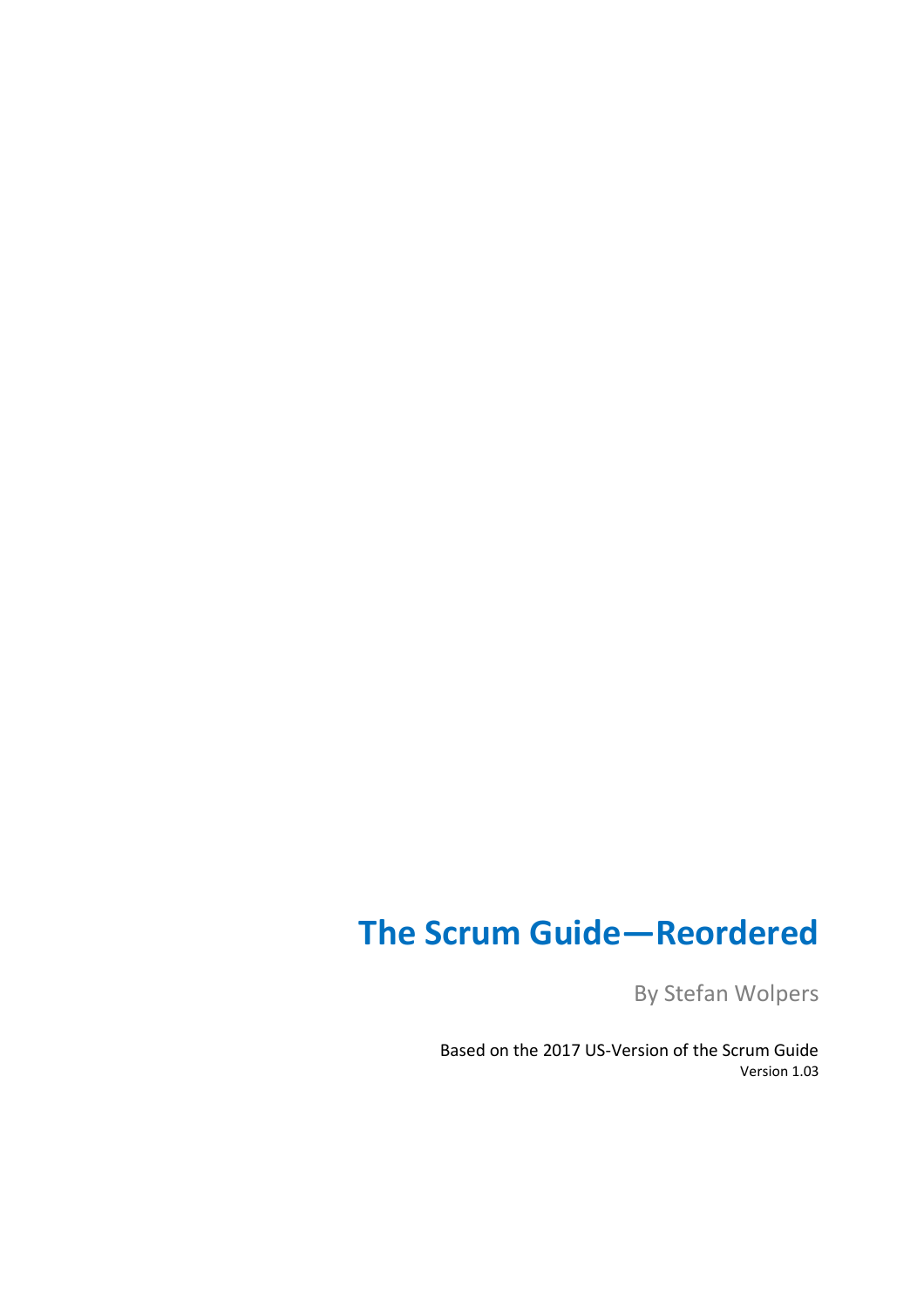

# <span id="page-1-0"></span>Introduction

The Scrum Guide–Reordered resulted from Stefan Wolper's preparation to pass Scrum.org's [Professional Scrum Master III certification.](https://www.scrum.org/index.php/professional-scrum-master-iii-certification) I highly encourage you to check out his web site at [https://age-of-product.com,](https://age-of-product.com/) and would like to thank him for giving me permission to provide my students and followers with a download from [ScrumOnBoston.](http://www.scrumonboston.com/)

A note from Stefan about this guide:

It is based on about 90 percent of the text of the 2017 Scrum Guide, extending its original structure by adding an extended categorization. For example, you will find all quotes that can be attributed to the role of the Scrum Master in one place. While the Scrum Guide is mainly focused on the three roles, five events, and three artifacts, I aggregated quotes on specific topics as well, for example, on self-organization, finance or technical debt.

The Scrum Guide–Reordered allows you to get a first understanding of Scrum-related questions quickly. For example, it is good at relating a specific topics — say "stakeholder" — with Scrum first principles such as Scrum Values, or empiricism.

While the Scrum Guide–Reordered does not answer all questions you might have immediately, I found it very helpful to identify the patterns and principles used throughout the Scrum Guide. Moreover, it is a great tool to start meaningful discussions with your peers. If you like to give it a try, I recommend, for example, the issue of [technical debt and Scrum.](https://age-of-product.com/technical-debt-scrum/)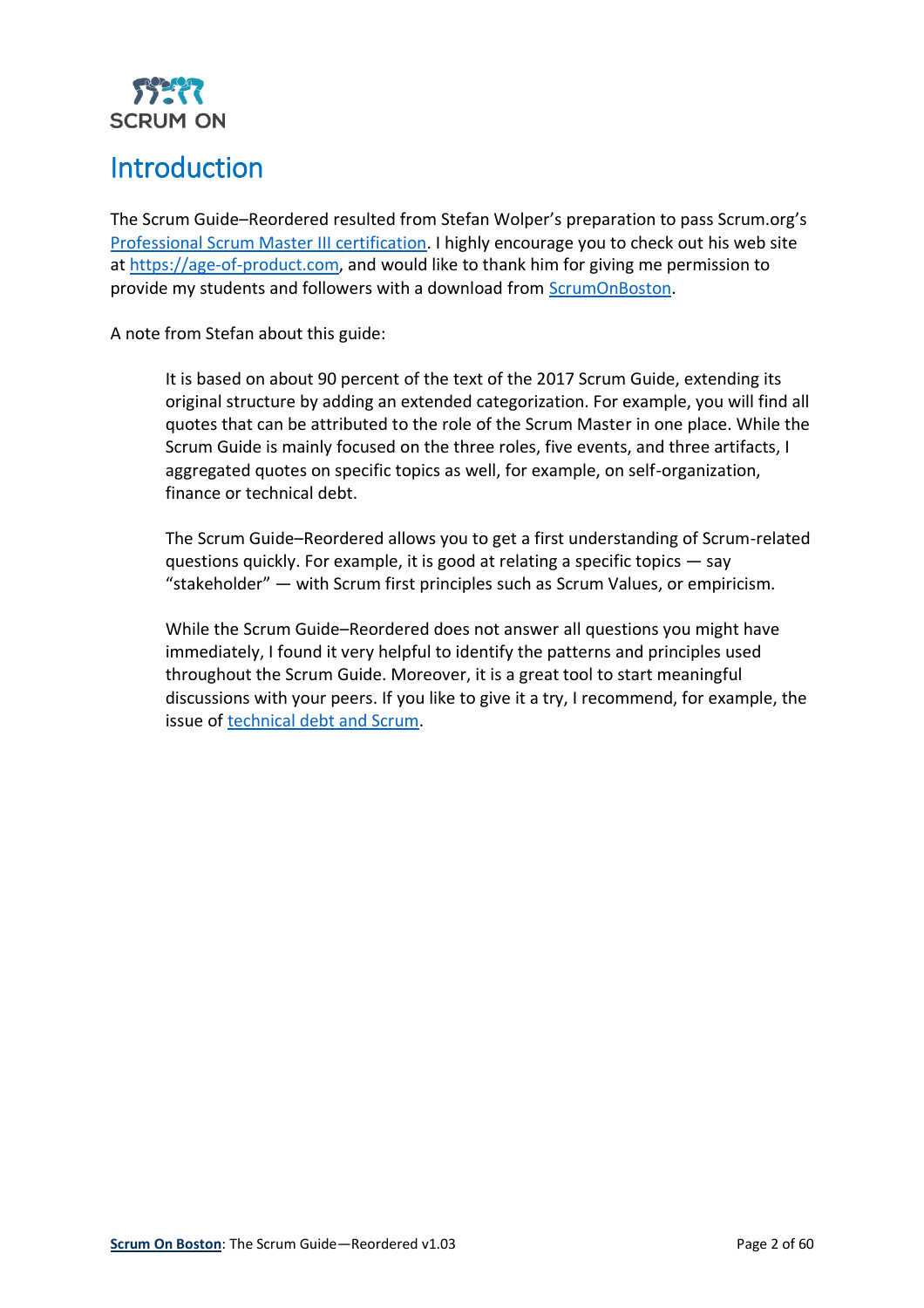

# <span id="page-2-0"></span>Copyright Notice

The **Scrum Guide** has been authored by Jeff Sutherland and Ken Schwaber and is available as [Attribution-ShareAlike 4.0 International \(CC BY-SA 4.0\)](https://creativecommons.org/licenses/by-sa/4.0/) license.

As a consequence, the Scrum Guide— Reordered inherits this CC BY-SA 4.0 license, too.

By utilizing the Scrum Guide—Reordered you acknowledge and agree that you have read and agree to be bound by the terms of the Attribution ShareAlike license of Creative Commons.

Further Reading:

"©2018 Ken Schwaber and Jeff Sutherland. Offered for license under the Attribution Share-Alike license of Creative Commons, accessible at http://creativecommons.org/licenses/bysa/4.0/legalcode and also described in summary form at http://creativecommons.org/licenses/by-sa/4.0/.

By utilizing this Scrum Guide you acknowledge and agree that you have read and agree to be bound by the terms of the Attribution ShareAlike license of Creative Commons."

**Source**[: The Scrum Guide.](https://www.scrumguides.org/scrum-guide.html#acknowledgements-history)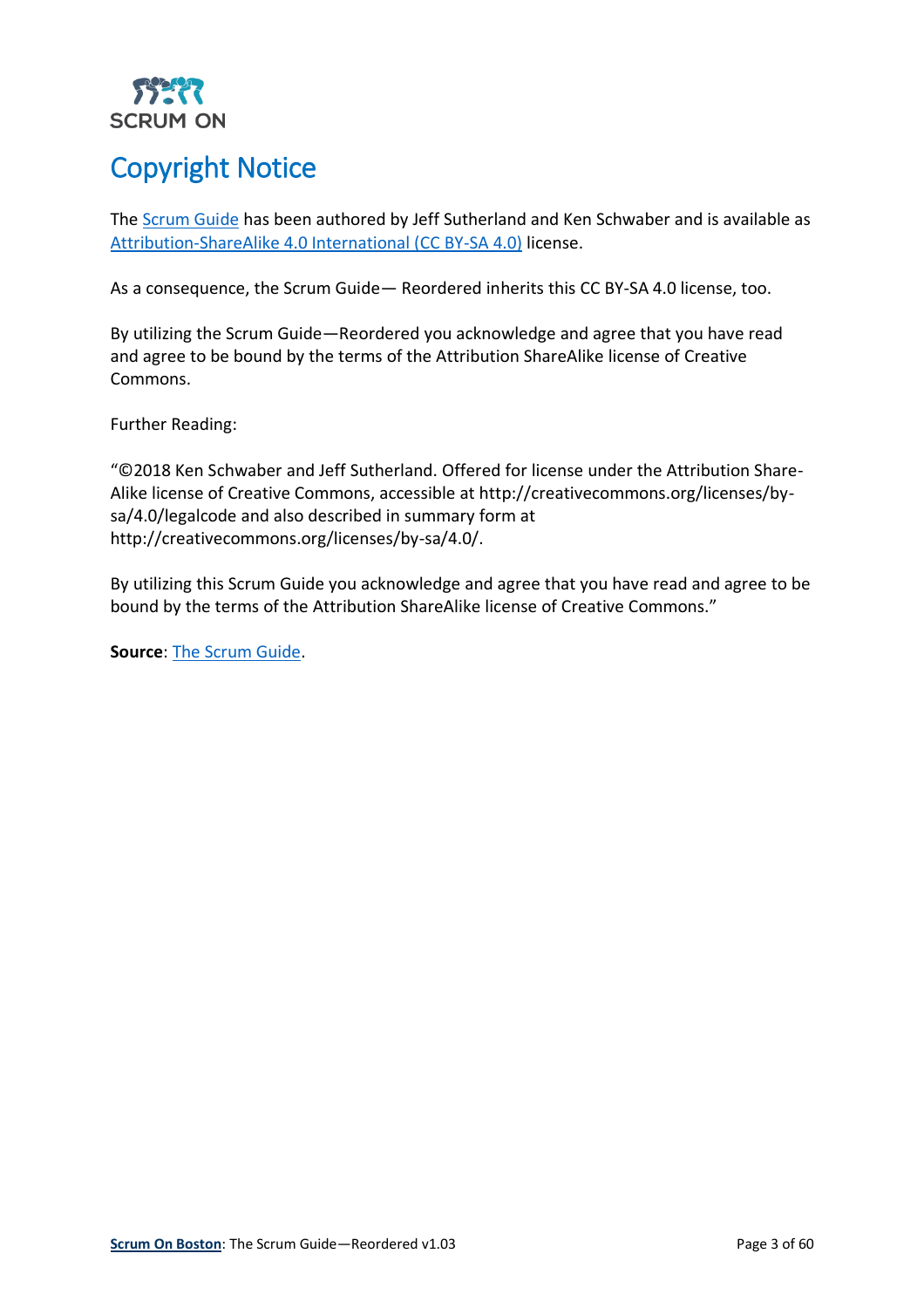

# <span id="page-3-0"></span>Index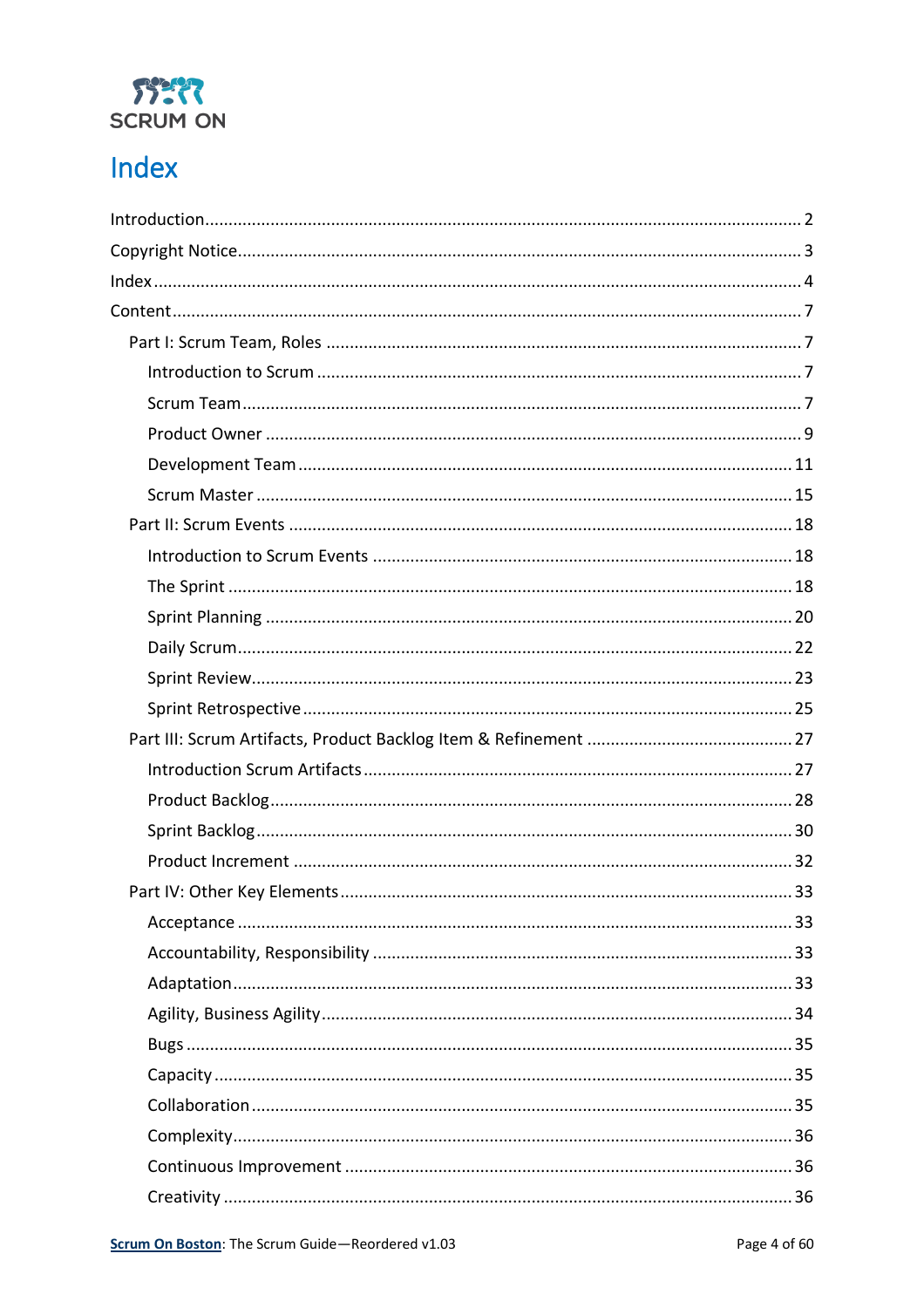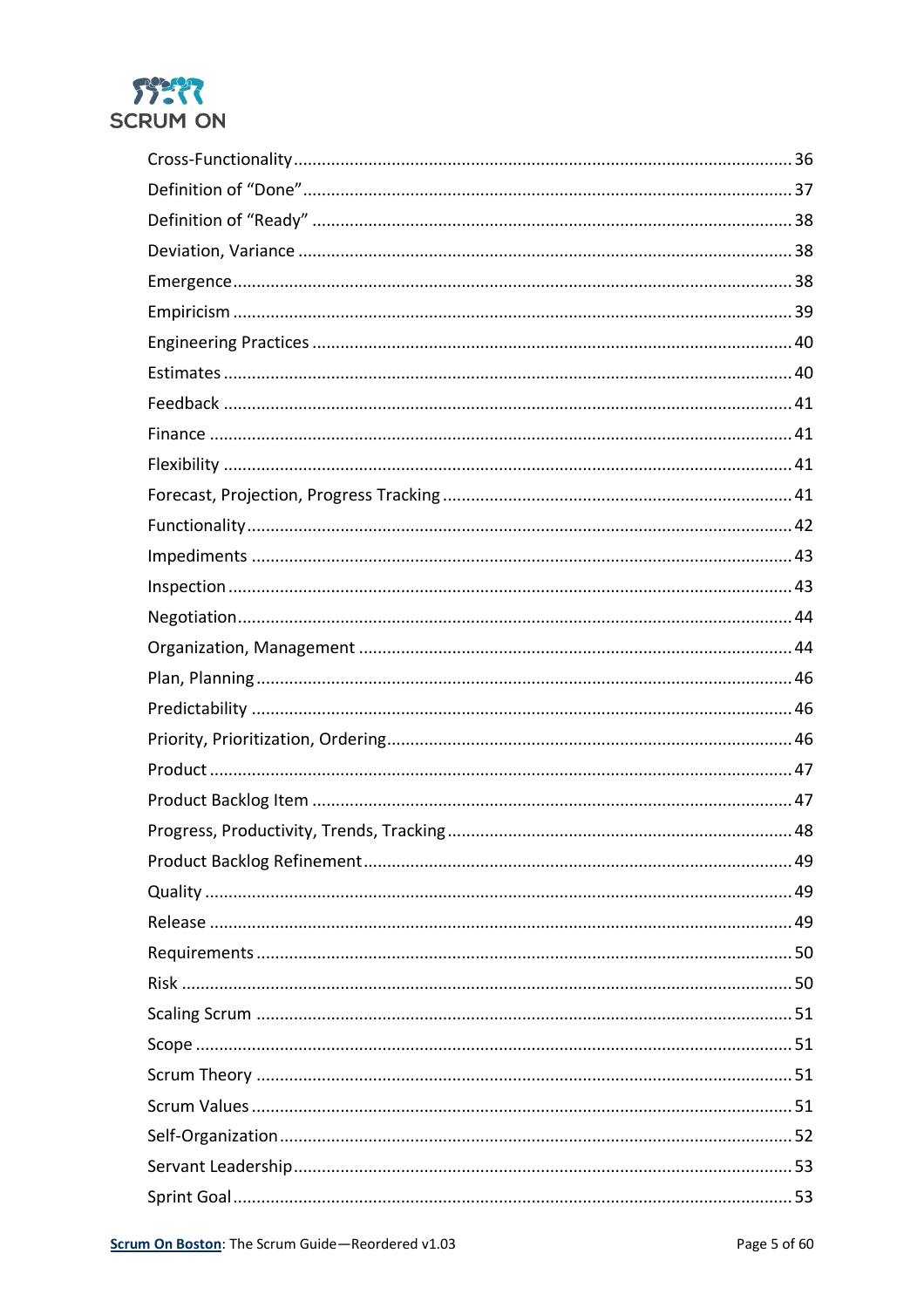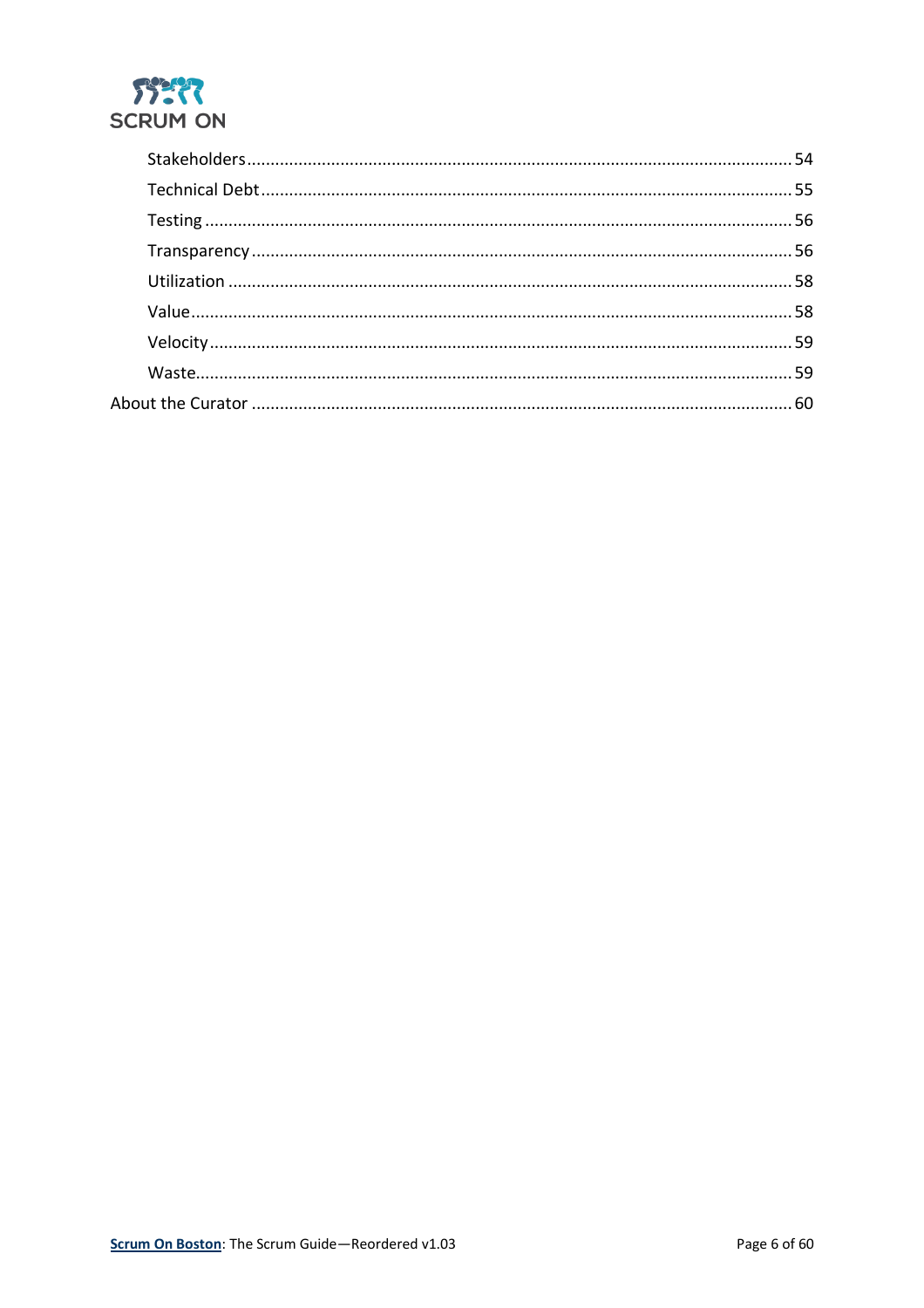

## <span id="page-6-0"></span>**Content**

Please note that the figure at the beginning on an entry refers to the page number of the print-version of the 2017 Scrum Guide.

## <span id="page-6-1"></span>Part I: Scrum Team, Roles

#### <span id="page-6-2"></span>Introduction to Scrum

- 4 Scrum (n): A [process] framework within which people can address complex adaptive problems, while productively and creatively delivering products of the highest possible value.
- 4 The essence of Scrum is a small team of people. The individual team is highly flexible and adaptive.
- 4 Scrum employs an iterative, incremental approach to optimize predictability and control risk.

#### <span id="page-6-3"></span>Scrum Team

- 4 The essence of Scrum is a small team of people. The individual team is highly flexible and adaptive.
- 6 The Scrum Team consists of a Product Owner, the Development Team, and a Scrum Master.
- 6 Scrum Teams are self-organizing and cross-functional.
- 6 Self-organizing teams choose how to best accomplish their work, rather than being directed by others outside the team.
- 6 Cross-functional teams have all the competencies needed to accomplish the work without depending on others not part of the team.
- 6 The team model in Scrum is designed to optimize flexibility, creativity, and productivity.
- 6 Scrum Teams deliver product iteratively and incrementally, maximizing the opportunity for feedback.
- 6 Incremental delivery of "Done" products ensures a potentially useful version of working product is always available.
- 7 The Scrum Master is a servant-leader for the Scrum Team.
- 7 The Product Owner and Scrum Master roles are not included in this count [of team size] unless they are also executing the work of the Sprint Backlog.
- 7 Fewer than three Development Team members decrease interaction and results in smaller productivity gains. Smaller Development Teams may encounter skill constraints during the Sprint.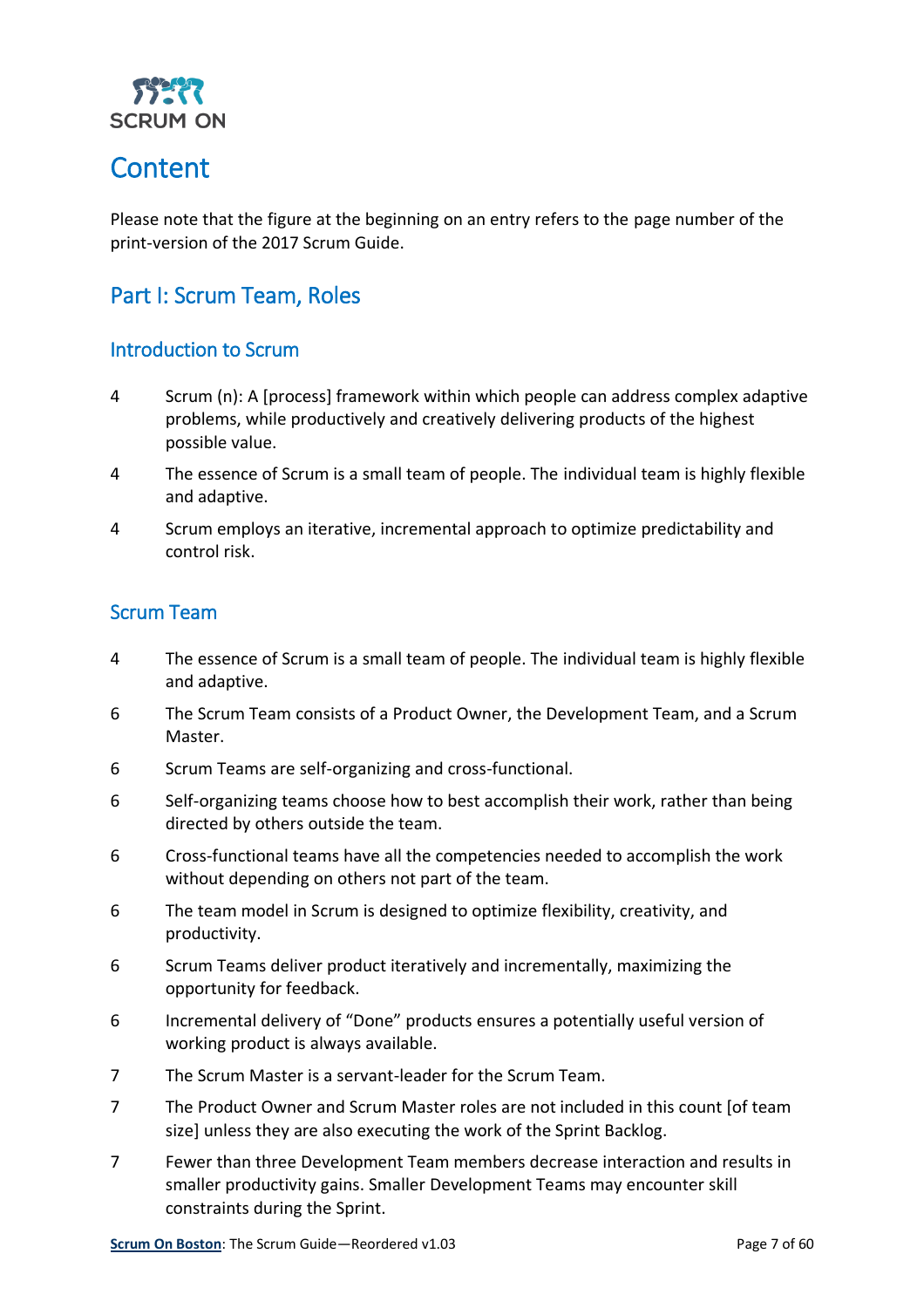

- 7 Having more than nine members requires too much coordination. Large Development Teams create too much complexity for an empirical process to be useful.
- 8 SM services to the Organization: Causing change that increases the productivity of the Scrum Team.
- 9 Each sprint maybe considered as a project with no more than a one-month horizon.
- 10 The work to be performed in the Sprint is planned at the Sprint Planning. This plan is created by the collaborative work of the entire Scrum Team.
- 11 During the Sprint Planning the Scrum Team also crafts a Sprint Goal.
- 13 During the Sprint Review, the Scrum Team and the stakeholders collaborate about what was done in the Sprint.
- 14 The Sprint Retrospective in an opportunity for the Scrum Team to inspect itself and create a plan for improvements to be enacted during the next Sprint.
- 14 The purpose of the Sprint Retrospective is to: inspect how the Scrum Team went with regard to people, relationships, process, and tools.
- 14 The Scrum Master encourages the Scrum Team to improve, within the Scrum process framework, its development process and practices to make it more efficient and enjoyable for the next Sprint.
- 14 During each Sprint Retrospective, the Scrum Team plans ways to increase product quality by improving work processes or adapting the definition of "Done", if appropriate and not in conflict with product or organizational standards.
- 15 The Scrum Team decides, how and when the refinement is done. [Product Backlog] Refinement usually consumes no more than 10% of the capacity of the Development Team.
- 17 At the end of a Sprint, a new Increment must be "Done," which means it must be in a usable condition and meet the Scrum Team's definition of "Done."
- 17 The Scrum Master's job is to work with the Scrum Team and the organization to increase the transparency of the artifacts. Transparency does not occur overnight, but it is a path.
- 18 The purpose of each Sprint is to deliver Increments of potentially releasable functionality that adhere to the Scrum Team's definition of "Done."
- 18 If there are multiple Scrum Teams working on the system or product release, the Development Teams of all Scrum Teams must mutually define the definition of "Done."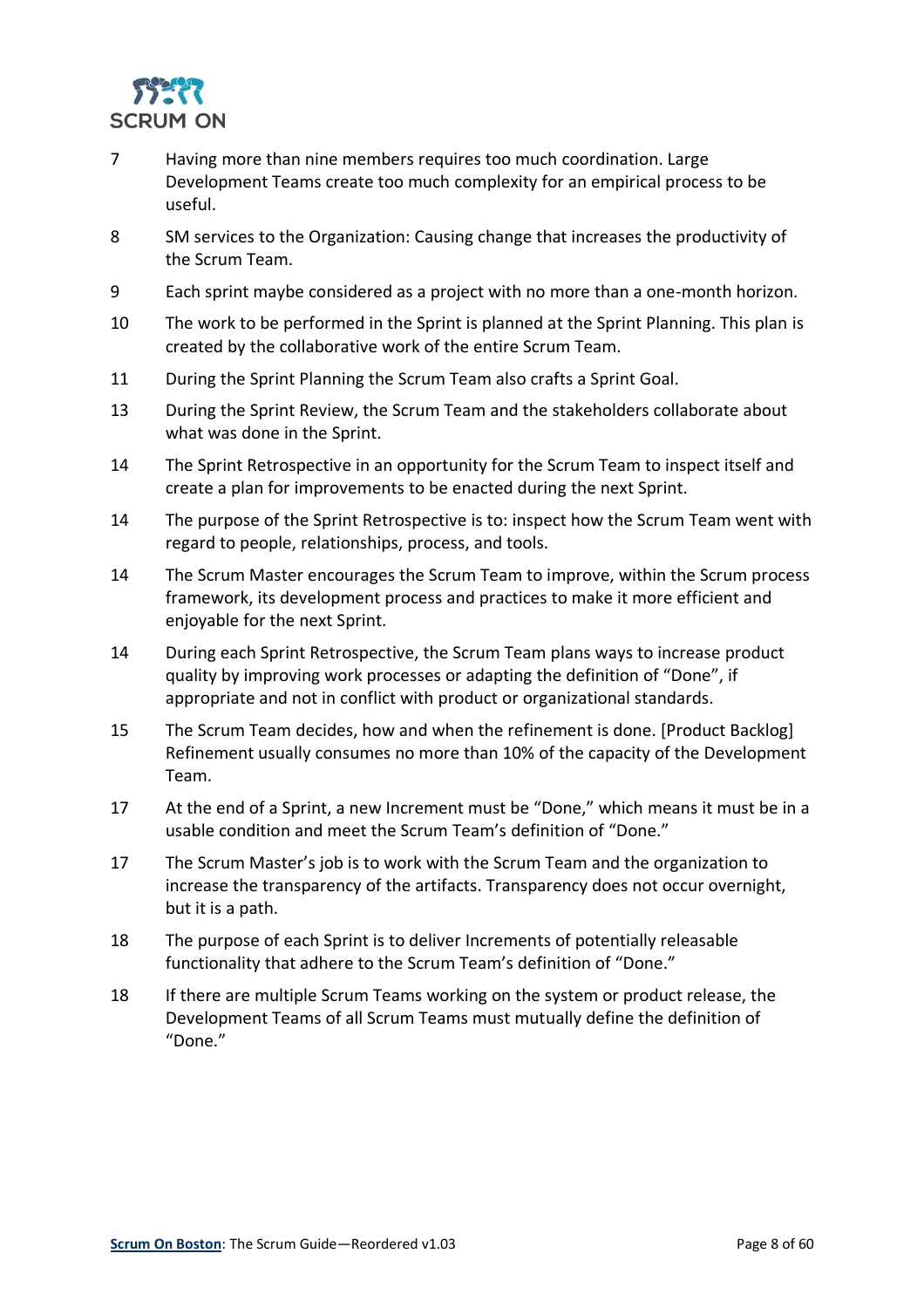

#### <span id="page-8-0"></span>Product Owner

- 6 The Product Owner is responsible for maximizing the value of the product resulting from work of the Development Team.
- 6 The Product Owner is the sole person responsible for managing the Product Backlog.
- 6 Product Backlog management includes: Clearly expressing Product Backlog items.
- 6 Product Backlog management includes: Ordering the items in the Product Backlog to best achieve goals and missions.
- 6 Product Backlog management includes: Optimizing the value of the work the Development Team performs.
- 6 Product Backlog management includes: Ensuring the Product Backlog is visible, transparent, and clear to all, and shows what the Scrum Team will work on next.
- 6 Product Backlog management includes: Ensuring the Development Team understands items in the Product Backlog to the level needed.
- 6 The Product Owner may do the above work, or have the Development Team do it.
- 6 The Product Owner is one person, not a committee. The Product Owner may represent the desires of a committee in the Product Backlog […].
- 6 …but those wanting to change a Product Backlog item's priority must address the Product Owner.
- 6 For a Product Owner to succeed, the entire organization must respect his or her decisions. The Product Owner's decisions are visible in the content and the ordering of the Product Backlog.
- 6 No one can force the Development Team to work from a different set of requirements [than the Product Backlog].
- 7 The Product Owner and Scrum Master roles are not included in this count [of team size] unless they are also executing the work of the Sprint Backlog.
- 9 During the Sprint: Scope may be clarified and re-negotiated between the Product Owner and Development Team as more is learned.
- 10 A Sprint can be canceled before the time-box is over. Only the Product Owner has the authority to cancel a Sprint.
- 10 [Sprint cancellation] If part of the work is potentially releasable, the Product Owner typically accepts it.
- 10 The Product Owner discusses the objective that the Sprint should achieve and the Product Backlog items that, if completed in the Sprint, would achieve the Sprint Goal.
- 11 The Product Owner can help to clarify selected Product Backlog items and make trade-offs.
- 11 If the Development Team determines it has too much or too little work, it may renegotiate the selected Product Backlog items with the Product Owner.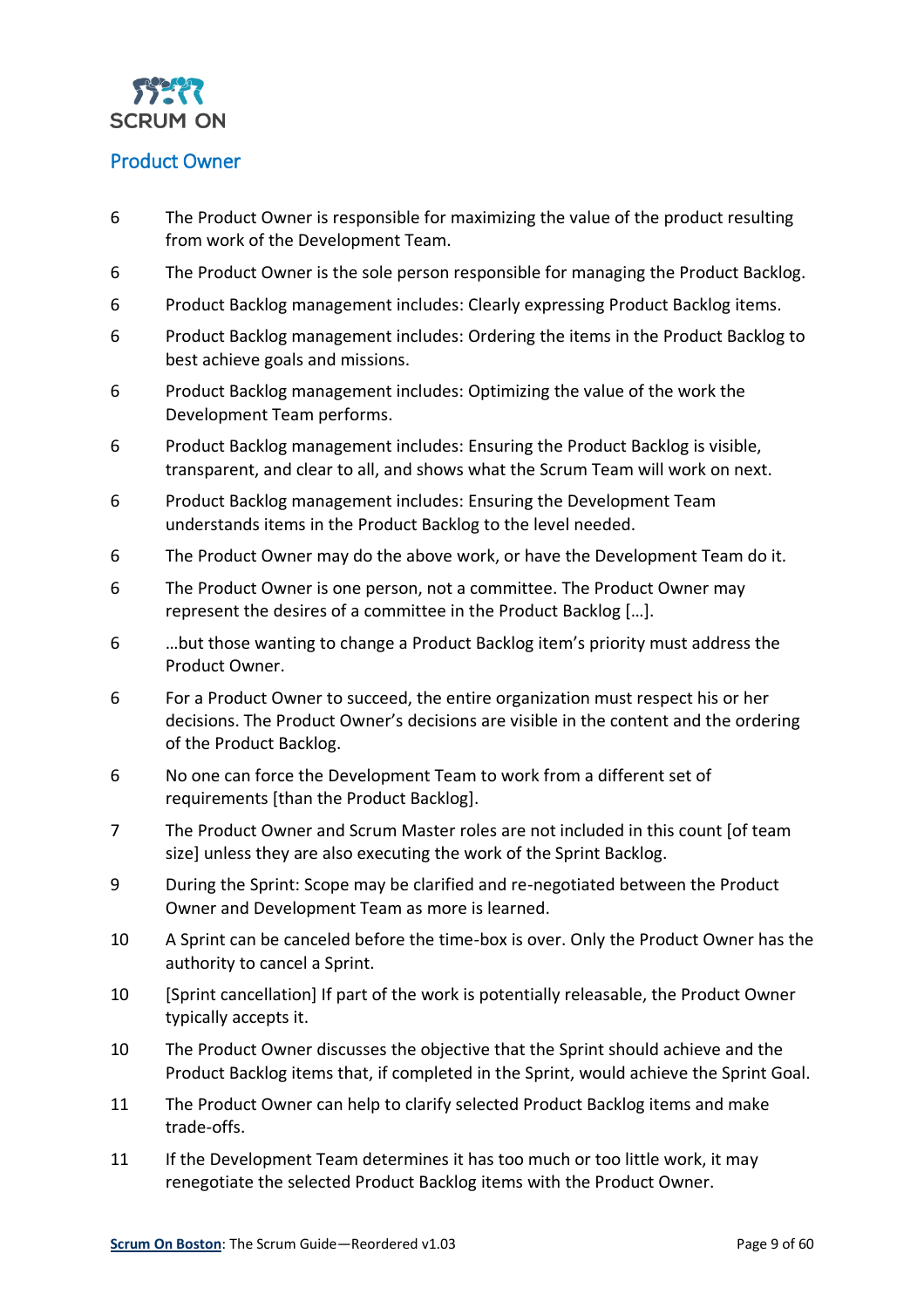

- 11 If the work turns out to be different than the Development Team expected, they collaborate with the Product Owner to negotiate the scope of the Sprint Backlog within the Sprint.
- 13 [Sprint Review] Attendees include the Scrum Team and the key stakeholders invited by the Product Owner.
- 13 [Sprint Review] The Product Owner explains what Product Backlog items have been "Done" and what hasn't been "Done."
- 13 [Sprint Review] The Product Owner discusses the Product Backlog as it stands. He or she projects likely target and delivery dates based on progress to date (if needed).
- 15 The Product Owner is responsible for the Product Backlog, including its content, availability, and ordering.
- 15 [The Product Backlog refinement] is an ongoing process in which the Product Owner and the Development Team collaborate on the details of Product Backlog items.
- 15 However, Product Backlog items can be updated at any time by the Product Owner or at Product Owner's discretion.
- 15 The Product Owner may influence the Development Team by helping it understand and select trade-offs, but the people who will perform the work make the final estimate.
- 16 The Product Owner tracks this total work remaining at least every Sprint Review.
- 16 The Product Owner compares this amount with the work remaining at the previous Sprint Review to assess progress toward completing projected work by the desired time for the goal. This information is made transparent to all stakeholders.
- 17 The increment must be in a useable condition regardless of whether the Product Owner decides to release it.
- 17 The Scrum Master must work with the Product Owner, Development Team, and other involved parties to understand if the artifacts are completely transparent.
- 18 This increment is usable, so a Product Owner may choose to immediately release it.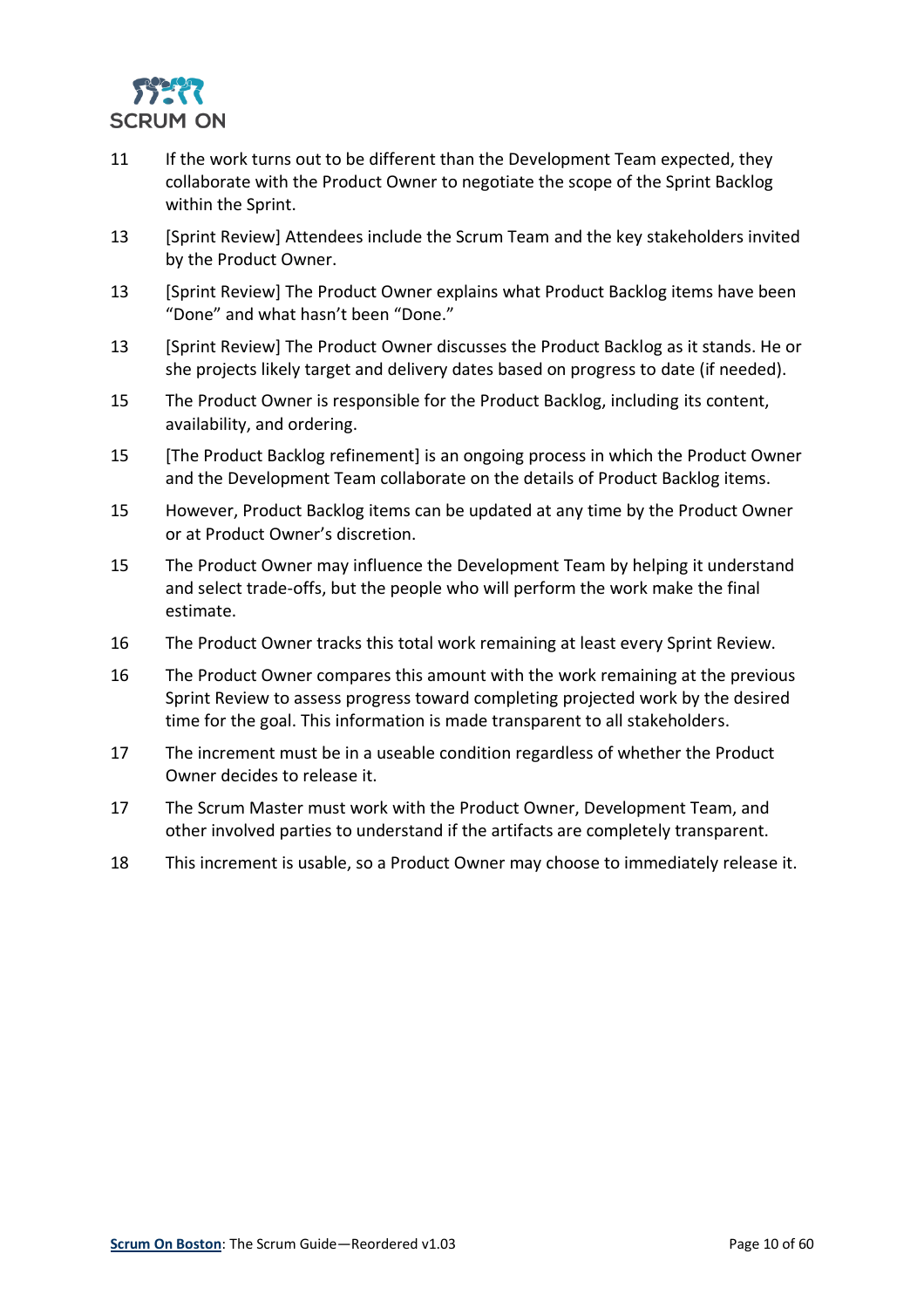

#### <span id="page-10-0"></span>Development Team

- 6 The Product Owner may do the above work [Product Backlog management], or have the Development Team do it.
- 6 No one can force the Development Team to work from a different set of requirements [than the Product Backlog].
- 7 The Development Team consists of professionals, who do the work of delivering a potentially releasable Increment of "Done" product at the end of each Sprint.
- 7 A "Done" increment is required at the Sprint Review.
- 7 Development Teams are structured and empowered by the organization to organize and manage their own work.
- 7 [Development Teams] are self-organizing. No one (not even the Scrum Master) tells the Development Team how to turn Product Backlog into Increments of potentially releasable functionality.
- 7 Development Teams are cross-functional, with all the skills necessary to create a product Increment.
- 7 Scrum recognizes no titles for Development Team members, regardless of the work being performed by the person.
- 7 Scrum recognizes no sub-teams in the Development Team, regardless of domains that need to be addressed like testing, architecture, operations, or business analysis.
- 7 Individual Development Team members may have specialized skills and areas of focus, but accountability belongs to the Development Team as a whole.
- 7 Optimal Development Team size is small enough to remain nimble and large enough to complete significant work within a Sprint.
- 7 Fewer than three Development Team members decrease interaction and results in smaller productivity gains. Smaller Development Teams may encounter skill constraints during the Sprint.
- 7 Having more than nine members requires too much coordination. Large Development Teams create too much complexity for an empirical process to be useful.
- 7 The Product Owner and Scrum Master roles are not included in this count unless they are also executing the work of the Sprint Backlog.
- 10 [Sprint Planning] The Development Team works to forecast the functionality that will be developed during the sprint.
- 10 The input to [the Sprint Planning] meeting is the Product Backlog, the latest product Increment, projected capacity of the Development Team during the Sprint, and the past performance of the Development Team.
- 10 The number of items selected from the Product Backlog for the Sprint is solely up to the Development Team. Only the Development Team can assess what it can accomplish over the upcoming Sprint.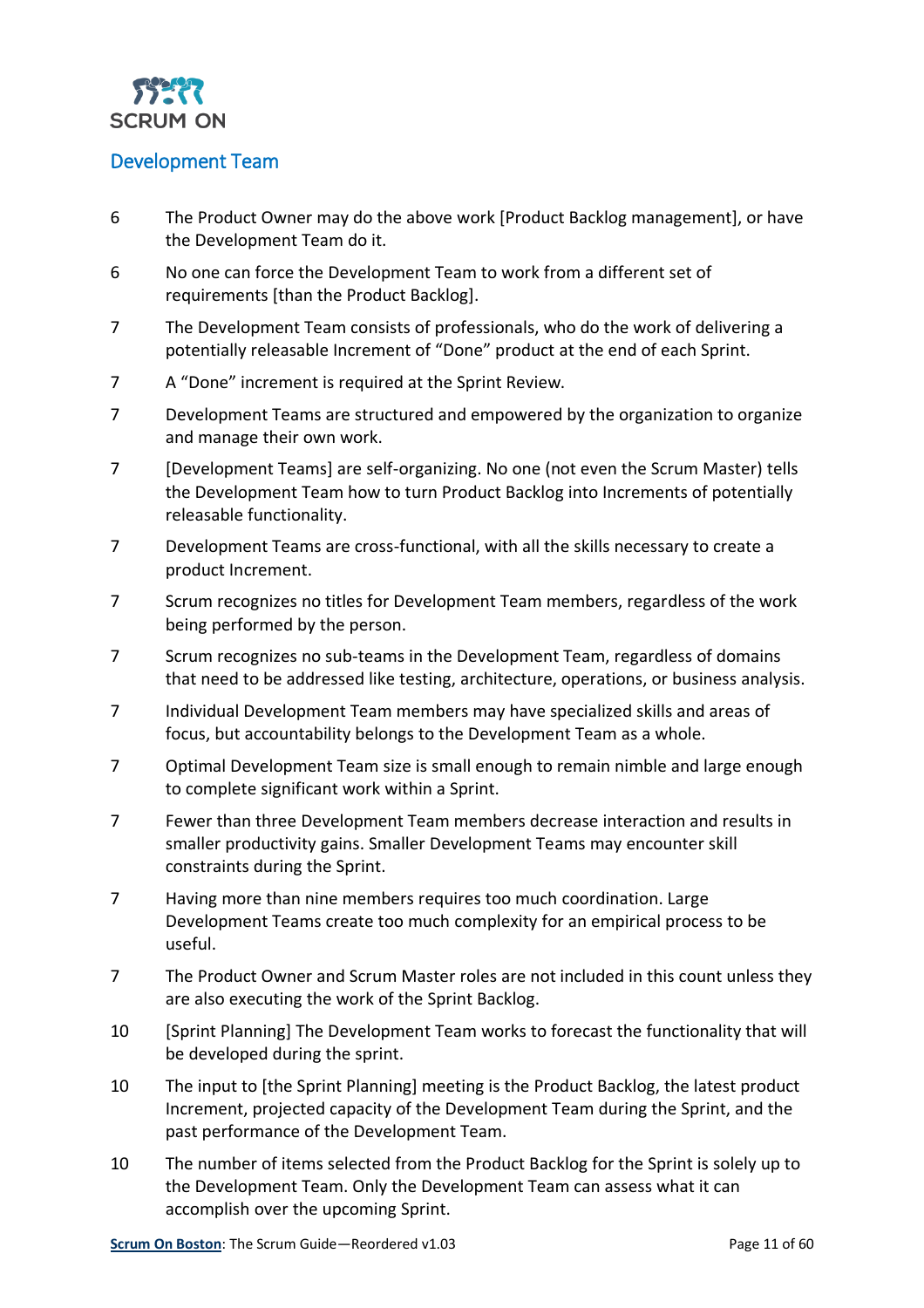

- 11 The Sprint Goal is an objective that will be met with the Sprint through the implementation of the Product Backlog, and it provides guidance to the Development Team on why it is building the Increment.
- 11 Having set the Sprint Goal and selected the Product Backlog items for the Sprint, the Development Team decides how it will build this functionality into a "Done" product Increment during the Sprint.
- 11 The Development Team usually starts by designing the system and the work needed to convert the Product Backlog into a working product Increment.
- 11 However, enough work is planned during the Sprint Planning for the Development Team to forecast what it believes it can do in the upcoming Sprint.
- 11 Worked planned for the first days of the Sprint by the Development Team is decomposed by the end of this meeting, often to units of one day or less.
- 11 The Development Team self-organizes to undertake the work in the Sprint Backlog, both during Sprint Planning and as needed throughout the Sprint.
- 11 By the end of the Sprint Planning, the Development Team should be able to explain to the Product Owner and the Scrum Master how it intends to work as a selforganizing team to accomplish the Sprint Goal and create the anticipated product Increment.
- 11 The Sprint Goal gives the Development Team some flexibility regarding the functionality implemented within the Sprint.
- 11 The Sprint Goal can be any other coherence that causes the Development Team to work together rather than on separate initiatives.
- 11 If the work turns out to be different than the Development Team expected, they collaborate with the Product Owner to negotiate the scope of the Sprint Backlog within the Sprint.
- 12 The Daily Scrum is a 15-minute time-boxed event for the Development Team.
- 12 The Daily Scrum is held every day. At it, the Development Team plans the work for the next 24 hours.
- 12 The Daily Scrum is optimizes the probability that the Development Team will meet the Sprint Goal.
- 12 Every day, the Development Team should understand how it intends to work together as a self-organizing team to accomplish the Sprint Goal and create the anticipated Increment at the end of the Sprint.
- 12 The structure of the meeting is set by the Development Team and can be conducted in different ways if it focuses on progress toward the Sprint Goal.
- 12 The Development Team members often meet immediately after the Daily Scrum for detailed discussions, or to adapt, or replan, the rest of the Sprint's work.
- 12 The Scrum Master ensures that the Development Team has the meeting, but the Development Team is responsible for conducting the meeting.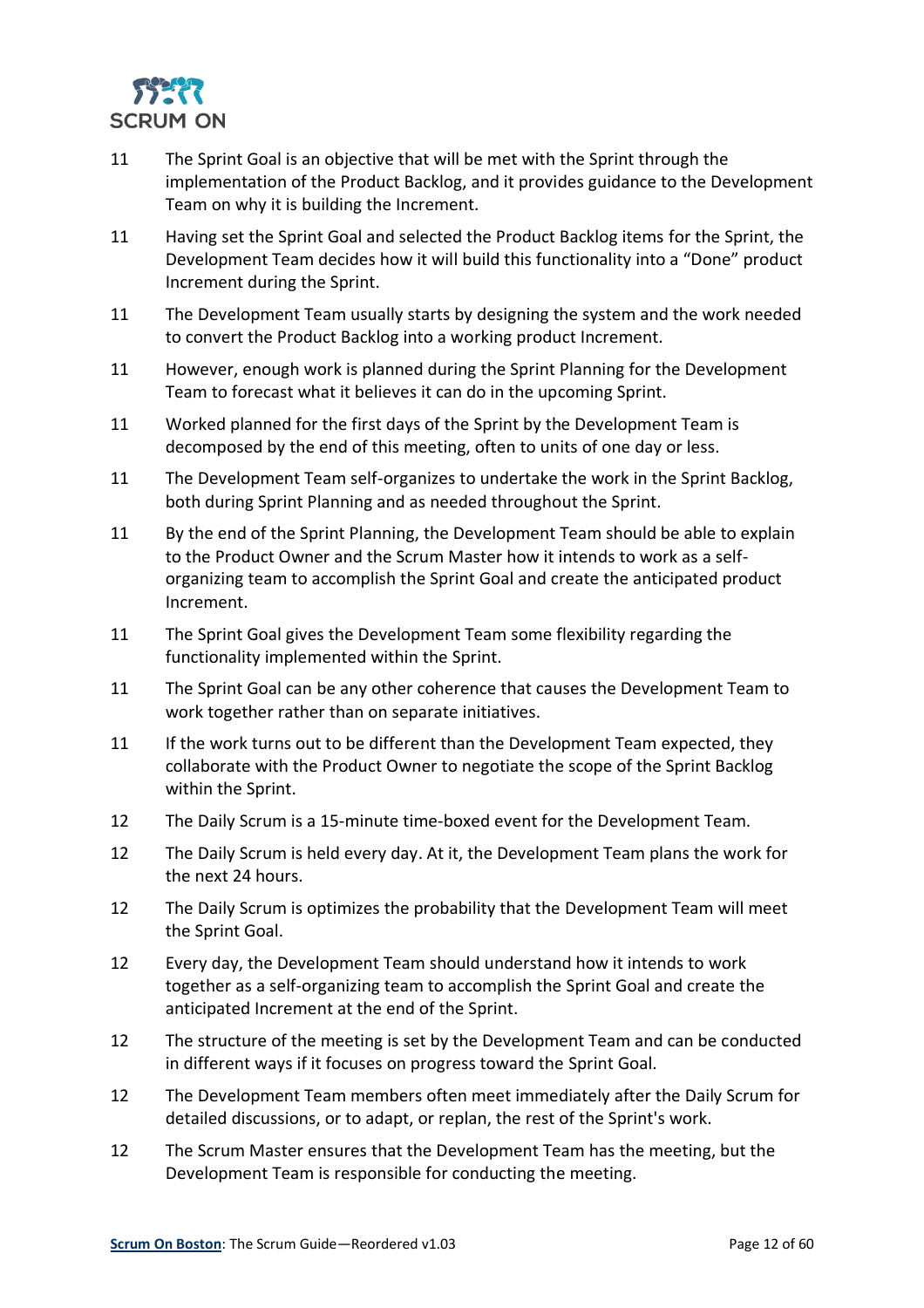

- 12 The Scrum Master teaches the Development Team to keep the Daily Scrum within the 15-minute time-box.
- 12 The Daily Scrum is an internal meeting for the Development Team. If others are present, the Scrum Master ensures that they do not disrupt the meeting.
- 12 Daily Scrums improve communications, eliminate other meetings, identify impediments to development for removal, highlight and promote quick decisionmaking, and improve the Development Team's level of knowledge. This is a key inspect and adapt meeting.
- 15 [The Product Backlog refinement] is an ongoing process in which the Product Owner and the Development Team collaborate on the details of Product Backlog items.
- 15 The Scrum Team decides, how and when the refinement is done. Refinement usually consumes no more than 10% of the capacity of the Development Team.
- 15 Product Backlog items that will occupy the Development Team for the upcoming Sprint are refined so that any one item can be reasonably "Done" within the Sprint time-box.
- 15 Product Backlog items that can be "Done" by the Development Team within one Sprint are deemed "Ready" for selection in a Sprint Planning.
- 15 The Development Team is responsible for all estimates.
- 15 The Product Owner may influence the Development Team by helping it understand and select trade-offs, but the people who will perform the work make the final estimate.
- 16 The Sprint Backlog is a forecast by the Development Team about what functionality will be in the next Increment and the work needed to deliver that functionality as a "Done" Increment.
- 16 The Sprint Backlog makes visible all the work that the Development Team identifies as necessary to meet the Sprint Goal.
- 16 This emergence occurs as the Development Team works through the plan and learns more about the work needed to achieve the Sprint Goal.
- 16 As new work is required, the Development Team adds it to the Sprint Backlog.
- 16 As work is performed or completed, the estimated remaining work is updated [by the Development Team].
- 16 When elements of the plan are deemed unnecessary, they are removed [by the Development Team from the Sprint Backlog].
- 16 Only the Development Team can change the Sprint Backlog during a Sprint.
- 16 The Sprint Backlog is a highly visible, real-time picture of the work that the Development Team plans to accomplish during the Sprint, and it belongs solely to the Development Team.
- 17 By tracking the remaining work throughout the Sprint, the Development Team can manage its progress.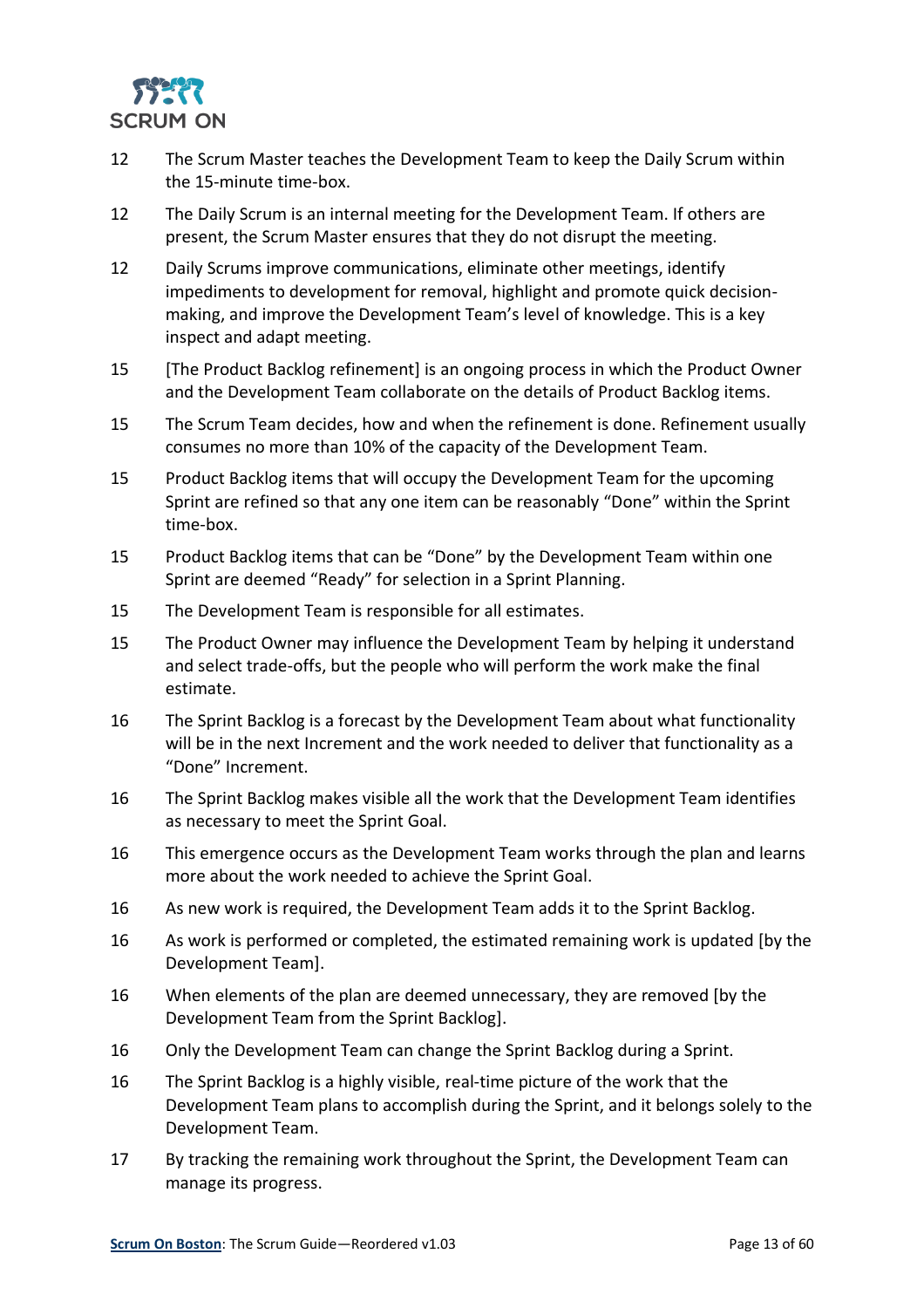

- 17 The Scrum Master must work with the Product Owner, Development Team, and other involved parties to understand if the artifacts are completely transparent.
- 18 The same definition [of "Done"] guides the Development Team in knowing how many Product Backlog items it can select during a Sprint Planning.
- 18 If "Done" for an Increment is not a convention of the development organization, the Development Team of the Scrum Team must define a definition of "Done" appropriate for the product.
- 18 If there are multiple Scrum Teams working on the system or product release, the Development Teams on all Scrum Teams must mutually define the definition of "Done."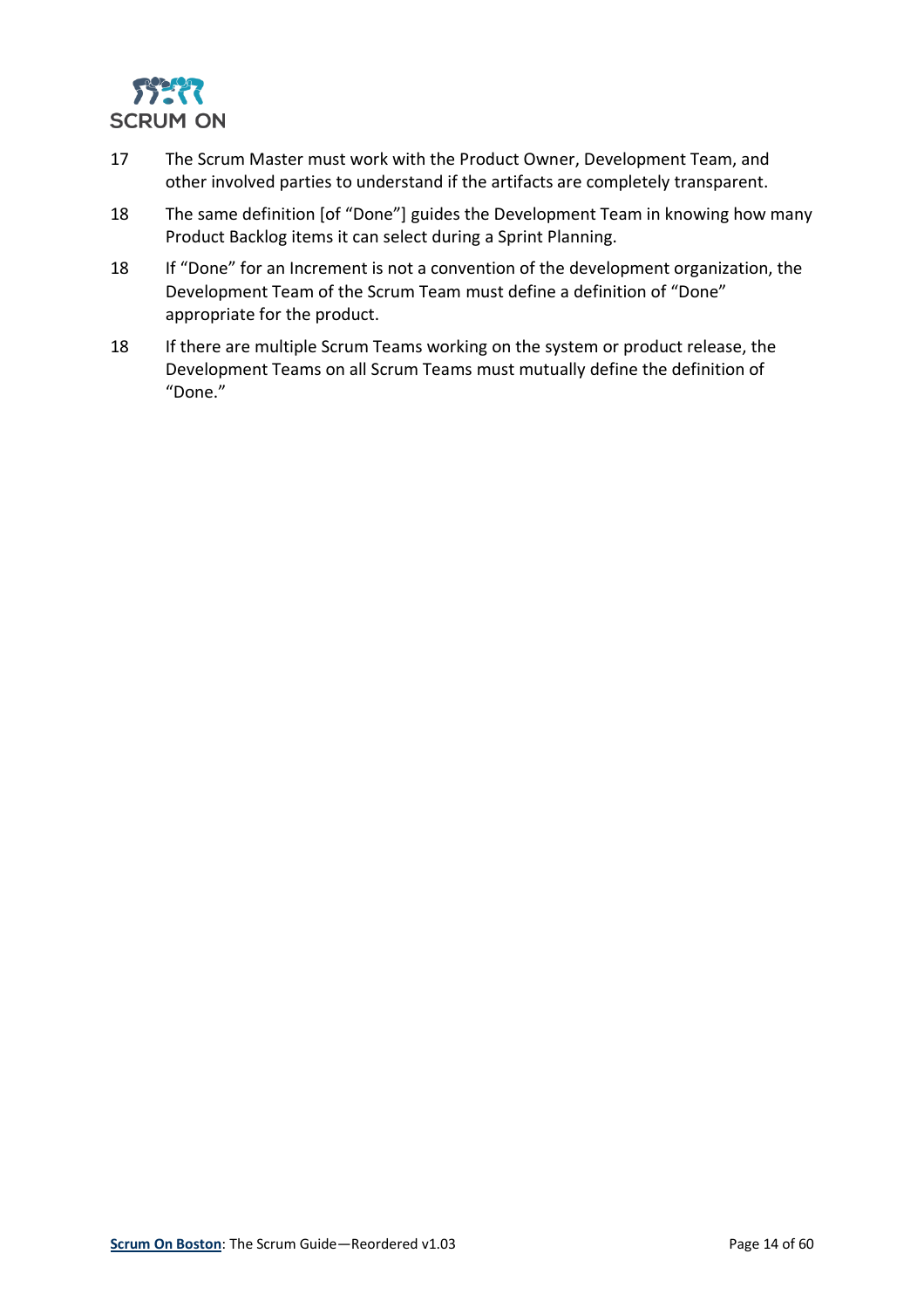

#### <span id="page-14-0"></span>Scrum Master

- 7 [Development Teams] are self-organizing. No one (not even the Scrum Master) tells the Development Team how to turn Product Backlog into Increments of potentially releasable functionality.
- 7 The Product Owner and Scrum Master roles are not included in this count unless they are also executing the work of the Sprint Backlog.
- 7 The Scrum Master is responsible for promoting and supporting Scrum as defined in the Scrum Guide.
- 17 The Scrum Master's job is to work with the Scrum Team and the organization to increase the transparency of the artifacts. Transparency does not occur overnight, but it is a path.
- 7 Scrum Masters do this by helping everyone understand Scrum theory, practices, rules, and values.
- 7 The Scrum Master is a servant-leader for the Scrum Team.
- 7 The Scrum Master helps those outside the Scrum Team to understand which of their interactions with the Scrum Team are helpful and which aren't.
- 7 The Scrum Master helps everyone change these interactions to maximize the value created by the Scrum Team.
- 8 SM services to the PO: Ensuring the goal, scope, and product domain are understood by everyone on the Scrum Team as well as possible.
- 8 SM services to the PO: Finding techniques for effective Product Backlog management.
- 8 SM services to the PO: Helping the Scrum Team understand the need for clear and concise Product Backlog items.
- 8 SM services to the PO: Understanding product planning in an empirical environment.
- 8 SM services to the PO: Ensuring that the Product Owner knows how to arrange the Product Backlog to maximize value.
- 8 SM services to the PO: Understand and practicing agility.
- 8 SM services to the PO: Facilitating Scrum events as needed or requested.
- 8 SM services to the Development Team: Coaching the Development Team in selforganization and cross-functionality.
- 8 SM services to the Development Team: Helping the Development Team to create high value products.
- 8 SM services to the Development Team: Removing impediments to the Development Team's progress.
- 8 SM services to the Development Team: Facilitating Scrum events as needed or requested.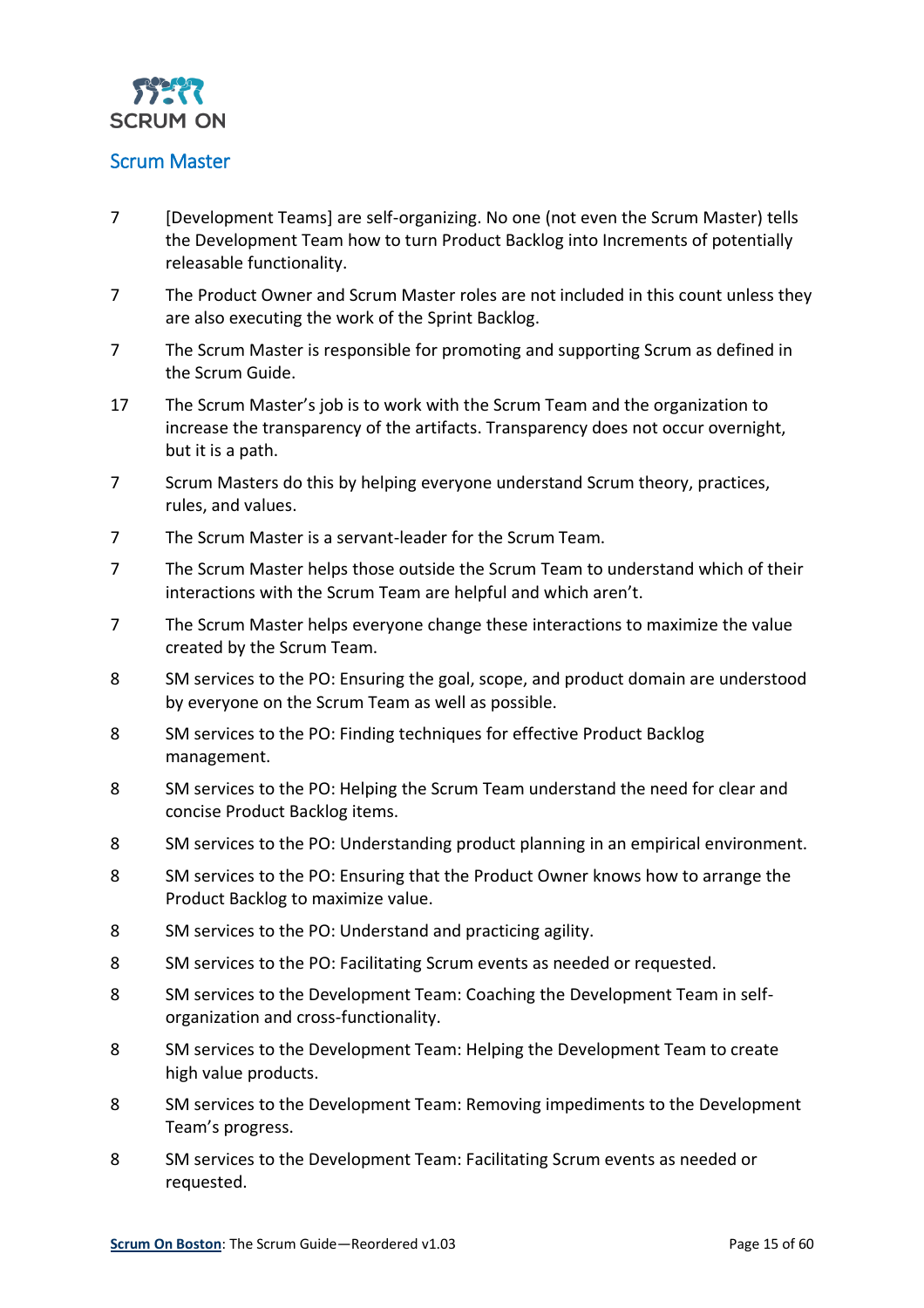

- 8 SM services to the Development Team: Coaching the Development team in organizational environments in which Scrum is not yet fully adopted and understood.
- 8 SM services to the Organization: Leading and coaching the organization in its Scrum adoption.
- 8 SM services to the Organization: Planning Scrum implementation within the organization.
- 8 SM services to the Organization: Helping employees and stakeholders understand and enact Scrum and empirical product development.
- 8 SM services to the Organization: Causing change that increases the productivity of the Scrum Team.
- 8 SM services to the Organization: Working with other Scrum Masters to increase the effectiveness of the application of Scrum within the organization.
- 10 The Scrum Master ensures that the [Sprint Planning] takes place and that attendants understand its purpose. The Scrum Master teaches the Scrum Team to keep it within the time-box.
- 12 The Scrum Master ensures that the Development Team has the [Daily Scrum] meeting, but the Development Team is responsible for conducting the meeting.
- 12 The Scrum Master teaches the Development Team to keep the Daily Scrum within the 15-minute time-box.
- 12 The Daily Scrum is an internal meeting for the Development Team. If others are present, the Scrum Master ensures that they do not disrupt the meeting.
- 13 The Scrum Master ensure that the [Sprint Review] takes place and that attendees understand its purpose.
- 13 The Scrum Master teaches everyone involved to keep [Sprint Review] within the time-box.
- 14 The Scrum Master ensures that the [Sprint Retrospective] takes place and that attendees understand its purpose.
- 14 The Scrum Master ensures that the [Sprint Retrospective] is positive and productive.
- 14 The Scrum Master participates as a peer team member in the [Sprint Retrospective] from the accountability over the Scrum process.
- 17 The Scrum Master must work with the Product Owner, Development Team, and other involved parties to understand if the artifacts are completely transparent.
- 17 There are practices to cope with incomplete transparency; the Scrum Master must help everyone apply the most appropriate practice in the absence of complete transparency.
- 17 A Scrum Master can detect incomplete transparency by inspecting the artifacts, sensing patterns, listening closely to what is being said, and detecting differences between expected and real results.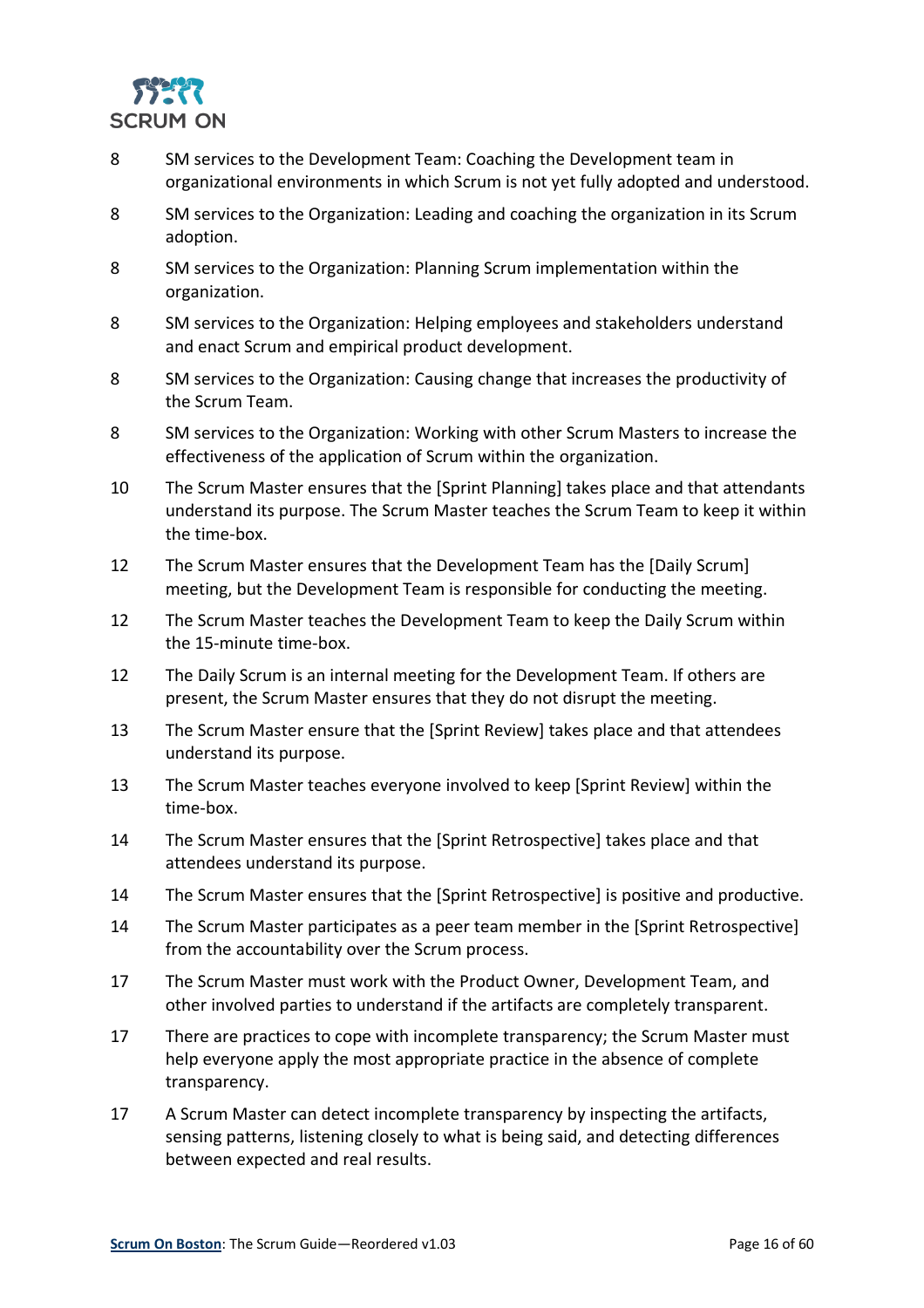

17 The Scrum Master's job is to work with the Scrum Team and the organization to increase the transparency of the artifacts. Transparency does not occur overnight, but it is a path.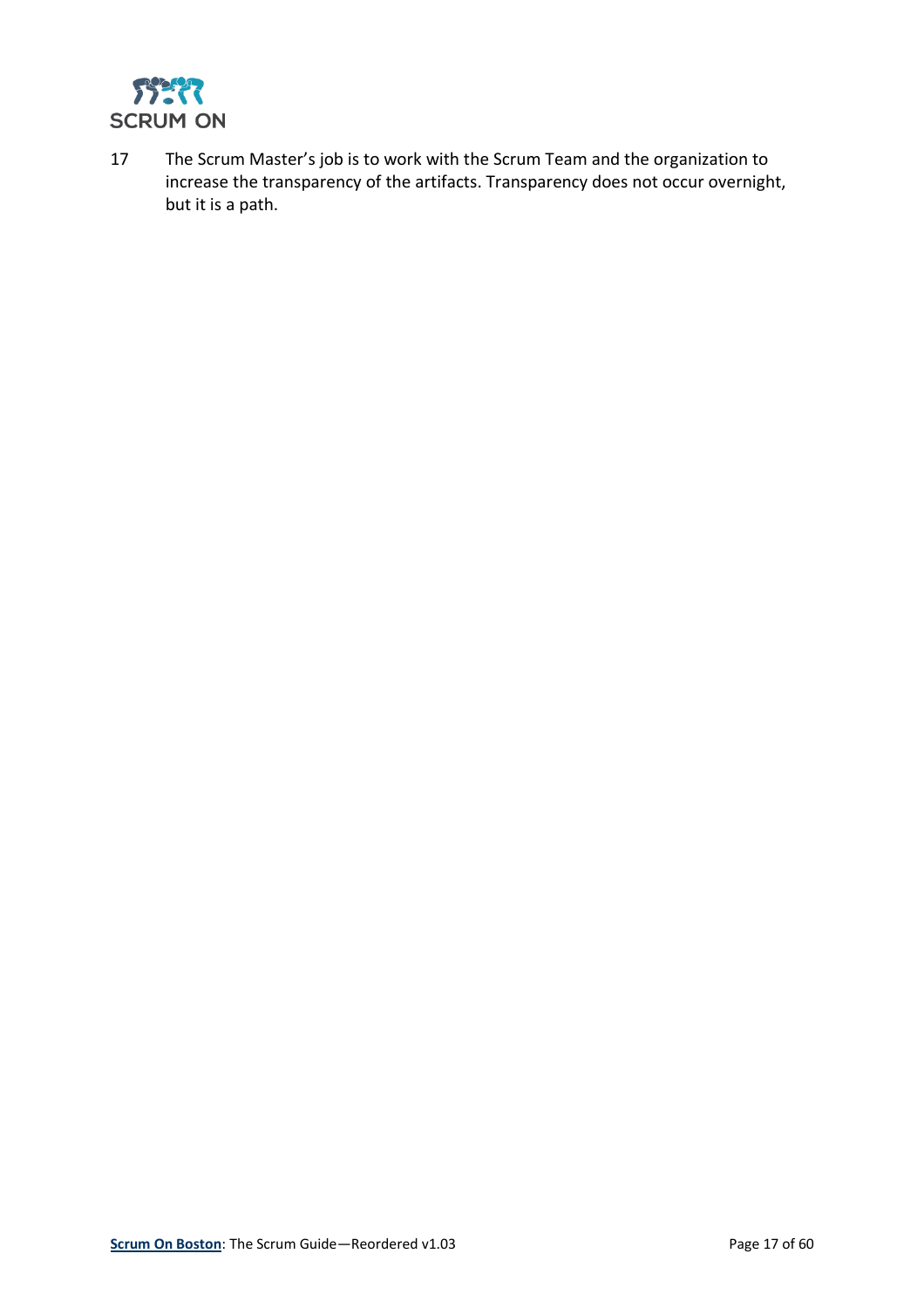

## <span id="page-17-0"></span>Part II: Scrum Events

#### <span id="page-17-1"></span>Introduction to Scrum Events

- 9 Prescribed events are used in Scrum to create regularity and to minimize the need for meetings not defined in Scrum.
- 9 All events are time-boxed events, such that every event has a maximum duration.
- 9 Once a Sprint begins, its duration is fixed and cannot be shortened or lengthened.
- 9 The remaining events may end whenever the purpose of the event is achieved, ensuring an appropriate amount of time is spent without allowing waste in the process.
- 9 Other than the Sprint itself, which is a container for all other events, each event in Scrum is a formal opportunity to inspect and adapt something.
- 9 These [Scrum events] are specifically designed to enable transparency and inspection. Failure to include any of these events results in reduced transparency and is a lost opportunity to inspect and adapt.

#### <span id="page-17-2"></span>The Sprint

- 9 The heart of Scrum is a Sprint, a time-box of one month or less during which a "Done", usable, and potentially releasable product increment is created.
- 9 Sprints have a consistent duration throughout a development effort.
- 9 A new sprint starts immediately after the conclusion of the previous sprint.
- 9 [During the Sprint] No changes are made that endanger the Sprint Goal.
- 9 [During the Sprint] Quality goals do not decrease.
- 9 [During the Sprint] Scope may be clarified and re-negotiated between the Product Owner and Development Team as more is learned.
- 9 Each sprint maybe considered as a project with no more than a one-month horizon.
- 9 Each Sprint has a goal of what is to be built, a design and flexible plan that will guide building it, the work, and the resultant product increment.
- 9 Sprints are limited to one calendar month. When a Sprint's horizon is too long the definition of what is being built may change, complexity may rise, and risk may increase.
- 9 Sprints enable predictability by ensuring inspection and adaptation of progress toward a Sprint Goal at least every calendar month.
- 9 Sprints also limit risk to one calendar month of cost.
- 10 A Sprint can be cancelled before the time-box is over. Only the Product Owner has the authority to cancel a Sprint.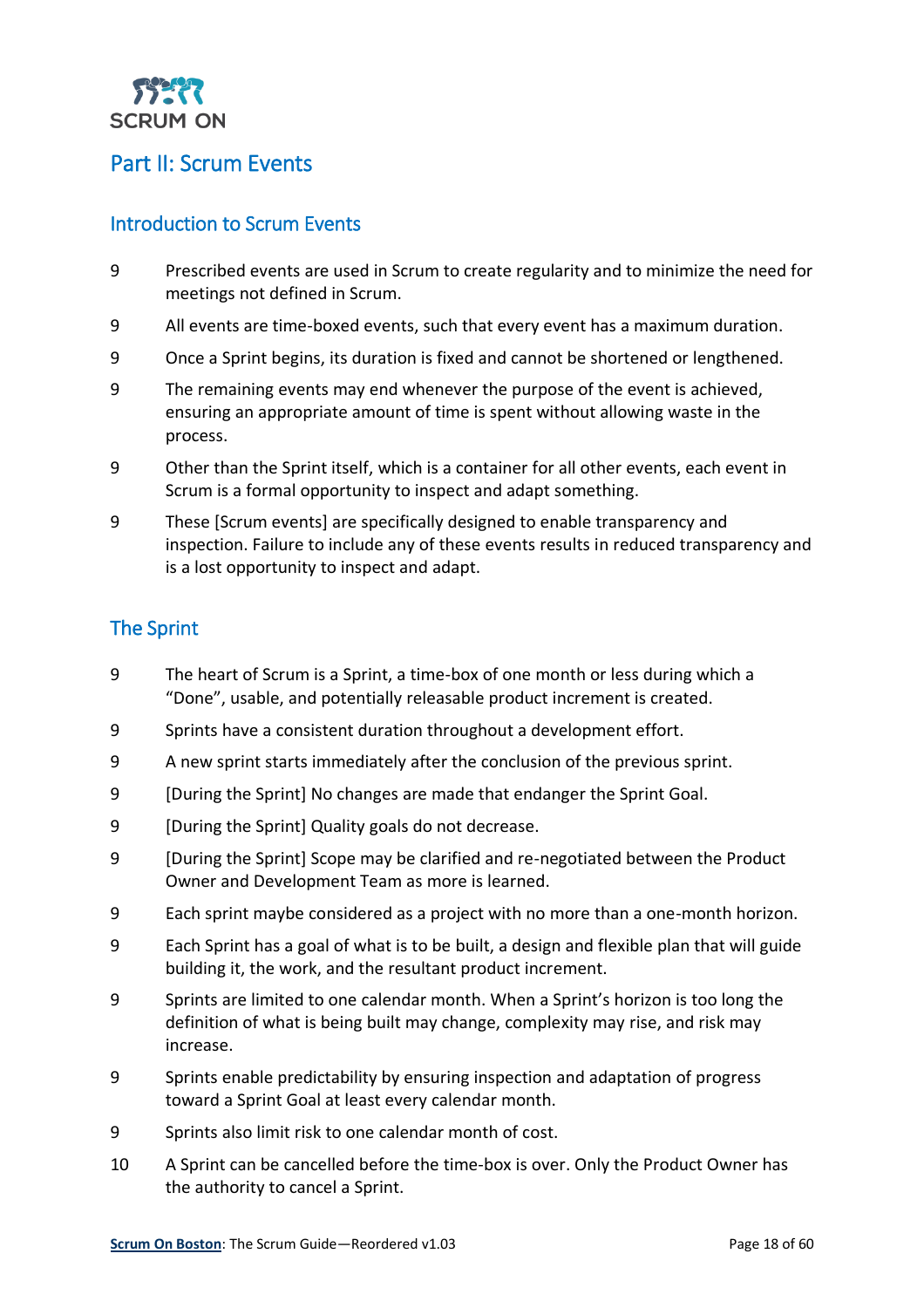

- 10 A Sprint would be cancelled if the Sprint Goal becomes obsolete. This might occur if the company changes direction or if market or technology conditions change. But, due to the short duration of Sprints, cancellations rarely make sense.
- 10 [Sprint cancellation] If part of the work is potentially releasable, the Product Owner typically accepts it.
- 10 [Sprint cancellation] All incomplete Product Backlog items are re-estimated and put back on the Product Backlog.
- 10 Sprint cancellations are often traumatic to the Scrum Team, and are very uncommon.
- 14 The Scrum Master encourages the Scrum Team to improve, within the Scrum process framework, its development process and practices to make it more efficient and enjoyable for the next Sprint.
- 15 Product Backlog items that will occupy the Development Team for the upcoming Sprint are refined so that any one item can be reasonably "Done" within the Sprint time-box.
- 15 Product Backlog items that can be "Done" by the Development Team within one Sprint are deemed "Ready" for selection in a Sprint Planning.
- 16 The Development Team modifies the Sprint Backlog throughout the Sprint, and the Sprint Backlog emerges during the Sprint.
- 18 The purpose of each Sprint is to deliver Increments of potentially releasable functionality that adhere to the Scrum Team's definition of "Done."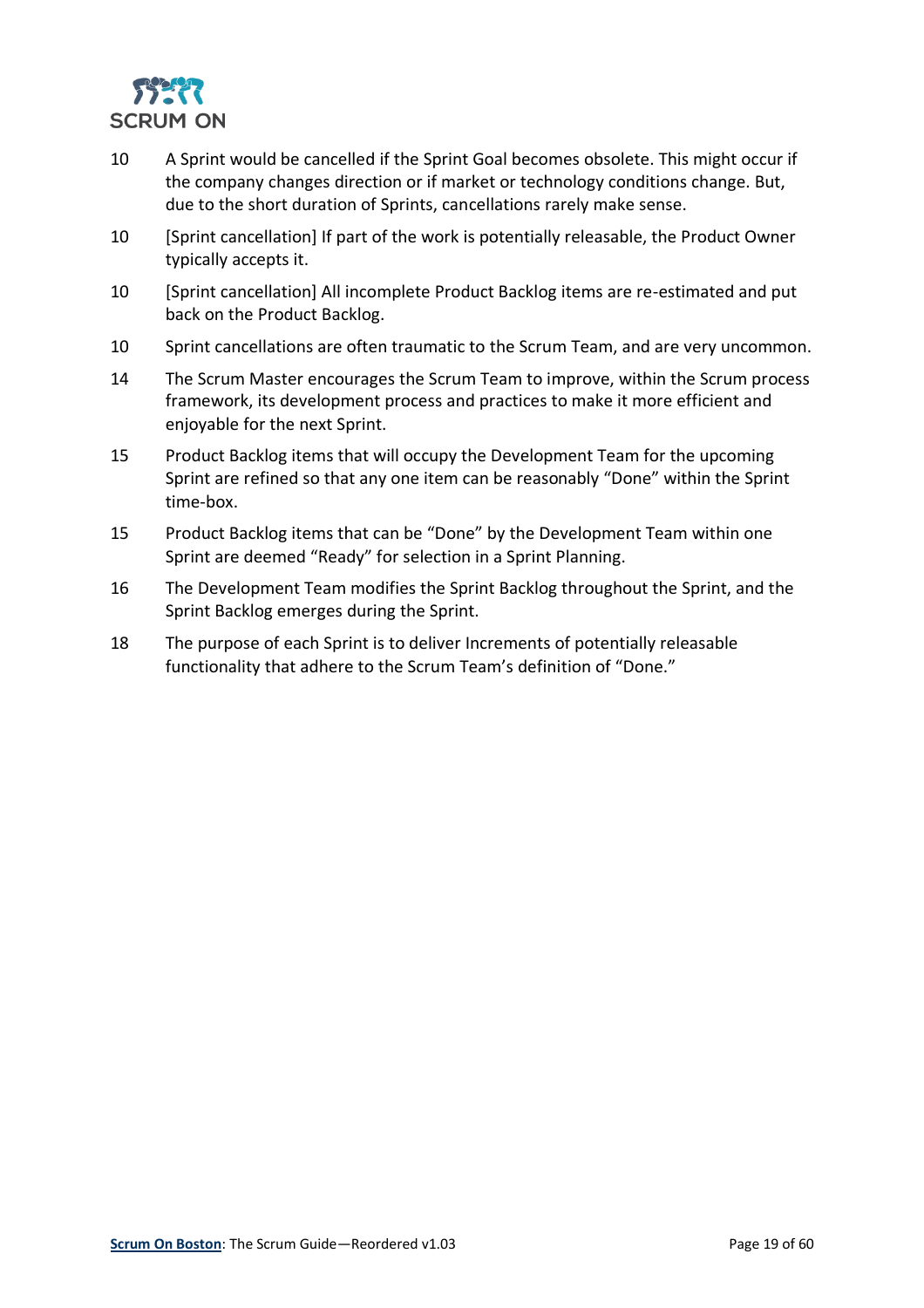

#### <span id="page-19-0"></span>Sprint Planning

- 5 Scrum describes four formal events for inspection and adaptation: Sprint Planning, Daily Scrum, Sprint Review, Sprint Retrospective.
- 10 The work to be performed in the Sprint is planned at the Sprint Planning. This plan is created by the collaborative work of the entire Scrum Team.
- 10 Sprint Planning is time-boxed to a maximum of eight hours for a one-month sprint. For shorter Sprints, it is usually shorter.
- 10 The Scrum Master ensures that the event takes place and that attendants understand its purpose. The Scrum Master teaches the Scrum Team to keep it within the time-box.
- 10 The Sprint Planning answers the following:
- What can be delivered in the increment resulting from the upcoming Sprint?
- How will the work needed to deliver the increment be achieved?
- 10 The Development Team works to forecast the functionality that will be developed during the sprint.
- 10 The Product Owner discusses the objective that the Sprint should achieve and the Product Backlog items that, if completed in the Sprint, would achieve the Sprint Goal.
- 10 The input to this meeting is the Product Backlog, the latest product Increment, projected capacity of the Development Team during the Sprint, and the past performance of the Development Team.
- 10 The number of items selected from the Product Backlog for the Sprint is solely up to the Development Team. Only the Development Team can assess what it can accomplish over the upcoming Sprint.
- 11 During the Sprint Planning the Scrum Team also crafts a Sprint Goal.
- 11 The Sprint Goal is an objective that will be met with the Sprint through the implementation of the Product Backlog, and it provides guidance to the Development Team on why it is building the Increment.
- 11 Having set the Sprint Goal and selected the Product Backlog items for the Sprint, the Development Team decides how it will build this functionality into a "Done" product Increment during the Sprint.
- 11 The Product Backlog items selected for the Sprint plus the plan for delivering them is called the Sprint Backlog.
- 11 The Development Team usually starts by designing the system and the work needed to convert the Product Backlog into a working product Increment.
- 11 However, enough work is planned during the Sprint Planning for the Development Team to forecast what it believes it can do in the upcoming Sprint.
- 11 Work planned for the first days of the Sprint by the Development Team is decomposed by the end of this meeting, often to units of one day or less.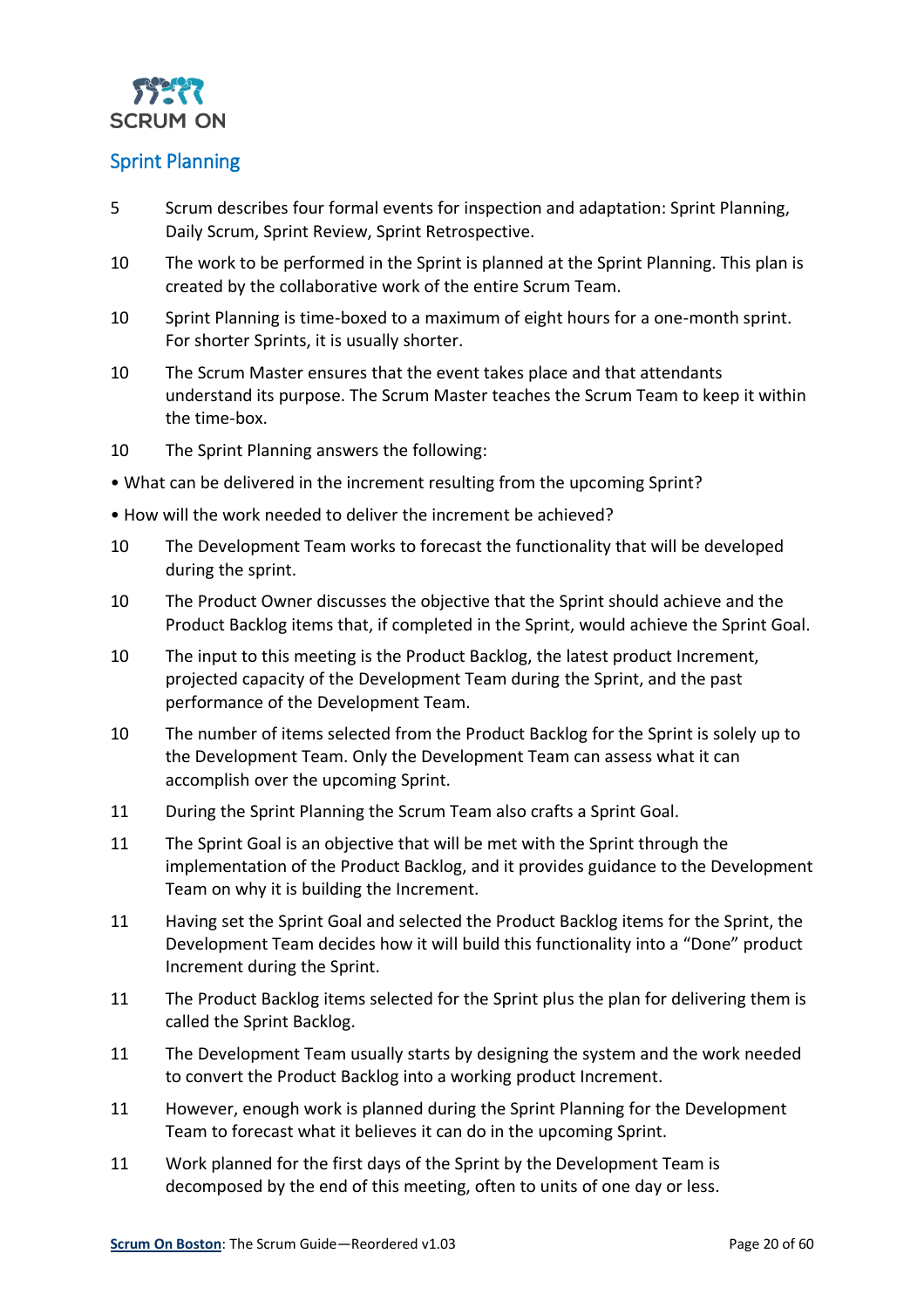

- 11 The Development Team self-organizes to undertake the work in the Sprint Backlog, both during Sprint Planning and as needed throughout the Sprint.
- 11 The Product Owner can help to clarify selected Product Backlog items and make trade-offs.
- 11 If the Development Team determines it has too much or too little work, it may renegotiate the selected Product Backlog items with the Product Owner.
- 11 The Development Team may also invite other people to attend [the Sprint Planning] to provide technical or domain advice.
- 11 By the end of the Sprint Planning, the Development Team should be able to explain to the Product Owner and the Scrum Master how it intends to work as a selforganizing team to accomplish the Sprint Goal and create the anticipated product Increment.
- 11 The Sprint Goal is an objective set for the Sprint that can be met through the implementation of Product Backlog.
- 11 The Sprint Goal gives the Development Team some flexibility regarding the functionality implemented within the Sprint.
- 11 The selected Product Backlog items deliver one coherent function, which can be the Sprint Goal.
- 11 The Sprint Goal can be any other coherence that causes the Development Team to work together rather than on separate initiatives.
- 11 If the work turns out to be different than the Development Team expected, they collaborate with the Product Owner to negotiate the scope of the Sprint Backlog within the Sprint.
- 13 The entire group collaborates on what to do next, so that the Sprint Review provides valuable input to subsequent Sprint Planning.
- 13 The result of the Sprint Review is a revised Product Backlog that defines the probable Product Backlog items for the next Sprint. The Product Backlog may also be adjusted overall to meet new business opportunities.
- 15 Product Backlog items that can be "Done" by the Development Team within one Sprint are deemed "Ready" for selection in a Sprint Planning.
- 16 To ensure continuous improvement, [the Sprint Backlog] includes at least one high priority process improvement identified in the previous Retrospective meeting.
- 18 The same definition [of "Done"] guides the Development Team in knowing how many Product Backlog items it can select during a Sprint Planning.
- 18 New definitions [of "Done"], as used, may uncover work to be done in previously "Done" Increments.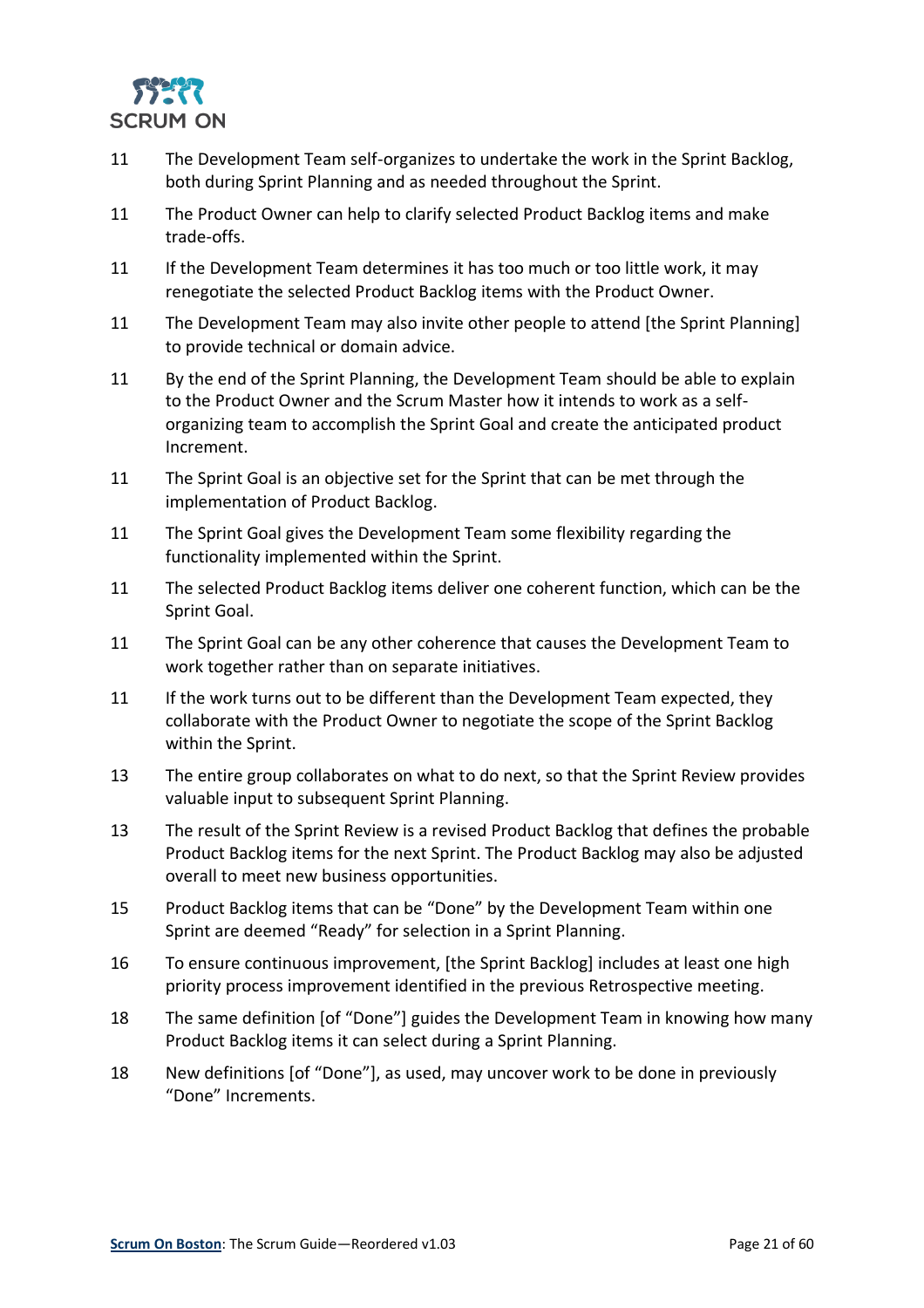

#### <span id="page-21-0"></span>Daily Scrum

- 5 Scrum describes four formal events for inspection and adaptation: Sprint Planning, Daily Scrum, Sprint Review, Sprint Retrospective.
- 12 The Daily Scrum is a 15-minute time-boxed event for the Development Team.
- 12 The Daily Scrum is held every day. At it, the Development Team plans the work for the next 24 hours.
- 12 This optimizes team collaboration and performance by inspecting the work since the last Daily Scrum and forecasting upcoming Sprint work.
- 12 The Daily Scrum is held at the same time and place each day to reduce complexity.
- 12 The Daily Scrum optimizes the probability that the Development Team will meet the Sprint Goal.
- 12 Every day, the Development Team should understand how it intends to work together as a self-organizing team to accomplish the Sprint Goal and create the anticipated Increment at the end of the Sprint.
- 12 The structure of the meeting is set by the Development Team and can be conducted in different ways if it focuses on progress toward the Sprint Goal.
- 12 The Development Team members often meet immediately after the Daily Scrum for detailed discussions, or to adapt, or replan, the rest of the Sprint's work.
- 12 The Scrum Master ensures that the Development Team has the meeting, but the Development Team is responsible for conducting the meeting.
- 12 The Scrum Master teaches the Development Team to keep the Daily Scrum within the 15-minute time-box.
- 12 The Daily Scrum is an internal meeting for the Development Team. If others are present, the Scrum Master ensures that they do not disrupt the meeting.
- 12 Daily Scrums improve communications, eliminate other meetings, identify impediments to development for removal, highlight and promote quick decisionmaking, and improve the Development Team's level of knowledge. This is a key inspect and adapt meeting.
- 16 The Sprint Backlog is a plan with enough detail that changes in progress can be understood in the Daily Scrum.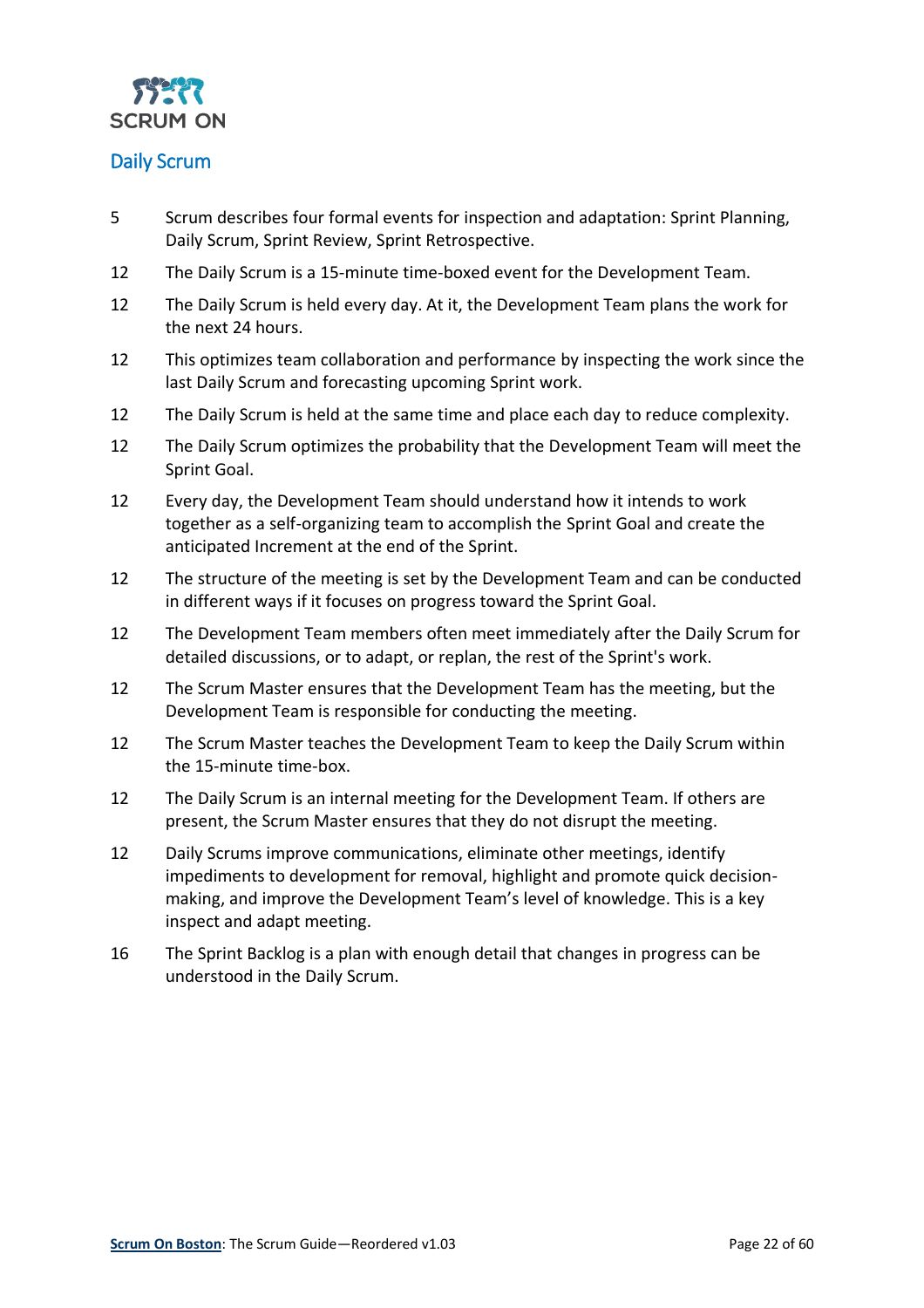

#### <span id="page-22-0"></span>Sprint Review

- 5 Scrum describes four formal events for inspection and adaptation: Sprint Planning, Daily Scrum, Sprint Review, Sprint Retrospective.
- 7 A "Done" increment is required at the Sprint Review.
- 13 The Sprint Review is held at the end of the Sprint to inspect the product Increment and adapt the Product Backlog if needed.
- 13 During the Sprint Review, the Scrum Team and the stakeholders collaborate about what was done in the Sprint.
- 13 Based on that and any changes to the Product Backlog during the Sprint, attendees collaborate on the next things that could be done to optimize value.
- 13 This is an informal meeting, not a status meeting, and the presentation of the Increment is intended to elicit feedback and foster collaboration.
- 13 This is at most a four-hour meeting for one-month Sprints. For shorter sprints, the meeting is usually shorter.
- 13 The Scrum Master ensure that the event takes place and that attendees understand its purpose.
- 13 The Scrum Master teaches everyone involved to keep it within the time-box.
- 13 Attendees include the Scrum Team and the key stakeholders invited by the Product Owner.
- 13 The Product Owner explains what Product Backlog items have been "Done" and what hasn't been "Done."
- 13 The Development Team discusses what went well during the Sprint, what problems it ran into, and how those problems were solved.
- 13 The Development Team demonstrates the work it has "Done" and answers questions about the Increment.
- 13 The Product Owner discusses the Product Backlog as it stands. He or she projects likely target and delivery dates based on progress to date (if needed).
- 13 The entire group collaborates on what to do next, so that the Sprint Review provides valuable input to subsequent Sprint Planning.
- 13 Review of how the marketplace or potential use of the product might have changed, what is the most valuable thing to do next; and…
- 13 Review of timeline, budget, potential capabilities, and marketplace for the next anticipated releases of functionality or capability of the product.
- 13 The result of the Sprint Review is a revised Product Backlog that defines the probable Product Backlog items for the next Sprint. The Product Backlog may also be adjusted overall to meet new business opportunities.
- 16 The Product Owner tracks this total work remaining at least every Sprint Review.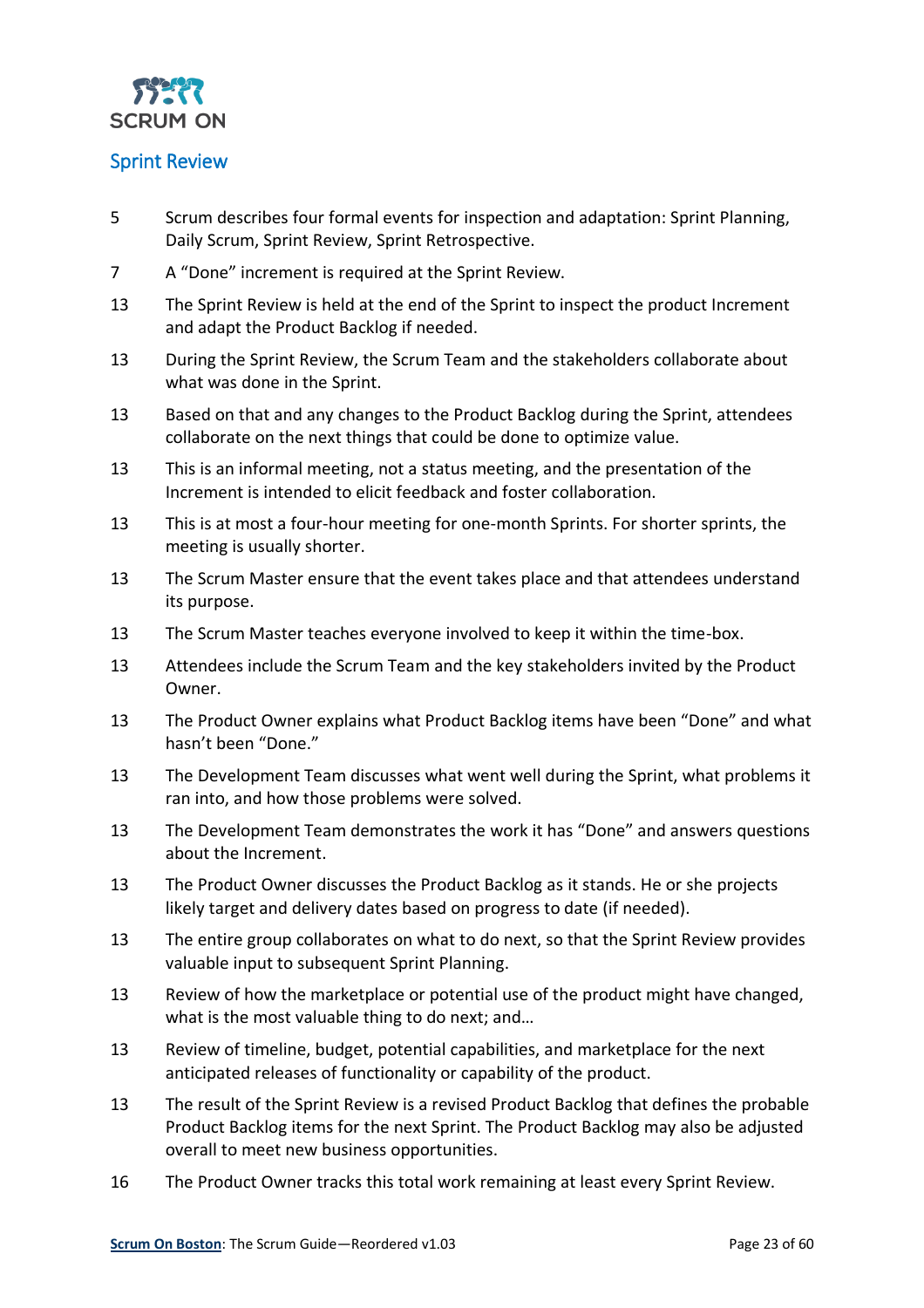

16 The Product Owner compares this amount with the work remaining at the previous Sprint Review to assess progress toward completing projected work by the desired time for the goal. This information is made transparent to all stakeholders.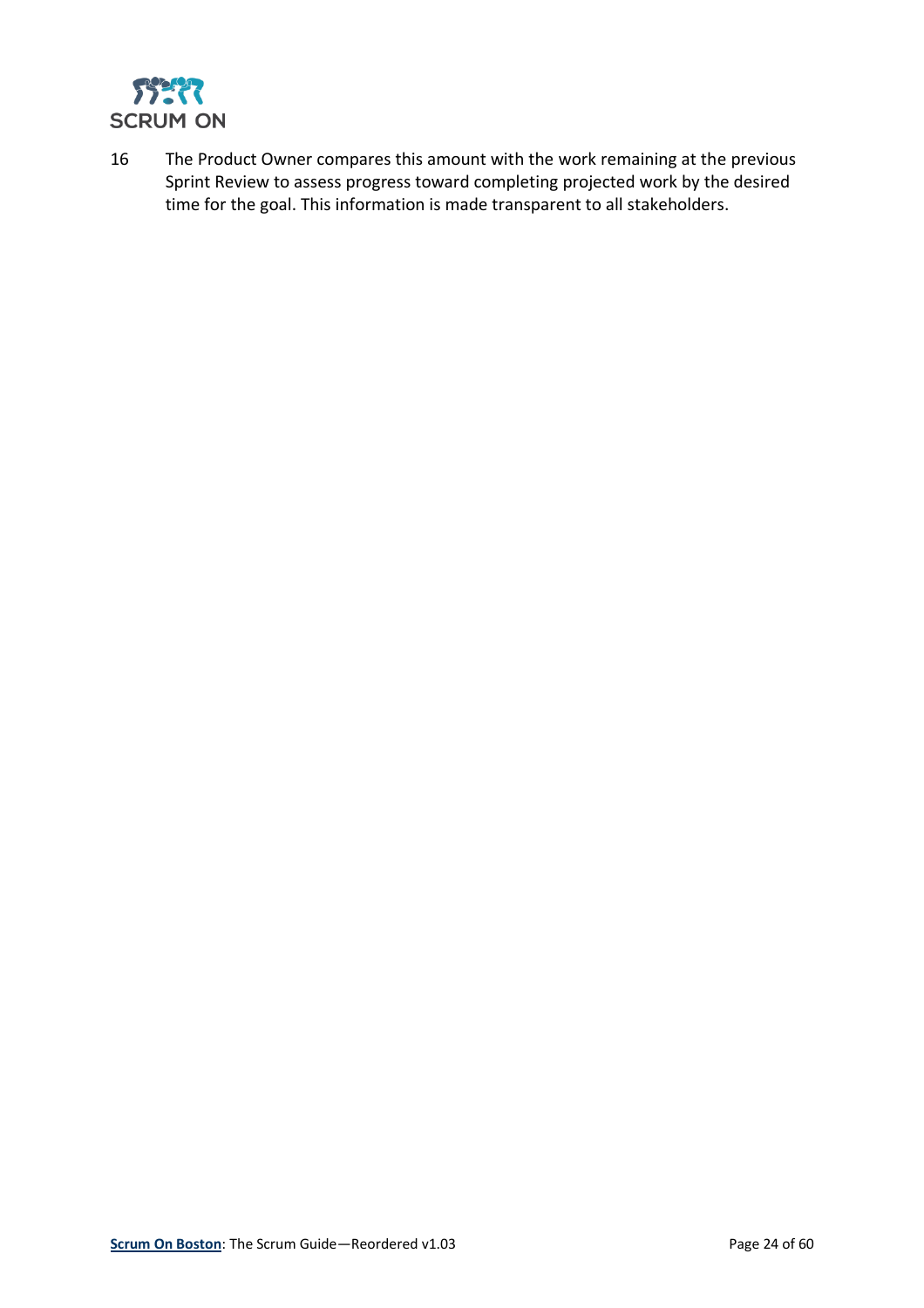

#### <span id="page-24-0"></span>Sprint Retrospective

- 5 If an inspector determines that one or more aspects of a process deviate outside acceptable limits, and the resulting product will be unacceptable, the process or material being processed must be adjusted.
- 5 Scrum describes four formal events for inspection and adaptation: Sprint Planning, Daily Scrum, Sprint Review, Sprint Retrospective.
- 13 [Sprint Review] The Development Team discusses what went well during the Sprint, what problems it ran into, and how those problems were solved.
- 14 The Sprint Retrospective in an opportunity for the Scrum Team to inspect itself and create a plan for improvements to be enacted during the next Sprint.
- 14 The Sprint Retrospective occurs after the Sprint Review and prior to the next Sprint Planning.
- 14 It is at most a three-hour meeting for a one-month Sprint. For shorter Sprints, the event is usually shorter.
- 14 The Scrum Master ensures that the event takes place and that attendees understand its purpose.
- 14 The Scrum Master ensures that the meeting is positive and productive.
- 14 The Scrum Master participates as a peer team member in the meeting from the accountability over the Scrum process.
- 14 The purpose of the Sprint Retrospective is to: inspect how the Scrum Team went with regard to people, relationships, process, and tools;
- 14 The purpose of the Sprint Retrospective is to: identify and order the major items that went well and potential improvements;
- 14 The purpose of the Sprint Retrospective is to: create a plan for implementing improvements to the way the Scrum Team does it work.
- 14 The Scrum Master encourages the Scrum Team to improve, within the Scrum process framework, its development process and practices to make it more efficient and enjoyable for the next Sprint.
- 14 During each Sprint Retrospective, the Scrum Team plans ways to increase product quality by improving work processes or adapting the definition of "Done", if appropriate and not in conflict with product or organizational standards.
- 14 By the end of the Sprint Retrospective, the Scrum Team should have identified improvements that it will implement in the next Sprint.
- 14 Implementing these improvements in the next Sprint is the adaptation to the inspection of the Scrum Team itself.
- 14 Although improvements may be implemented at any time, the Sprint Retrospective is a formal opportunity to focus on inspection and adaptation.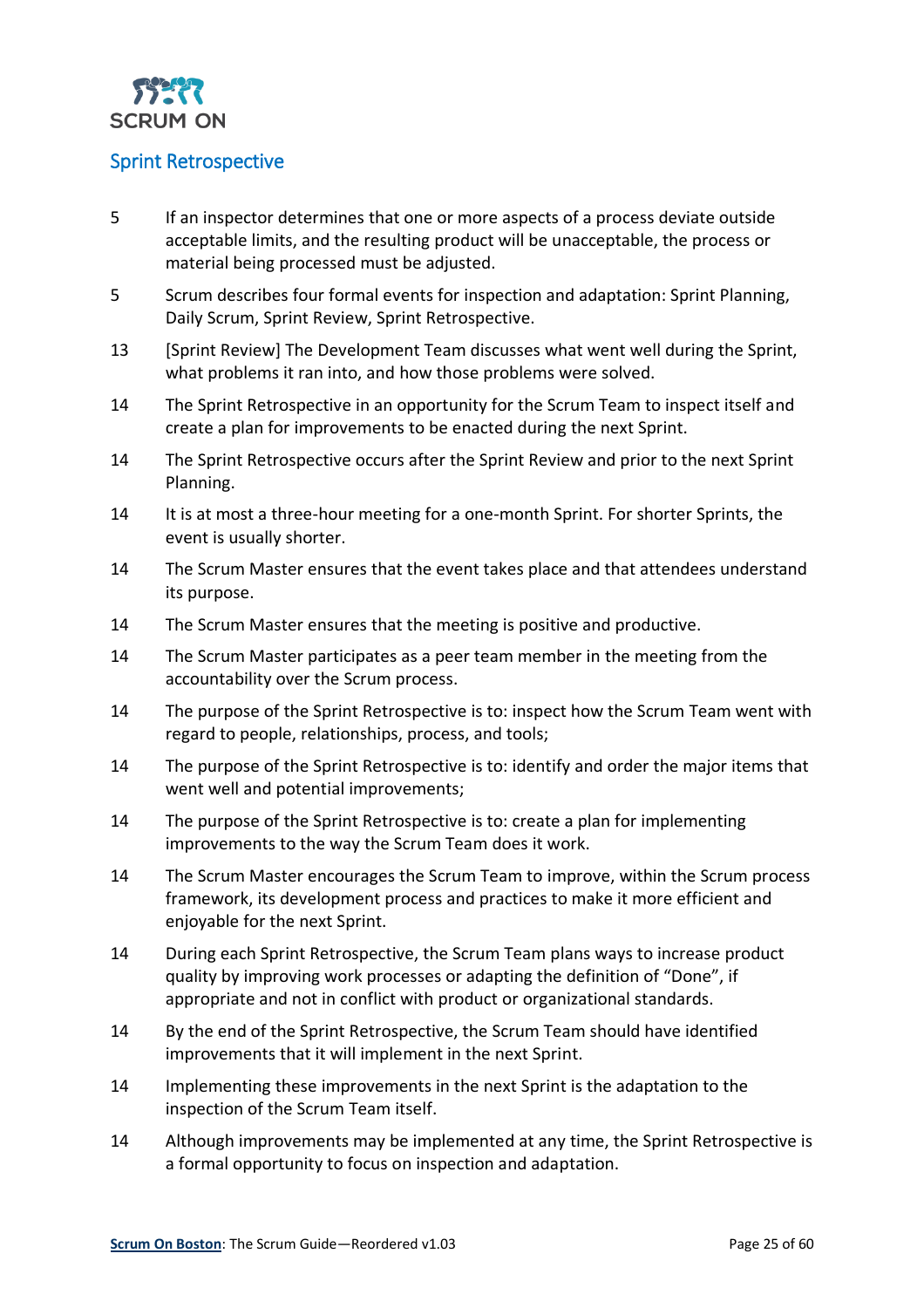

- 16 To ensure continuous improvement, [the Sprint Backlog] includes at least one high priority process improvement identified in the previous Retrospective meeting.
- 18 New definitions [of "Done"], as used, may uncover work to be done in previously "Done" Increments.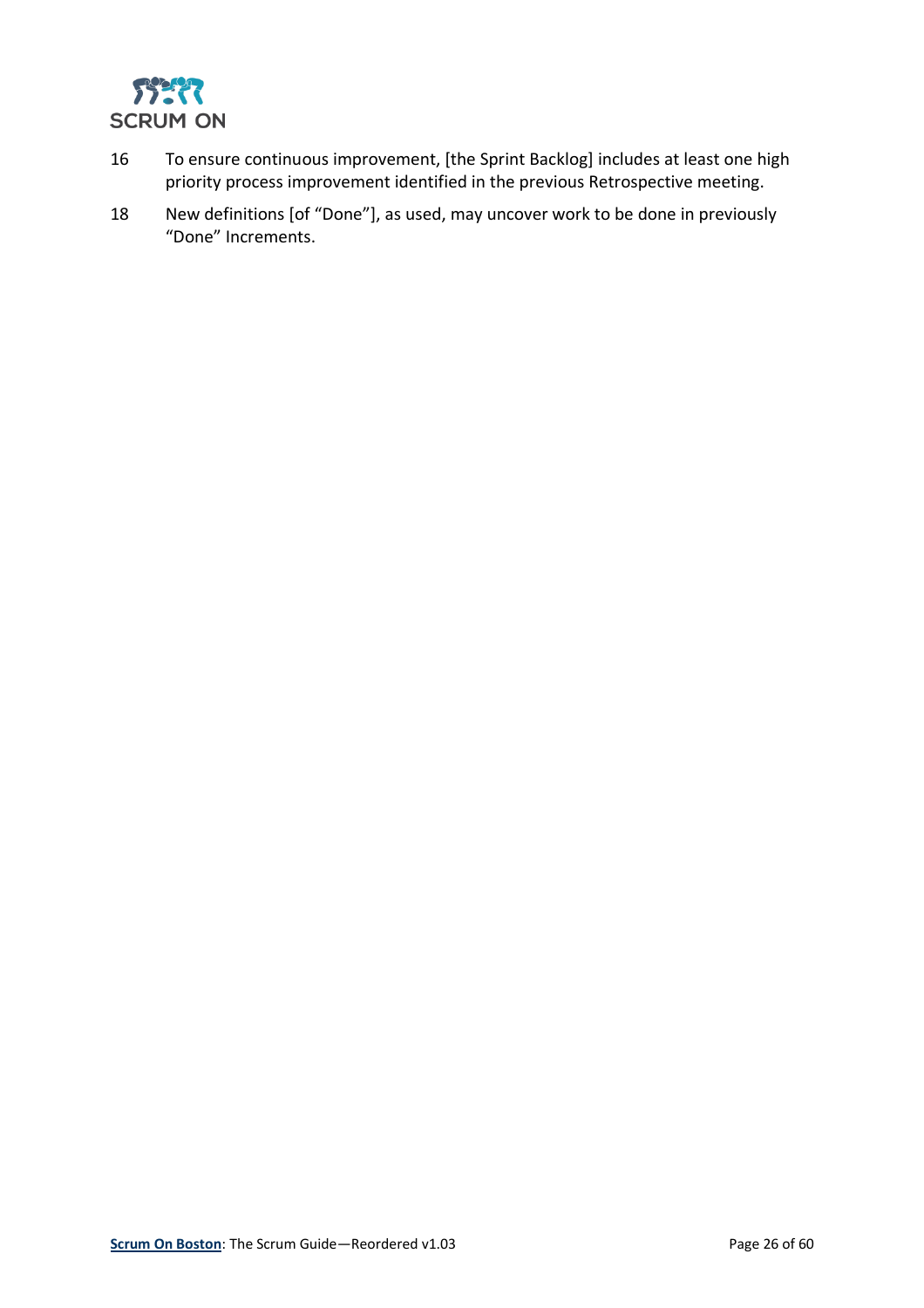

## <span id="page-26-0"></span>Part III: Scrum Artifacts, Product Backlog Item & Refinement

#### <span id="page-26-1"></span>Introduction Scrum Artifacts

- 5 Those performing the work and those inspecting the resulting increment must share a common definition of "Done."
- 5 Scrum users must frequently inspect Scrum artifacts and progress toward a Sprint Goal to detect undesirable variances.
- 14 Scrum's artifacts represent work or value to provide transparency and opportunity for inspection and adaptation.
- 14 Artifacts defined by Scrum are specifically designed to maximize transparency of key information so that everybody has the same understanding of the artifact.
- 17 Scrum relies on transparency. Decisions to optimize value and control risk are made based on the perceived state of the artifact.
- 17 To the extent that the artifacts are incompletely transparent, these decisions can be flawed, value may diminish and risk may increase.
- 17 The Scrum Master must work with the Product Owner, Development Team, and other involved parties to understand if the artifacts are completely transparent.
- 17 There are practices to cope with incomplete transparency; the Scrum Master must help everyone apply the most appropriate practice in the absence of complete transparency.
- 17 A Scrum Master can detect incomplete transparency by inspecting the artifacts, sensing patterns, listening closely to what is being said, and detecting differences between expected and real results.
- 17 The Scrum Master's job is to work with the Scrum Team and the organization to increase the transparency of the artifacts. Transparency does not occur overnight, but it is a path.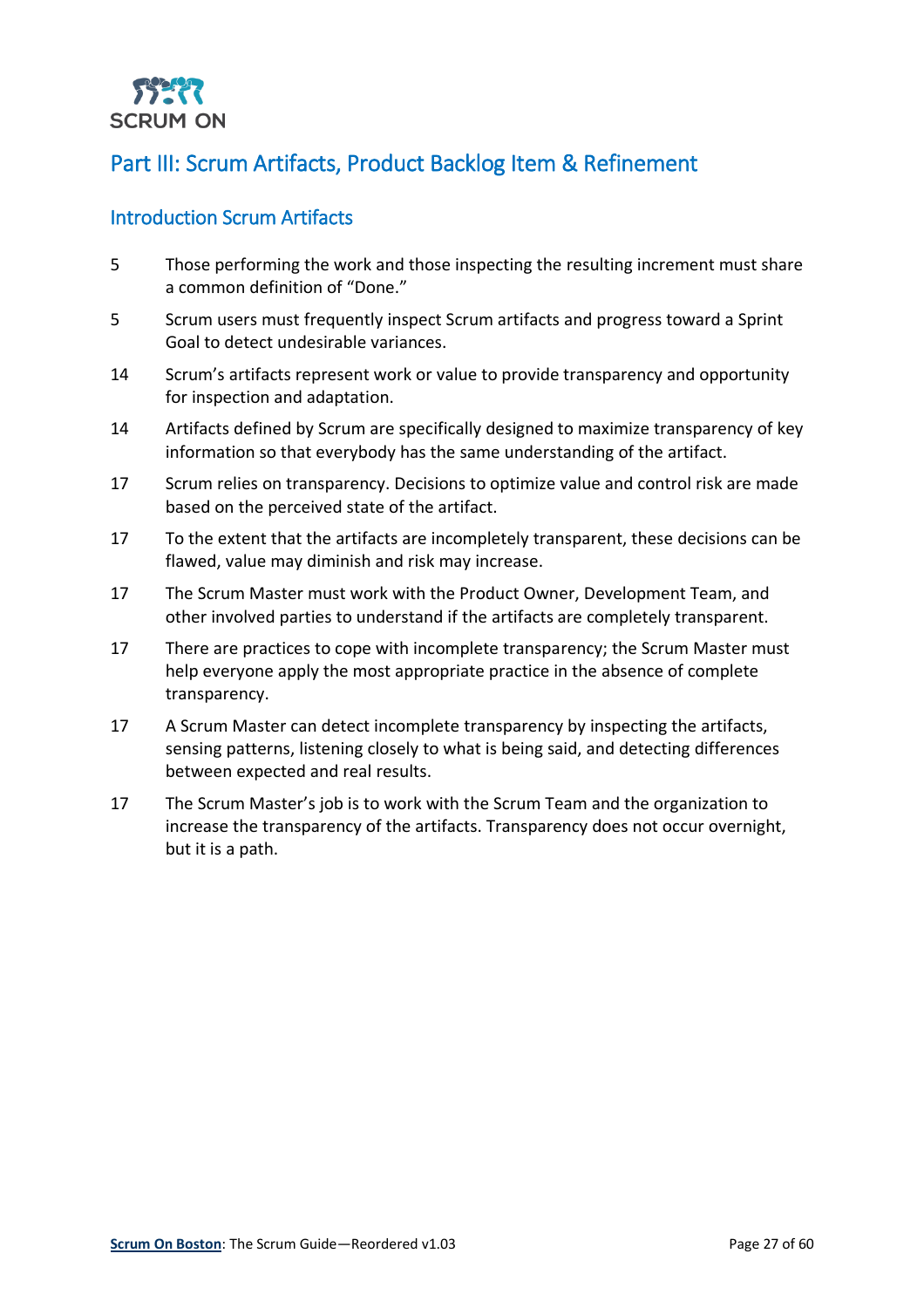

#### <span id="page-27-0"></span>Product Backlog

- 6 The Product Owner is the sole person responsible for managing the Product Backlog.
- 6 No one can force the Development Team to work from a different set of requirements [other than the Product Backlog].
- 8 SM services to the PO: Finding techniques for effective Product Backlog management.
- 8 SM services to the PO: Ensuring that the Product Owner knows how to arrange the Product Backlog to maximize value.
- 10 [Sprint cancellation] All incomplete Product Backlog items are re-estimated and put back on the Product Backlog.
- 13 The Sprint Review is held at the end of the Sprint to inspect the product Increment and adapt the Product Backlog if needed.
- 13 [Sprint Review] Based on that and any changes to the Product Backlog during the Sprint, attendees collaborate on the next things that could be done to optimize value.
- 13 [Sprint Review] The Product Owner discusses the Product Backlog as it stands. He or she projects likely target and delivery dates based on progress to date (if needed).
- 13 The result of the Sprint Review is a revised Product Backlog that defines the probable Product Backlog items for the next Sprint. The Product Backlog may also be adjusted overall to meet new business opportunities.
- 15 The Product Backlog is an ordered list of everything that is known to be needed in the product.
- 15 It is the single source of requirements for any change to be made to the product.
- 15 The Product Owner is responsible for the Product Backlog, including its content, availability, and ordering.
- 15 A Product Backlog is never complete.
- 15 The earliest development of [the Product Backlog] lays out the initially known and best-understood requirements.
- 15 The Product Backlog evolves as the product and the environment in which it will be used evolves.
- 15 The Product Backlog is dynamic; it constantly changes to identify what the product needs to be appropriate, competitive, and useful. If a product exists, its Product Backlog also exists.
- 15 The Product Backlog lists all features, functions, requirements, enhancements, and fixes that constitute the changes to be made to the product in future releases.
- 15 Product Backlog items have the attributes of description, order, estimate, and value.
- 15 Product Backlog items often include test descriptions that will prove its completion when "Done."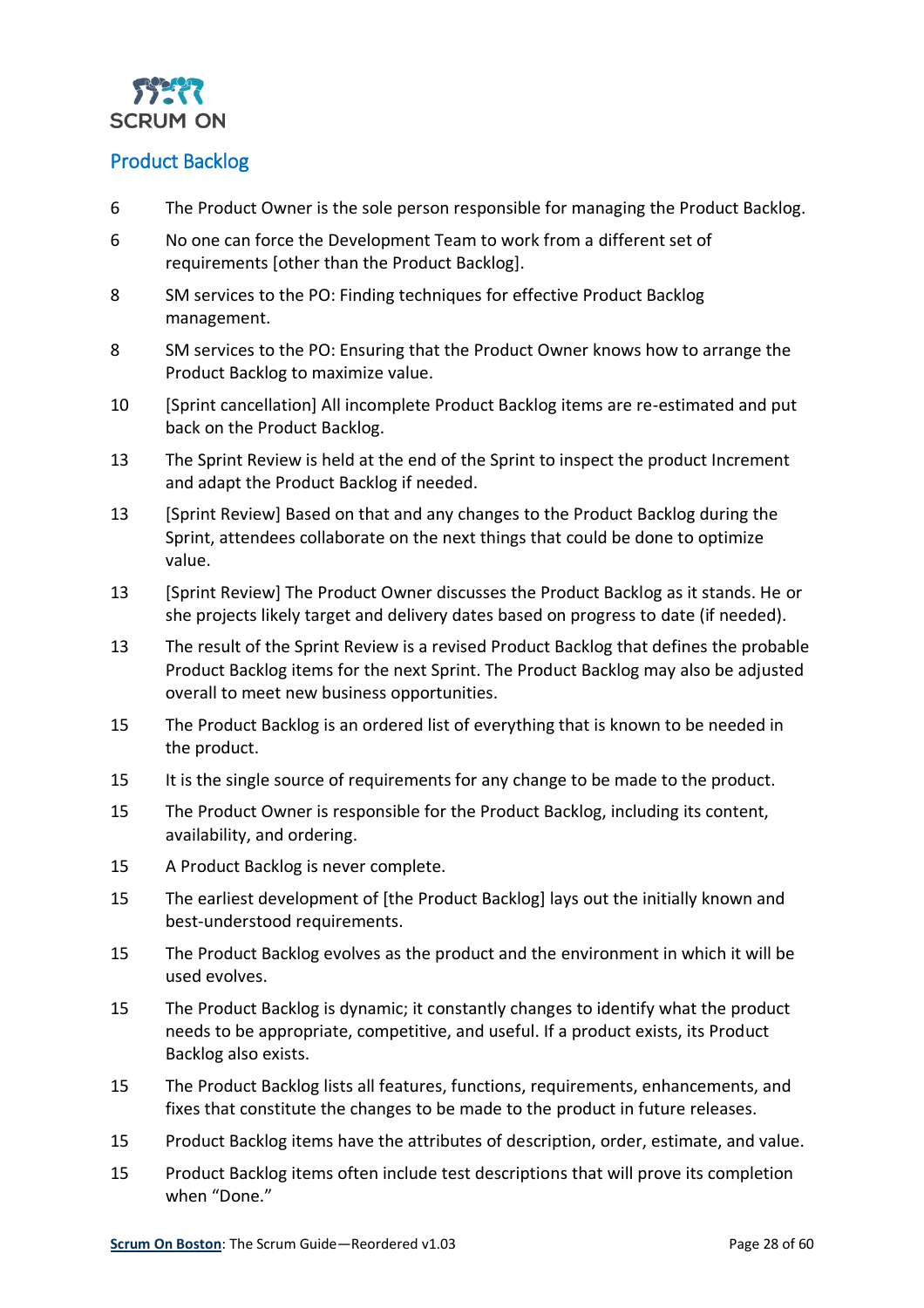

- 15 As the product is used and gain value, and marketplace provides feedback, the Product Backlog becomes a larger and more exhaustive list.
- 15 Requirements never stop changing, so a Product Backlog is a living artifact.
- 15 Changes in business requirements, market conditions, or technology may cause changes to the Product Backlog
- 15 Multiple Scrum Teams often work together on the same product. One Product Backlog is used to describe the upcoming work on the product. A Product Backlog attribute that groups items may then be employed.
- 15 Product Backlog refinement is the act of adding detail, estimates, and order to items in the Product Backlog.
- 15 Higher ordered Product Backlog items are usually clearer and more detailed than lower ordered ones.
- 15 More precise estimates are made based on the greater clarity and increased detail; the lower the order, the less detail.
- 15 Product Backlog items that will occupy the Development Team for the upcoming Sprint are refined so that any one item can be reasonably "Done" within the Sprint time-box.
- 15 Product Backlog items that can be "Done" by the Development Team within one Sprint are deemed "Ready" for selection in a Sprint Planning.
- 15 Product Backlog items usually acquire this degree of transparency through the above describes refining activities.
- 15 The Development Team is responsible for all estimates.
- 15 The Product Owner may influence the Development Team by helping it understand and select trade-offs, but the people who will perform the work make the final estimate.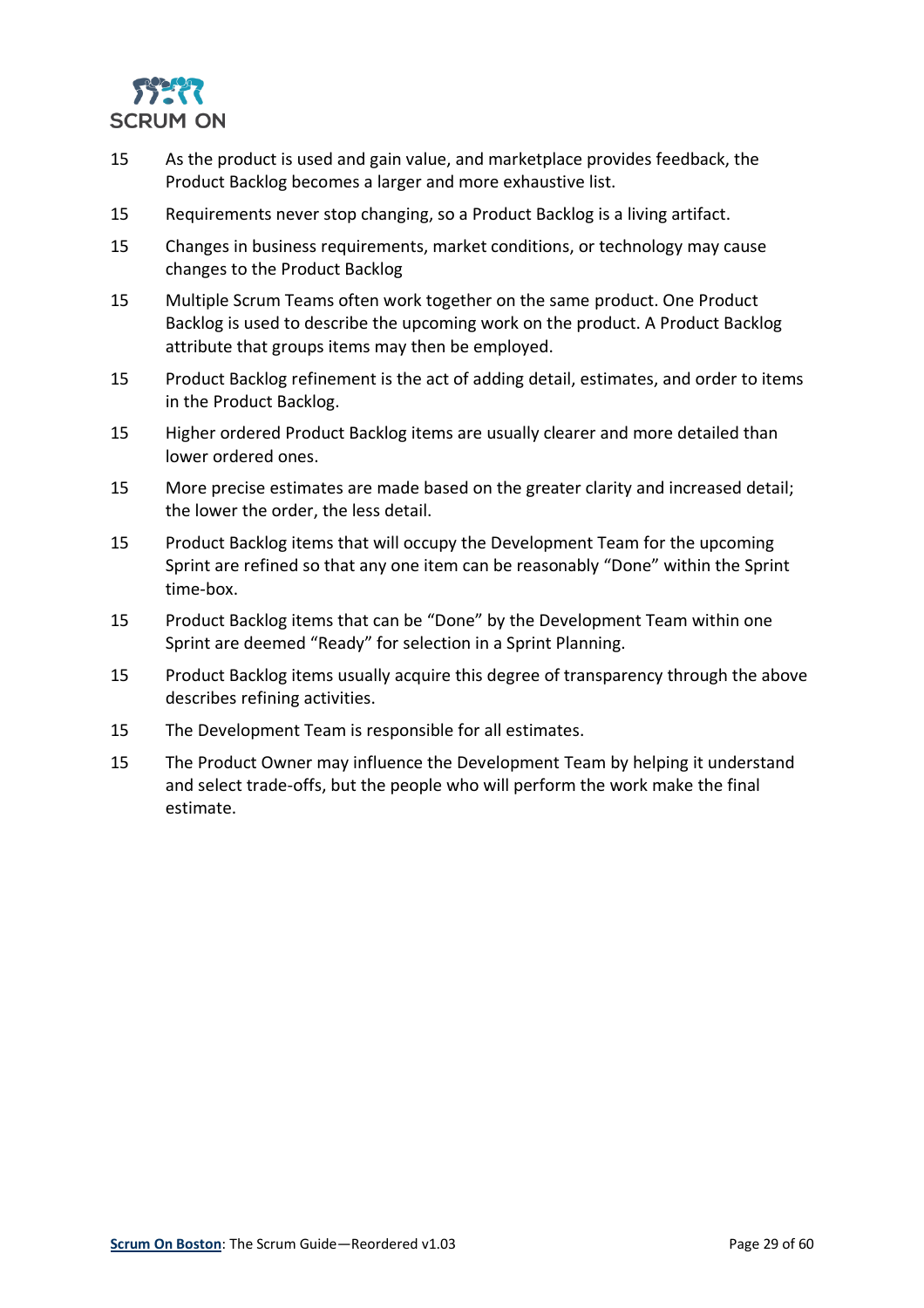

#### <span id="page-29-0"></span>Sprint Backlog

- 9 Each Sprint has a goal of what is to be built, a design and flexible plan that will guide building it, the work, and the resultant product Increment.
- 11 The Product Backlog items selected for the Sprint plus the plan for delivering them is called the Sprint Backlog.
- 11 If the work turns out to be different than the Development Team expected, they collaborate with the Product Owner to negotiate the scope of the Sprint Backlog within the Sprint.
- 14 By the end of the Sprint Retrospective, the Scrum Team should have identified improvements that it will implement in the next Sprint.
- 16 The Sprint Backlog is a set of Product Backlog items selected for the Sprint, plus a plan for delivering the product Increment and realizing the Sprint Goal.
- 16 The Sprint Backlog is a forecast by the Development Team about what functionality will be in the next Increment and the work needed to deliver that functionality as a "Done" Increment.
- 16 The Sprint Backlog makes visible all the work that the Development Team identifies as necessary to meet the Sprint Goal.
- 16 To ensure continuous improvement, [the Sprint Backlog] includes at least one high priority process improvement identified in the previous Retrospective meeting.
- 16 The Sprint Backlog is a plan with enough detail that changes in progress can be understood in the Daily Scrum.
- 16 The Development Team modifies the Sprint Backlog throughout the Sprint, and the Sprint Backlog emerges during the Sprint.
- 16 This emergence occurs as the Development Team works through the plan and learns more about the work needed to achieve the Sprint Goal.
- 16 As new work is required, the Development Team adds it to the Sprint Backlog.
- 16 As work is performed or completed, the estimated remaining work is updated.
- 16 When elements of the plan are deemed unnecessary, they are removed.
- 16 Only the Development Team can change the Sprint Backlog during a Sprint.
- 16 The Sprint Backlog is a highly visible, real-time picture of the work that the Development Team plans to accomplish during the Sprint, and it belongs solely to the Development Team.
- 17 At any point in time in a Sprint, the total work remaining in the Sprint Backlog can be summed.
- 17 The Development Team tracks this total work remaining at least for every Daily Scrum to project the likelihood of achieving the Sprint Goal.
- 17 By tracking the remaining work throughout the Sprint, the Development Team can manage its progress.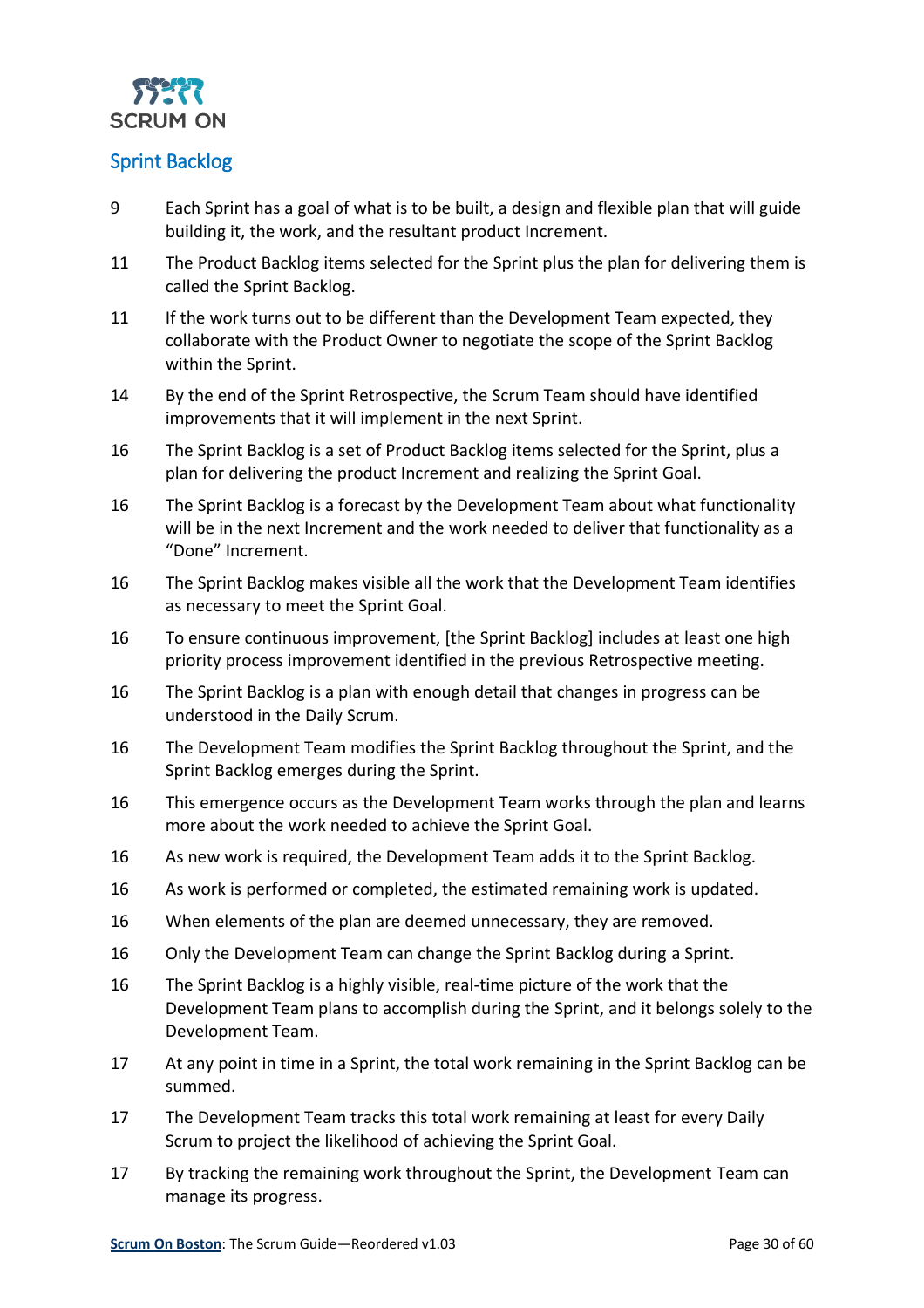

18 New definitions [of "Done"], as used, may uncover work to be done in previously "Done" Increments.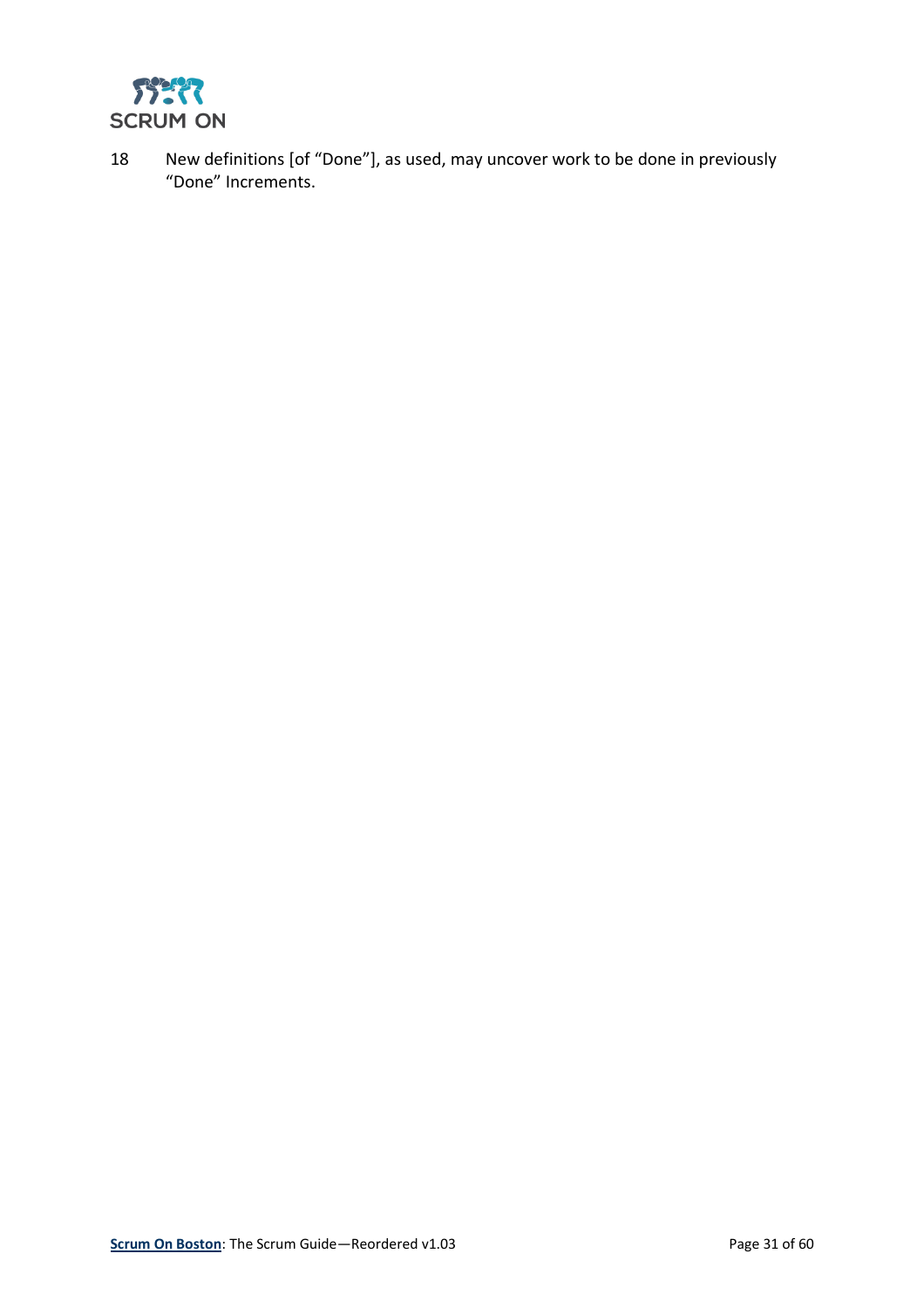

#### <span id="page-31-0"></span>Product Increment

- 6 Incremental delivery of "Done" products ensures a potentially useful version of working product is always available.
- 7 A "Done" increment is required at the Sprint Review.
- 9 The heart of Scrum is a Sprint, a time-box of one month or less during which a "Done", usable, and potentially releasable product increment is created.
- 11 The Development Team usually starts by designing the system and the work needed to convert the Product Backlog into a working product Increment.
- 12 Every day, the Development Team should understand how it intends to work together as a self-organizing team to accomplish the Sprint Goal and create the anticipated Increment at the end of the Sprint.
- 13 The Sprint Review is held at the end of the Sprint to inspect the product Increment and adapt the Product Backlog if needed.
- 13 [Sprint Review] The Development Team demonstrates the work it has "Done" and answers questions about the Increment.
- 16 The Sprint Backlog is a set of Product Backlog items selected for the Sprint, plus a plan for delivering the product Increment and realizing the Sprint Goal.
- 17 The Increment is the sum of all Product Backlog items completed during a Sprint and the value of the Increments of all previous Sprints.
- 17 At the end of a Sprint, a new Increment must be "Done," which means it must be in a usable condition and meet the Scrum Team's definition of "Done."
- 17 An Increment is a body of inspectable, done work that supports empiricism at the end of a Sprint.
- 17 The Increment is a step toward a vision or goal.
- 17 The increment must be in a useable condition regardless of whether the Product Owner decides to release it.
- 18 When a Product Backlog item or an Increment is describes as "Done," everyone must understand what "Done" means.
- 18 The purpose of each Sprint is to deliver Increments of potentially releasable functionality that adhere to the Scrum Team's definition of "Done."
- 18 This increment is usable, so a Product Owner may choose to immediately release it.
- 18 Each Increment is additive to all prior Increments and thoroughly tested, ensuring that all Increments work together.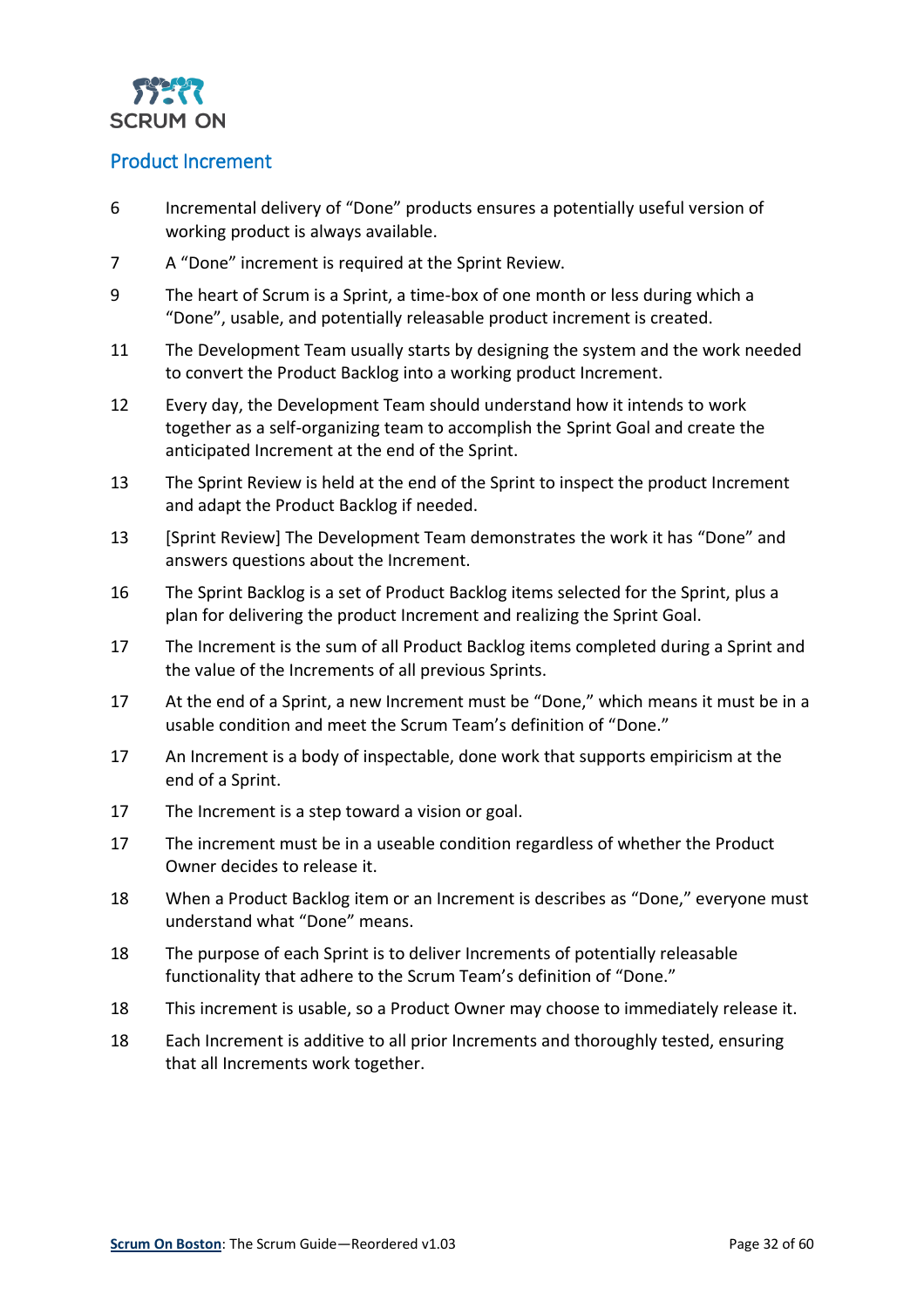

## <span id="page-32-0"></span>Part IV: Other Key Elements

#### <span id="page-32-1"></span>Acceptance

- 10 [Sprint cancellation] If part of the work is potentially releasable, the Product Owner typically accepts it.
- 13 The Product Owner explains what Product Backlog items have been "Done" and what hasn't been "Done."
- 15 Product Backlog items often include test descriptions that will prove its completion when "Done."

#### <span id="page-32-2"></span>Accountability, Responsibility

- 6 The Product Owner is responsible for maximizing the value of the product resulting from work of the Development Team.
- 6 The Product Owner is the sole person responsible for managing the Product Backlog.
- 7 [Development Teams] are self-organizing. No one (not even the Scrum Master) tells the Development Team how to turn Product Backlog into Increments of potentially releasable functionality.
- 7 Individual Development Team members may have specialized skills and areas of focus, but accountability belongs to the Development Team as a whole.
- 14 The Scrum Master participates as a peer team member in the [Sprint Retrospective] from the accountability over the Scrum process.
- 15 The Product Owner is responsible for the Product Backlog, including its content, availability, and ordering.
- 16 The Sprint Backlog is a highly visible, real-time picture of the work that the Development Team plans to accomplish during the Sprint, and it belongs solely to the Development Team.

#### <span id="page-32-3"></span>Adaptation

- 4 Three pillars uphold every implementation of empirical process control: transparency, inspection, and adaptation.
- 5 If an inspector determines that one or more aspects of a process deviate outside acceptable limits, and the resulting product will be unacceptable, the process or material being processed must be adjusted.
- 5 Scrum describes four formal events for inspection and adaptation: Sprint Planning, Daily Scrum, Sprint Review, Sprint Retrospective.
- 9 Other than the Sprint itself, which is a container for all other events, each event in Scrum is a formal opportunity to inspect and adapt something.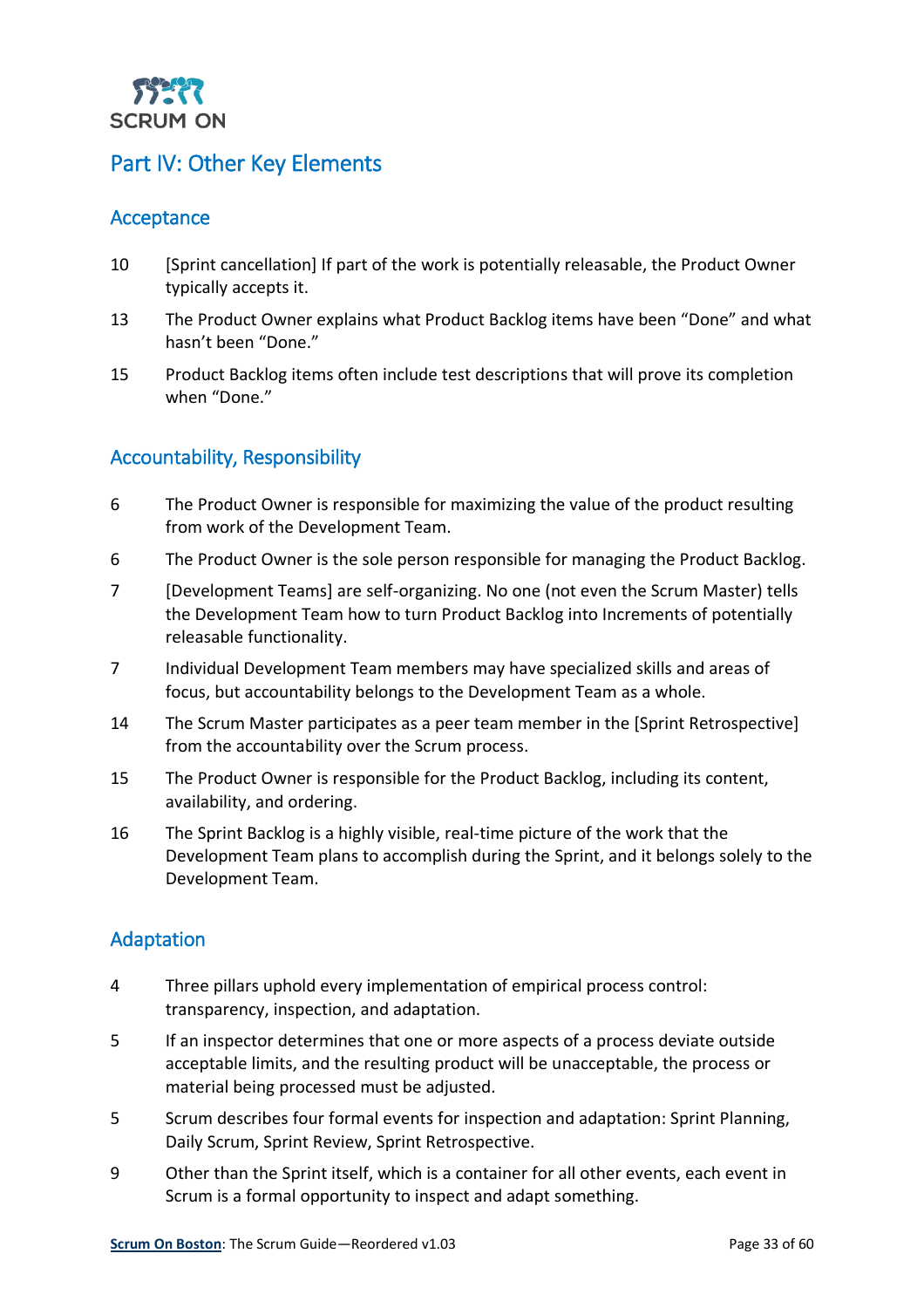

- 9 These [Scrum events] are specifically designed to enable transparency and inspection. Failure to include any of these events results in reduced transparency and is a lost opportunity to inspect and adapt.
- 9 Sprints enable predictability by ensuring inspection and adaptation of progress toward a Sprint Goal at least every calendar month.
- 12 The Development Team members often meet immediately after the Daily Scrum for detailed discussions, or to adapt, or replan, the rest of the Sprint's work.
- 12 Daily Scrums improve communications, eliminate other meetings, identify impediments to development for removal, highlight and promote quick decisionmaking, and improve the Development Team's level of knowledge. This is a key inspect and adapt meeting.
- 13 The Sprint Review is held at the end of the Sprint to inspect the product Increment and adapt the Product Backlog if needed.
- 14 The Sprint Retrospective in an opportunity for the Scrum Team to inspect itself and create a plan for improvements to be enacted during the next Sprint.
- 14 The purpose of the Sprint Retrospective is to: create a plan for implementing improvements to the way the Scrum Team does its work.
- 14 The Scrum Master encourages the Scrum Team to improve, within the Scrum process framework, its development process and practices to make it more efficient and enjoyable for the next Sprint.
- 14 By the end of the Sprint Retrospective, the Scrum Team should have identified improvements that it will implement in the next Sprint.
- 14 Implementing these improvements in the next Sprint is the adaptation to the inspection of the Scrum Team itself.
- 14 Although improvements may be implemented at any time, the Sprint Retrospective is a formal opportunity to focus on inspection and adaptation.
- 14 Scrum's artifacts represent work or value to provide transparency and opportunity for inspection and adaptation.
- 16 To ensure continuous improvement, [the Sprint Backlog] includes at least one high priority process improvement identified in the previous Retrospective meeting.

#### <span id="page-33-0"></span>Agility, Business Agility

- 6 The team model in Scrum is designed to optimize flexibility, creativity, and productivity.
- 8 SM services to the PO: Understand and practicing agility.
- 13 The result of the Sprint Review is a revised Product Backlog that defines the probable Product Backlog items for the next Sprint. The Product Backlog may also be adjusted overall to meet new business opportunities.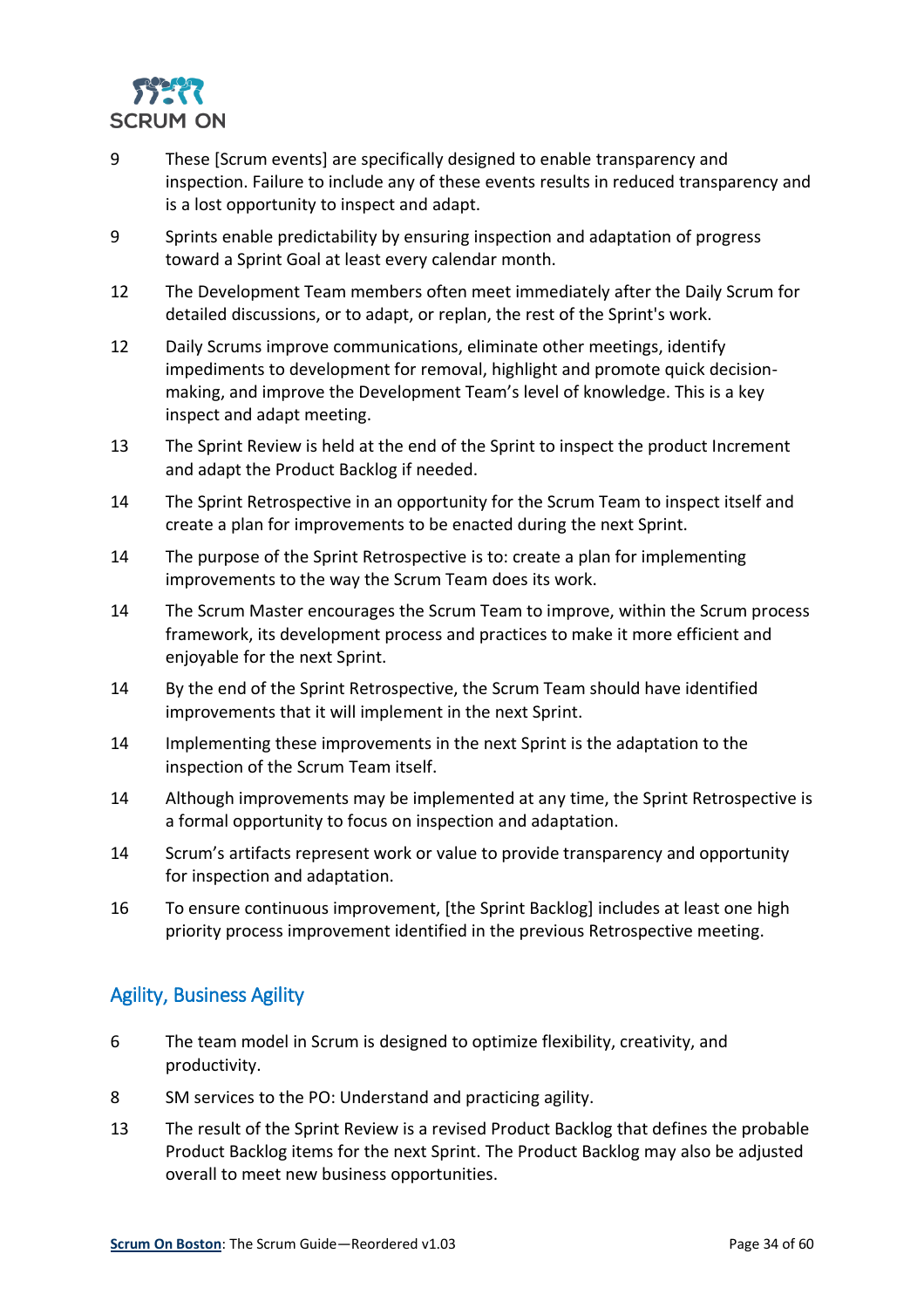

15 Changes in business requirements, market conditions, or technology may cause changes to the Product Backlog.

#### <span id="page-34-0"></span>**Bugs**

15 The Product Backlog lists all features, functions, requirements, enhancements, and fixes that constitute the changes to be made to the product in future releases.

#### <span id="page-34-1"></span>**Capacity**

- 10 [Sprint Planning] The input to this meeting is the Product Backlog, the latest product Increment, projected capacity of the Development Team during the Sprint, and the past performance of the Development Team.
- 15 The Scrum Team decides, how and when the refinement is done. Refinement usually consumes no more than 10% of the capacity of the Development Team.
- 18 The same definition [of "Done"] guides the Development Team in knowing how many Product Backlog items it can select during a Sprint Planning.

#### <span id="page-34-2"></span>Collaboration

- 13 During the Sprint Review, the Scrum Team and the stakeholders collaborate about what was done in the Sprint.
- 13 [The Sprint Review] is an informal meeting, not a status meeting, and the presentation of the Increment is intended to elicit feedback and foster collaboration.
- 13 The entire group collaborates on what to do next, so that the Sprint Review provides valuable input to subsequent Sprint Planning.
- 13 [Sprint Review] Review of how the marketplace or potential use of the product might have changed, what is the most valuable thing to do next; and…
- 13 [Sprint Review] Review of timeline, budget, potential capabilities, and marketplace for the next anticipated releases of functionality or capability of the product.
- 14 The purpose of the Sprint Retrospective is to inspect how the Scrum Team went with regard to people, relationships, process, and tools.
- 14 The Scrum Master encourages the Scrum Team to improve, within the Scrum process framework, its development process and practices to make it more efficient and enjoyable for the next Sprint.
- 14 Artifacts defined by Scrum are specifically designed to maximize transparency of key information so that everybody has the same understanding of the artifact.
- 15 [The Product Backlog refinement] is an ongoing process in which the Product Owner and the Development Team collaborate on the details of Product Backlog items.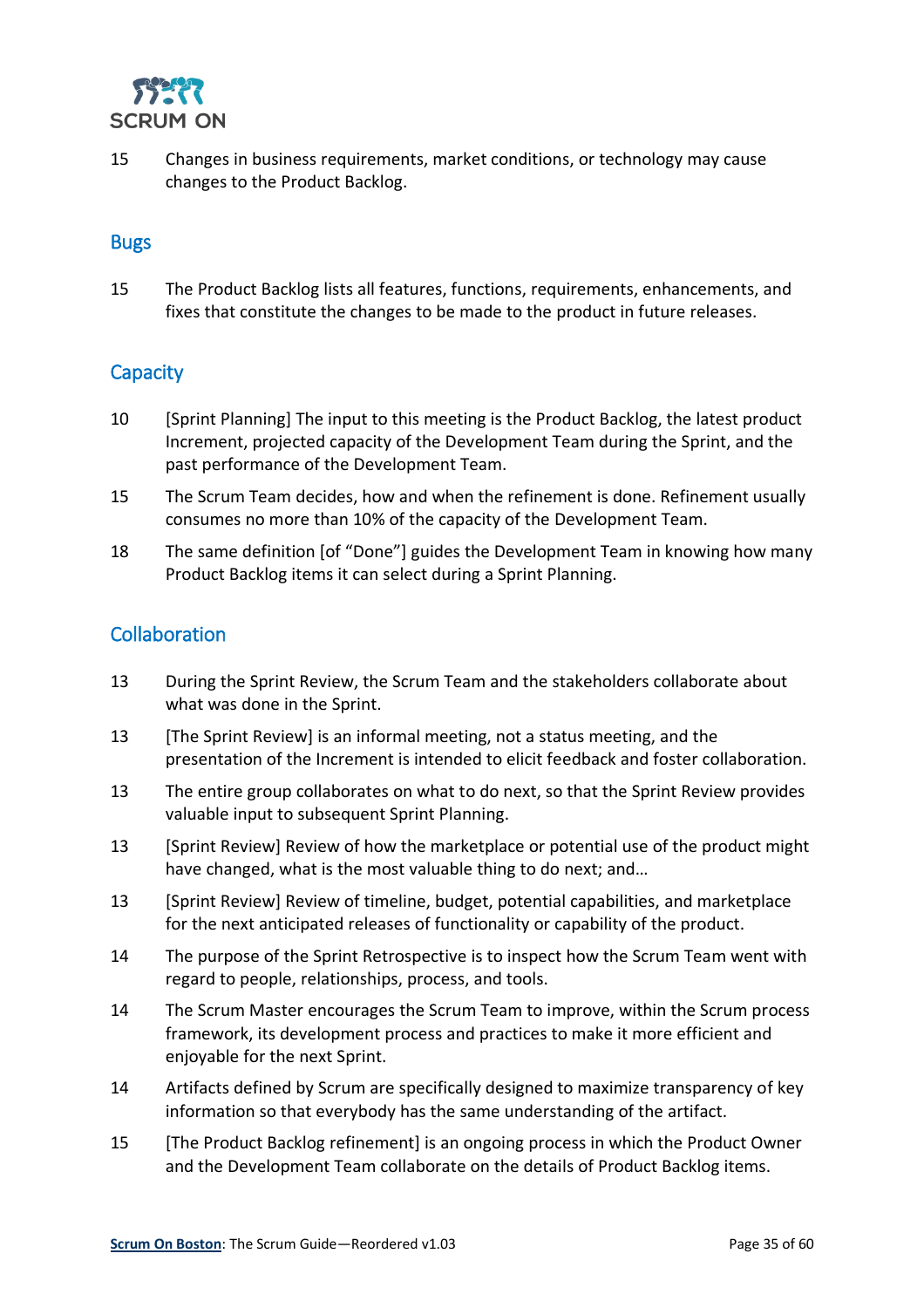

#### <span id="page-35-0"></span>**Complexity**

- 4 Scrum's utility in dealing with complexity is proven daily. Scrum proved especially effective in iterative and incremental knowledge transfer.
- 7 Having more than nine members requires too much coordination. Large Development Teams create too much complexity for an empirical process to be useful.
- 9 Prescribed events are used in Scrum to create regularity and to minimize the need for meetings not defined in Scrum.
- 9 Sprints are limited to one calendar month. When a Sprint's horizon is too long the definition of what is being built may change, complexity may rise, and risk may increase.
- 12 The Daily Scrum is held at the same time and place each day to reduce complexity.
- 16 [Monitoring progress] However, these [practices] do not replace the importance of empiricism. In complex environments, what will happen is unknown. Only what has already happened may be used for forward-looking decision-making.

#### <span id="page-35-1"></span>Continuous Improvement

- 14 The Scrum Master encourages the Scrum Team to improve, within the Scrum process framework, its development process and practices to make it more efficient and enjoyable for the next Sprint.
- 14 The Sprint Retrospective in an opportunity for the Scrum Team to inspect itself and create a plan for improvements to be enacted during the next Sprint.
- 16 To ensure continuous improvement, [the Sprint Backlog] includes at least one high priority process improvement identified in the previous Retrospective meeting.

#### <span id="page-35-2"></span>**Creativity**

6 The team model in Scrum is designed to optimize flexibility, creativity, and productivity.

#### <span id="page-35-3"></span>Cross-Functionality

- 6 Cross-functional teams have all the competencies needed to accomplish the work without depending on others not part of the team.
- 7 Development Teams are cross-functional, with all the skills necessary to create a product Increment.
- 8 SM services to the Development Team: Coaching the Development Team in selforganization and cross-functionality.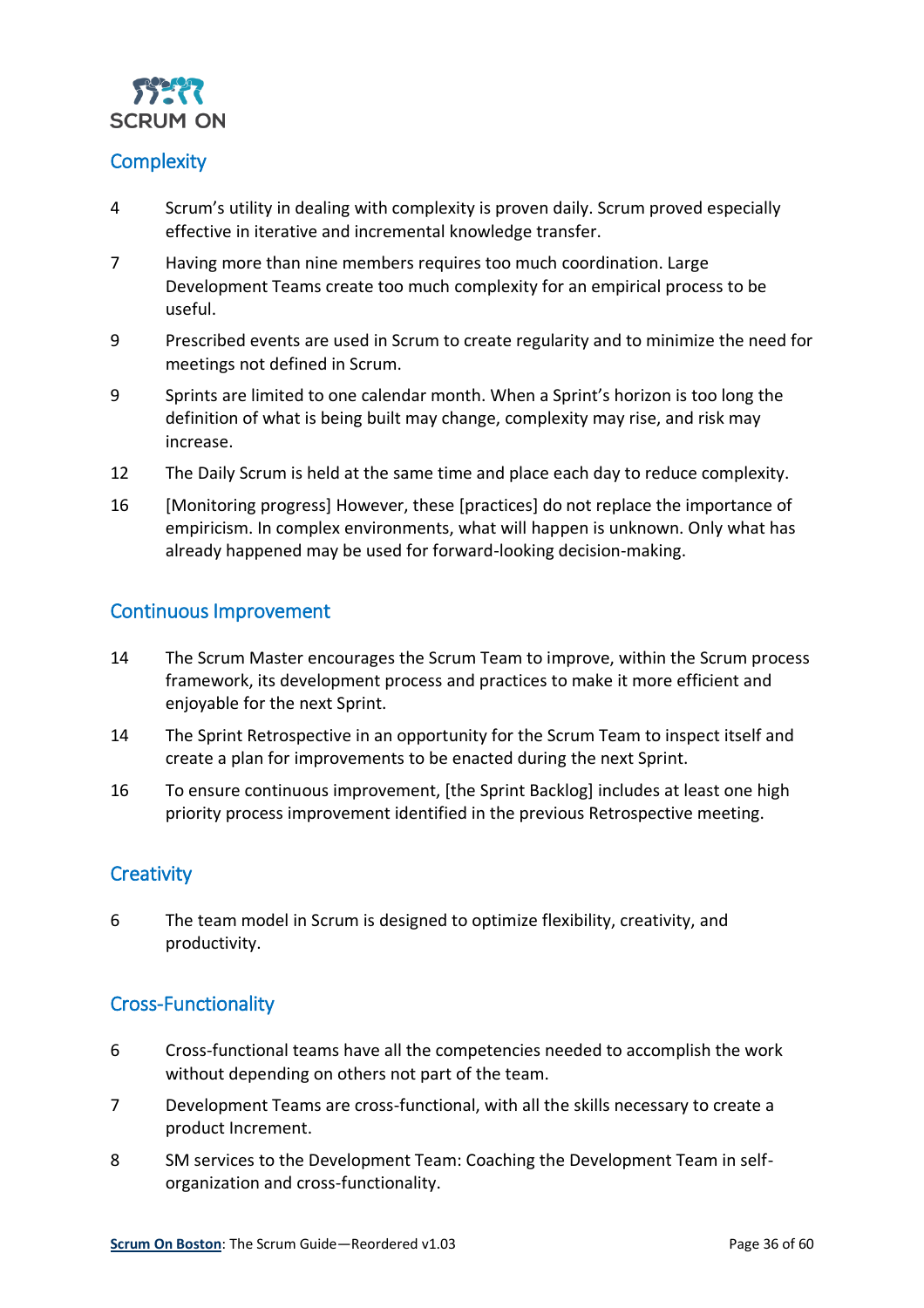

#### <span id="page-36-0"></span>Definition of "Done"

- 5 Transparency requires those aspects to be defined by a common standard so observers can share a common understanding of what is being seen.
- 9 During the Sprint: Quality goals do not decrease.
- 13 [Sprint Review] The Product Owner explains what Product Backlog items have been "Done" and what hasn't been "Done."
- 13 [Sprint Review] The Development Team demonstrates the work it has "Done" and answers questions about the Increment.
- 14 During each Sprint Retrospective, the Scrum Team plans ways to increase product quality by improving work processes or adapting the definition of "Done", if appropriate and not in conflict with product or organizational standards.
- 15 Product Backlog items often include test descriptions that will prove its completion when "Done."
- 15 Product Backlog items that will occupy the Development Team for the upcoming Sprint are refined so that any one item can be reasonably "Done" within the Sprint time-box.
- 16 The Sprint Backlog is a forecast by the Development Team about what functionality will be in the next Increment and the work needed to deliver that functionality as a "Done" Increment.
- 17 At the end of a Sprint, a new Increment must be "Done," which means it must be in a usable condition and meet the Scrum Team's definition of "Done."
- 17 An Increment is a body of inspectable, done work that supports empiricism at the end of a Sprint.
- 17 The increment must be in a useable condition regardless of whether the Product Owner decides to release it.
- 18 When a Product Backlog item or an Increment is describes as "Done," everyone must understand what "Done" means.
- 18 Although this may vary significantly per Scrum Team, members must have a shared understanding for what it means for work to be complete, to ensure transparency.
- 18 The same definition [of "Done"] guides the Development Team in knowing how many Product Backlog items it can select during a Sprint Planning.
- 18 The purpose of each Sprint is to deliver Increments of potentially releasable functionality that adhere to the Scrum Team's definition of "Done."
- 18 If the definition of "Done" for an Increment is part of the conventions, standards or guidelines of the development organization, all Scrum Teams must follow it as a minimum.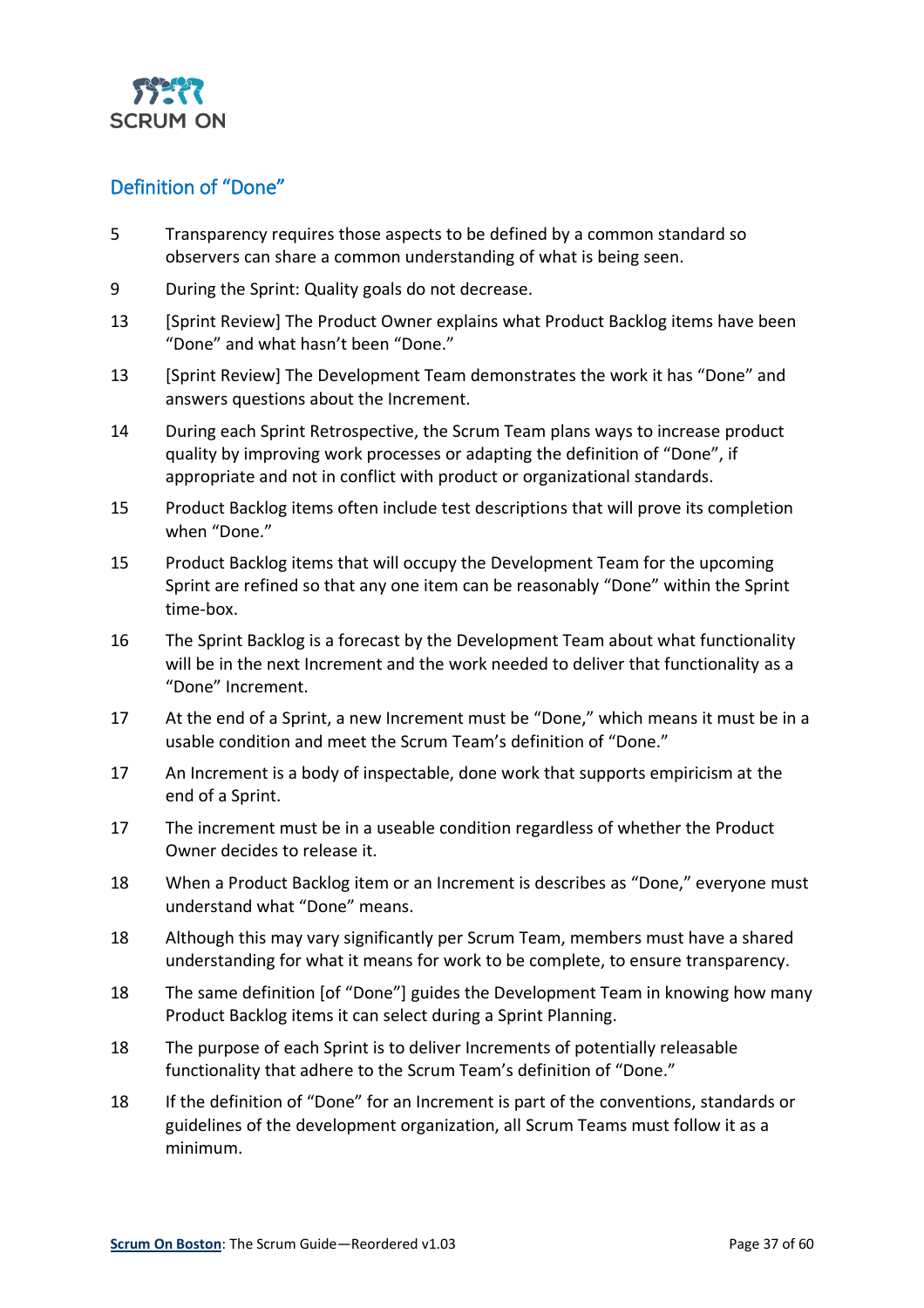

- 18 If "Done" for an Increment is not a convention of the development organization, the Development Team of the Scrum Team must define a definition of "Done" appropriate for the product.
- 18 If there are multiple Scrum Teams working on the system or product release, the Development Teams on all Scrum Teams must mutually define the definition of "Done."
- 18 Each Increment is additive to all prior Increments and thoroughly tested, ensuring that all Increments work together.
- 18 As Scrum Teams mature, it is expected that their definition of "Done" will expand to include more stringent criteria for higher quality.
- 18 New definitions [of "Done"], as used, may uncover work to be done in previously "Done" Increments.
- 18 Any one product or system should have a definition of "Done" that is a standard for any work done on it.

#### <span id="page-37-0"></span>Definition of "Ready"

15 Product Backlog items that can be "Done" by the Development Team within one Sprint are deemed "Ready" for selection in a Sprint Planning.

#### <span id="page-37-1"></span>Deviation, Variance

- 5 Scrum users must frequently inspect Scrum artifacts and progress toward a Sprint Goal to detect undesirable variances.
- 5 If an inspector determines that one or more aspects of a process deviate outside acceptable limits, and the resulting product will be unacceptable, the process or material being processed must be adjusted.
- 17 A Scrum Master can detect incomplete transparency by inspecting the artifacts, sensing patterns, listening closely to what is being said, and detecting differences between expected and real results.

#### <span id="page-37-2"></span>**Emergence**

- 9 During the Sprint: Scope may be clarified and re-negotiated between the Product Owner and Development Team as more is learned.
- 11 However, enough work is planned during the Sprint Planning for the Development Team to forecast what it believes it can do in the upcoming Sprint.
- 11 Worked planned for the first days of the Sprint by the Development Team is decomposed by the end of this meeting, often to units of one day or less.
- 15 A Product Backlog is never complete.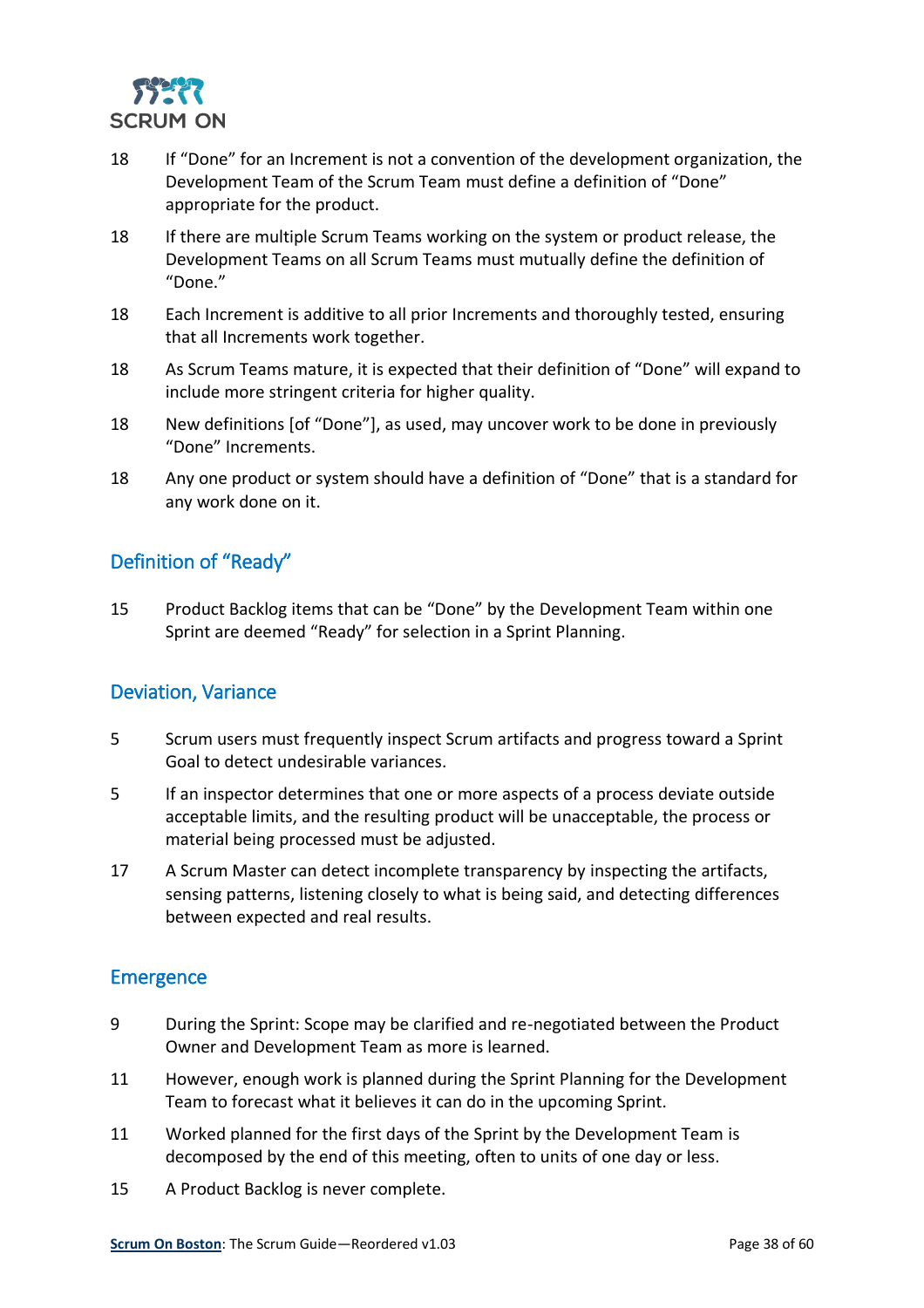

- 15 The earliest development of [the Product Backlog] lays out the initially known and best-understood requirements.
- 15 As the product is used and gains value, and marketplace provides feedback, the Product Backlog becomes a larger and more exhaustive list.
- 15 More precise estimates are made based on the greater clarity and increased detail; the lower the order, the less detail.
- 16 As new work is required, the Development Team adds it to the Sprint Backlog.
- 16 The Development Team modifies the Sprint Backlog throughout the Sprint, and the Sprint Backlog emerges during the Sprint.
- 16 This emergence occurs as the Development Team works through the plan and learns more about the work needed to achieve the Sprint Goal.

#### <span id="page-38-0"></span>Empiricism

- 4 Scrum is founded on empirical process control, or empiricism.
- 4 Empiricism asserts that knowledge comes from experience and making decisions based on what is known.
- 4 Scrum employs an iterative, incremental approach to optimize predictability and control risk.
- 4 Three pillars uphold every implementation of empirical process control: transparency, inspection, and adaptation.
- 5 When the [Scrum] values of commitment, courage, focus, openness and respect are embodied and lived by the Scrum Team, the Scrum pillars of transparency, inspection, and adaptation come to life and build trust for everyone.
- 7 Having more than nine members requires too much coordination. Large Development Teams create too much complexity for an empirical process to be useful.
- 8 SM services to the PO: Understanding product planning in an empirical environment.
- 9 These [Scrum events] are specifically designed to enable transparency and inspection. Failure to include any of these events results in reduced transparency and is a lost opportunity to inspect and adapt.
- 9 During the Sprint: Scope may be clarified and re-negotiated between the Product Owner and Development Team as more is learned.
- 12 Daily Scrums improve communications, eliminate other meetings, identify impediments to development for removal, highlight and promote quick decisionmaking, and improve the Development Team's level of knowledge. This is a key inspect and adapt meeting.
- 14 Although improvements may be implemented at any time, the Sprint Retrospective is a formal opportunity to focus on inspection and adaptation.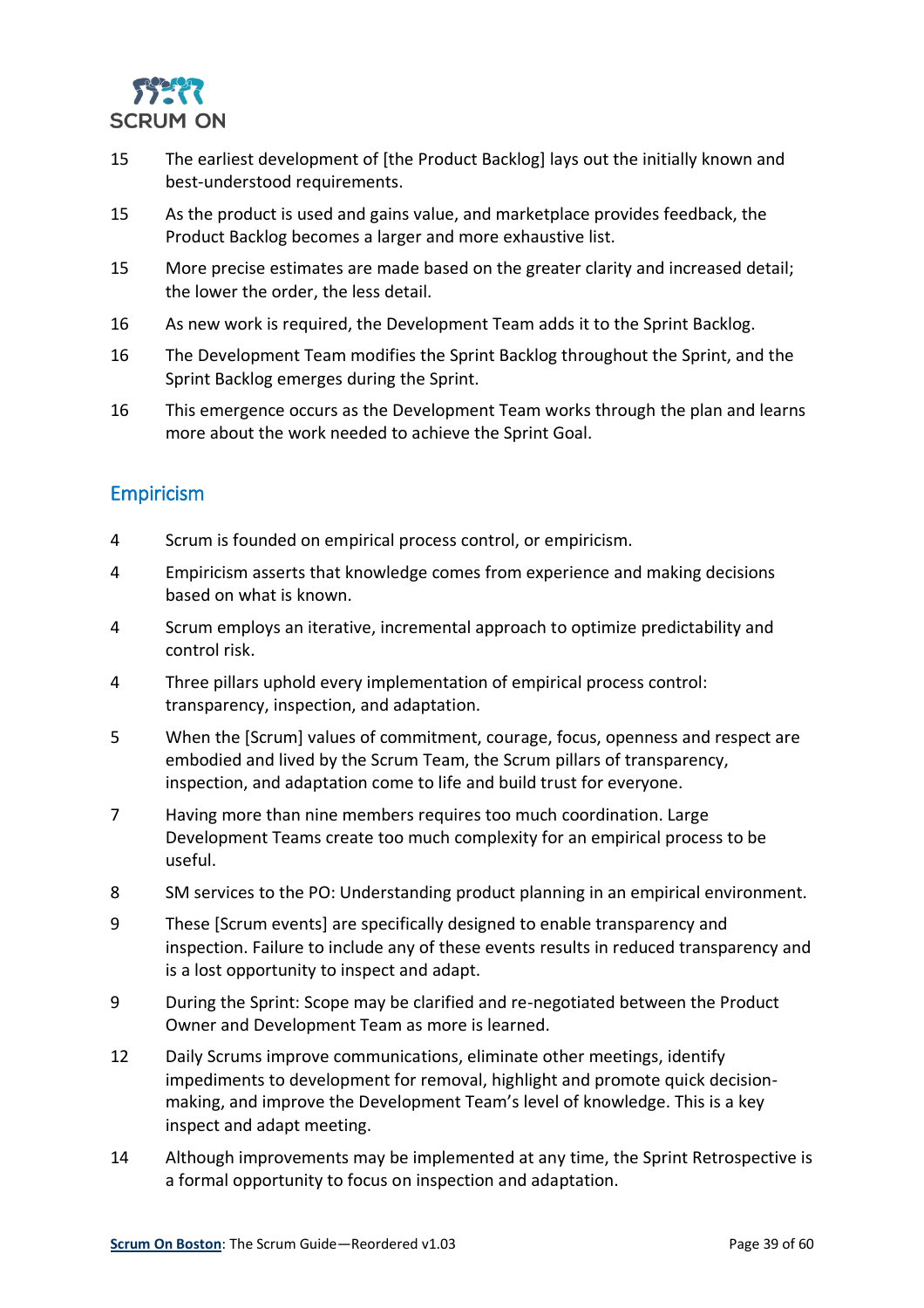

- 14 Scrum's artifacts represent work or value to provide transparency and opportunity for inspection and adaptation.
- 15 The Product Backlog evolves as the product and the environment in which it will be used evolves.
- 16 However, these [practices] do not replace the importance of empiricism. In complex environments, what will happen is unknown. Only what has already happened may be used for forward-looking decision-making.
- 16 As new work is required, the Development Team adds it to the Sprint Backlog.
- 16 When elements of the plan are deemed unnecessary, they are removed [by the Development Team].
- 17 An Increment is a body of inspectable, done work that supports empiricism at the end of a Sprint.

#### <span id="page-39-0"></span>Engineering Practices

- 11 Worked planned for the first days of the Sprint by the Development Team is decomposed by the end of this meeting, often to units of one day or less.
- 15 Product Backlog items often include test descriptions that will prove its completion when "Done."

#### <span id="page-39-1"></span>**Estimates**

- 15 Product Backlog items have the attributes of description, order, estimate, and value.
- 15 Product Backlog refinement is the act of adding details, estimates, and order to items in the Product Backlog.
- 15 More precise estimates are made based on the greater clarity and increased detail; the lower the order, the less detail.
- 15 The Development Team is responsible for all estimates.
- 15 The Product Owner may influence the Development Team by helping it understand and select trade-offs, but the people who will perform the work make the final estimate.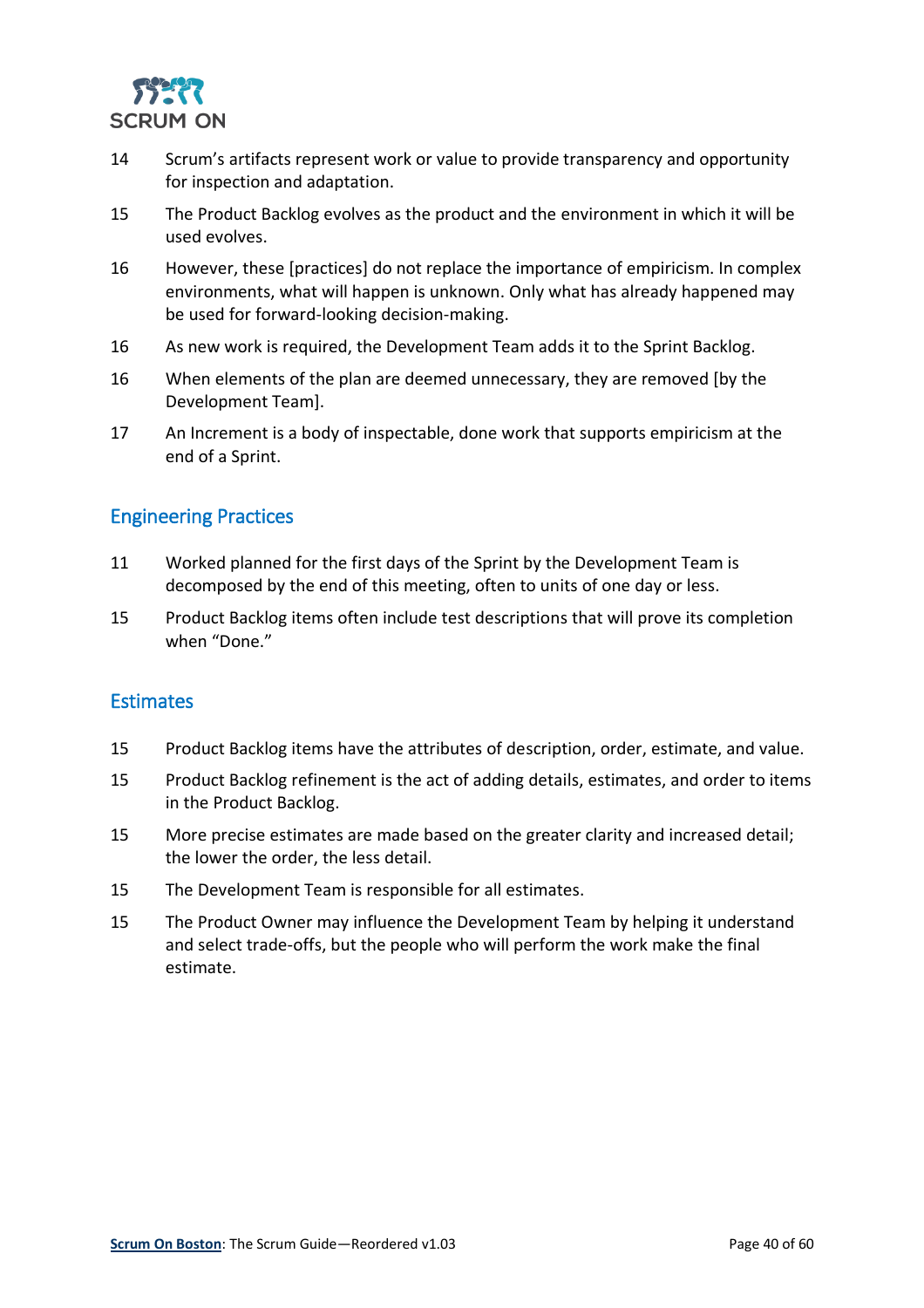

#### <span id="page-40-0"></span>Feedback

- 13 [The Sprint Review] is an informal meeting, not a status meeting, and the presentation of the Increment is intended to elicit feedback and foster collaboration.
- 15 As the product is used and gain value, and marketplace provides feedback, the Product Backlog becomes a larger and more exhaustive list.

#### <span id="page-40-1"></span>**Finance**

- 9 Each sprint maybe considered as a project with no more than a one-month horizon.
- 9 Sprints are limited to one calendar month. When a Sprint's horizon is too long the definition of what is being built may change, complexity may rise, and risk may increase.
- 9 Sprints also limit risk to one calendar month of cost.
- 10 A Sprint would be cancelled if the Sprint Goal becomes obsolete. This might occur if the company changes direction of if market or technology conditions change. But, due to the short duration of Sprints, cancellations rarely make sense.
- 13 [Sprint Review] Review of timeline, budget, potential capabilities, and marketplace for the next anticipated releases of functionality or capability of the product.

#### <span id="page-40-2"></span>**Flexibility**

- 4 The essence of Scrum is a small team of people. The individual team is highly flexible and adaptive.
- 6 The team model in Scrum is designed to optimize flexibility, creativity, and productivity.
- 7 Optimal Development Team size is small enough to remain nimble and large enough to complete significant work within a Sprint.
- 9 Each Sprint has a goal of what is to be built, a design and flexible plan that will guide building it, the work, and the resultant product increment.
- 11 The Sprint Goal gives the Development Team some flexibility regarding the functionality implemented within the Sprint.

#### <span id="page-40-3"></span>Forecast, Projection, Progress Tracking

- 10 [Sprint Planning] The Development Team works to forecast the functionality that will be developed during the sprint.
- 11 However, enough work is planned during the Sprint Planning for the Development Team to forecast what it believes it can do in the upcoming Sprint.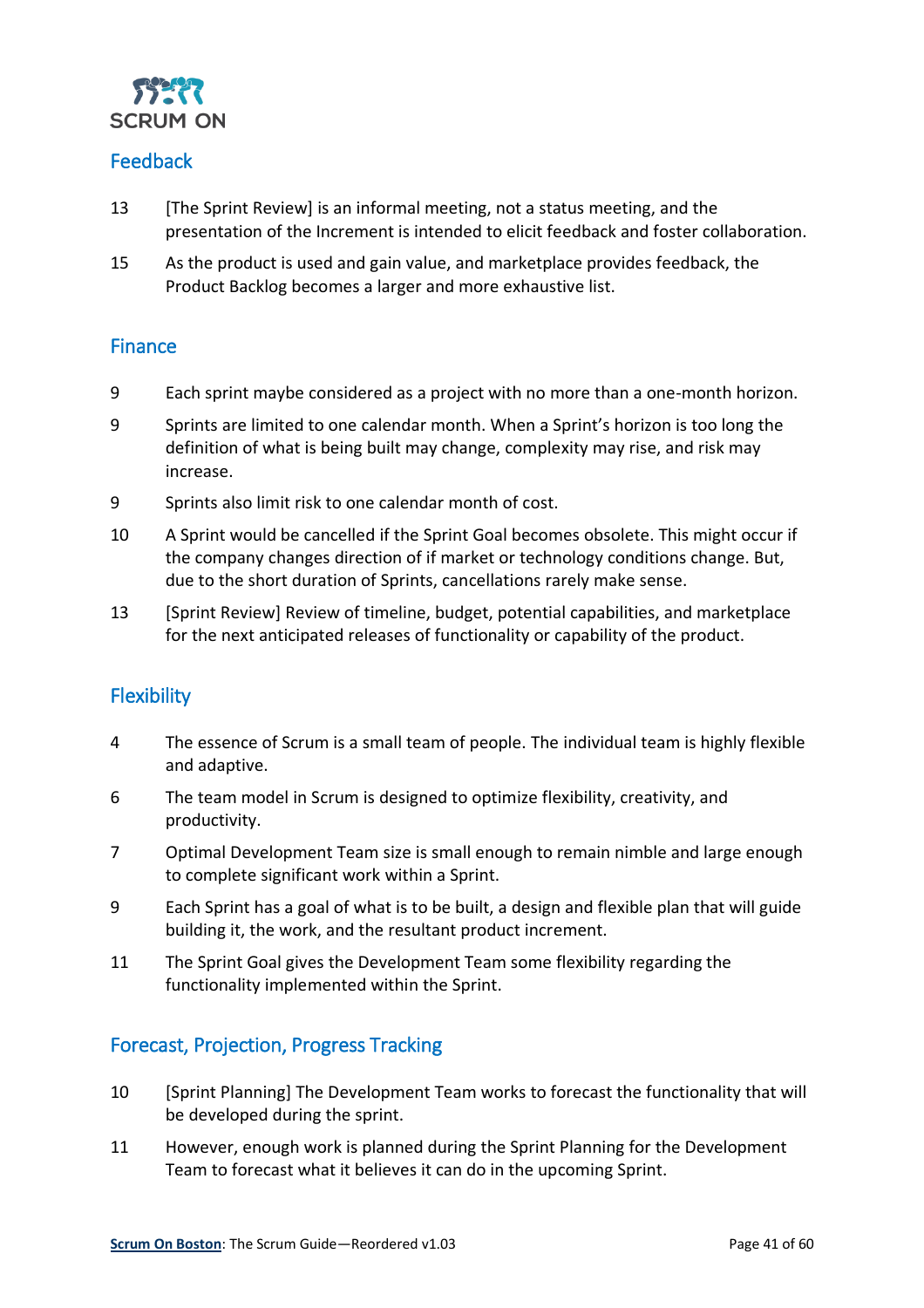

- 12 [Daily Scrum] This optimizes team collaboration and performance by inspecting the work since the last Daily Scrum and forecasting upcoming Sprint work.
- 12 The Daily Scrum is optimizes the probability that the Development Team will meet the Sprint Goal.
- 13 [Sprint Review] The Product Owner discusses the Product Backlog as it stands. He or she projects likely target and delivery dates based on progress to date (if needed).
- 13 [Sprint Review] Review of timeline, budget, potential capabilities, and marketplace for the next anticipated releases of functionality or capability of the product.
- 16 Various projective practices upon trending have been used to forecast progress, like burn-downs, burn-ups, or cumulative flows. These have proven useful.
- 16 The Sprint Backlog is a forecast by the Development Team about what functionality will be in the next Increment and the work needed to deliver that functionality as a "Done" Increment.
- 16 As work is performed or completed [during the Sprint], the estimated remaining work is updated.
- 17 At any point in time in a Sprint, the total work remaining in the Sprint Backlog can be summed.
- 17 The Development Team tracks this total work remaining at least for every Daily Scrum to project the likelihood of achieving the Sprint Goal.

#### <span id="page-41-0"></span>**Functionality**

- 7 [Development Teams] are self-organizing. No one [not even the Scrum Master) tells the Development Team how to turn Product Backlog into Increments of potentially releasable functionality.
- 10 The Development Team works to forecast the functionality that will be developed during the sprint.
- 11 Having set the Sprint Goal and selected the Product Backlog items for the Sprint, the Development Team decides how it will build this functionality into a "Done" product Increment during the Sprint.
- 11 The Sprint Goal gives the Development Team some flexibility regarding the functionality implemented within the Sprint.
- 11 The selected Product Backlog items deliver one coherent function, which can be the Sprint Goal.
- 11 The Sprint Goal can be any other coherence that causes the Development Team to work together rather than on separate initiatives.
- 13 [Sprint Review] Review of timeline, budget, potential capabilities, and marketplace for the next anticipated releases of functionality or capability of the product.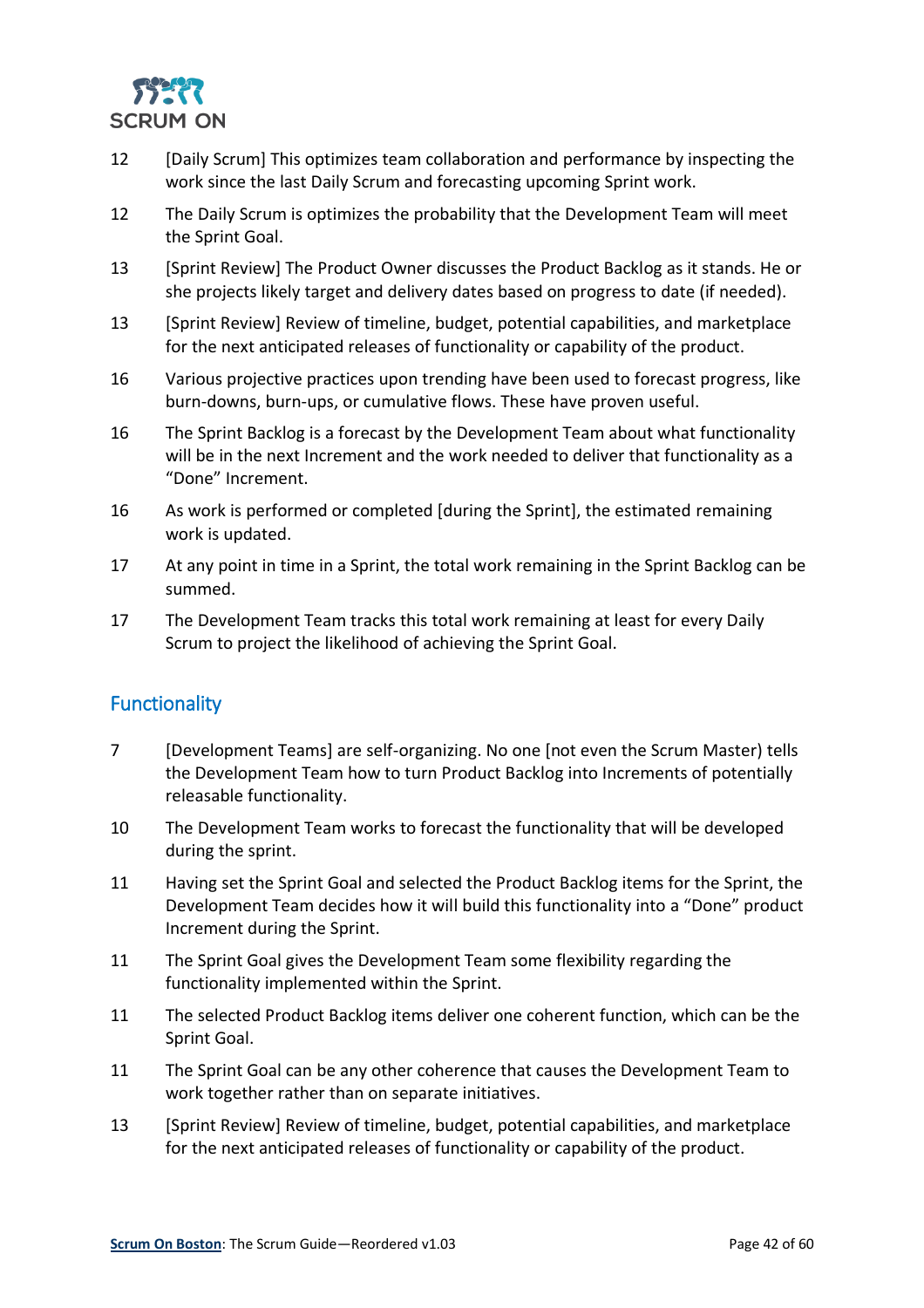

- 16 The Sprint Backlog is a forecast by the Development Team about what functionality will be in the next Increment and the work needed to deliver that functionality as a "Done" Increment.
- 18 The purpose of each Sprint is to deliver Increments of potentially releasable functionality that adhere to the Scrum Team's definition of "Done."

#### <span id="page-42-0"></span>Impediments

- 8 SM services to the Development Team: Removing impediments to the Development Team's progress.
- 12 Daily Scrums improve communications, eliminate other meetings, identify impediments to development for removal, highlight and promote quick decisionmaking, and improve the Development Team's level of knowledge. This is a key inspect and adapt meeting.

#### <span id="page-42-1"></span>Inspection

- 4 Three pillars uphold every implementation of empirical process control: transparency, inspection, and adaptation.
- 5 Scrum users must frequently inspect Scrum artifacts and progress toward a Sprint Goal to detect undesirable variances.
- 5 Inspections are most beneficial when diligently performed by skilled inspectors at the point of work.
- 9 Other than the Sprint itself, which is a container for all other events, each event in Scrum is a formal opportunity to inspect and adapt something.
- 9 These [Scrum events] are specifically designed to enable transparency and inspection. Failure to include any of these events results in reduced transparency and is a lost opportunity to inspect and adapt.
- 9 Sprints enable predictability by ensuring inspection and adaptation of progress toward a Sprint Goal at least every calendar month.
- 12 The Development Team uses the Daily Scrum to inspect progress toward the Sprint Goal and to inspect how progress is trending toward completing the work in the Sprint Backlog.
- 12 Daily Scrums improve communications, eliminate other meetings, identify impediments to development for removal, highlight and promote quick decisionmaking, and improve the Development Team's level of knowledge. This is a key inspect and adapt meeting.
- 13 The Sprint Review is held at the end of the Sprint to inspect the product Increment and adapt the Product Backlog if needed.
- 13 The Sprint Retrospective in an opportunity for the Scrum Team to inspect itself and create a plan for improvements to be enacted during the next Sprint.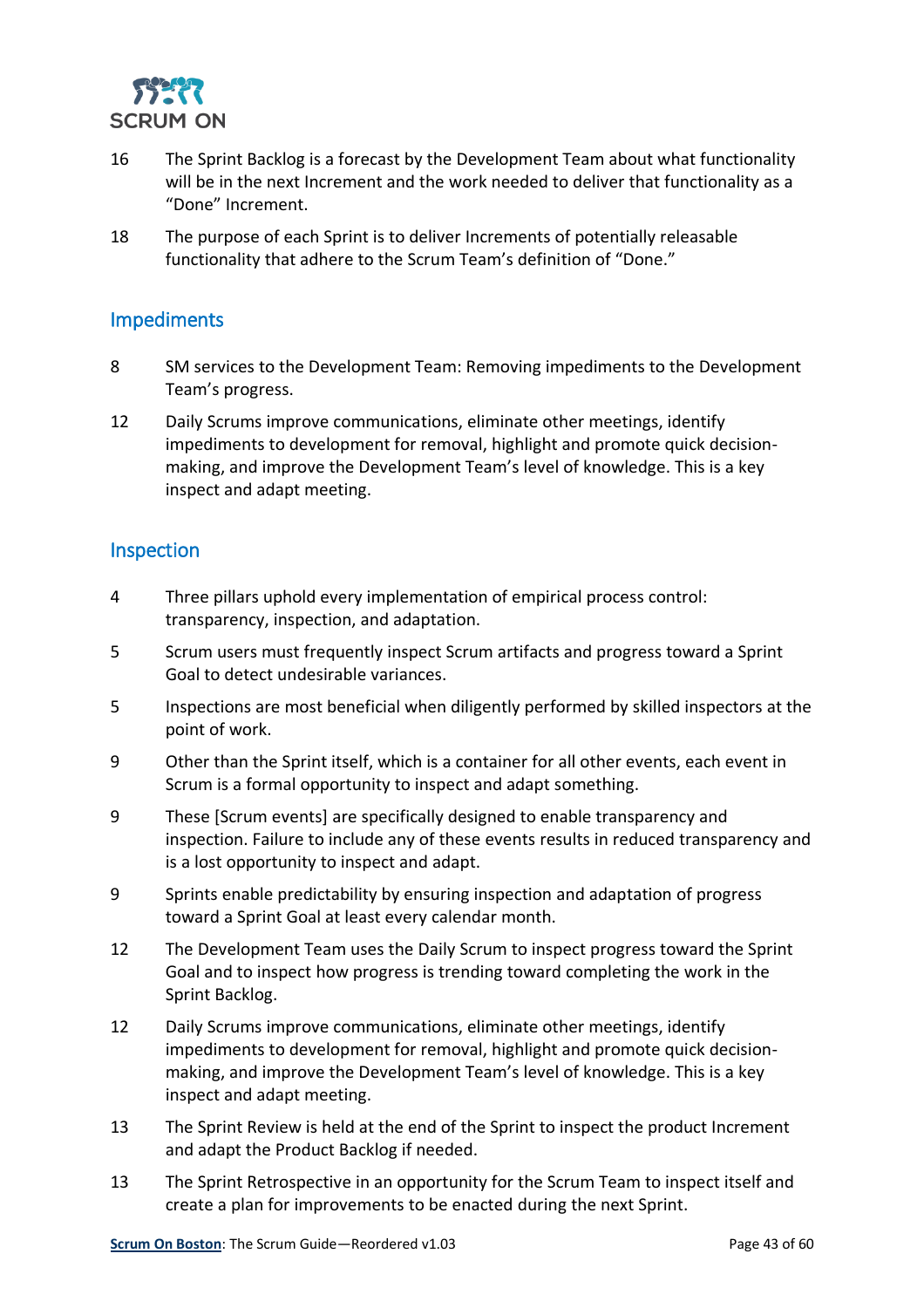

- 14 The purpose of the Sprint Retrospective is to: inspect how the Scrum Team went with regard to people, relationships, process, and tools.
- 14 The purpose of the Sprint Retrospective is to: identify and order the major items that went well and potential improvements;
- 14 By the end of the Sprint Retrospective, the Scrum Team should have identified improvements that it will implement in the next Sprint.
- 14 Implementing these improvements in the next Sprint is the adaptation to the inspection of the Scrum Team itself.
- 14 Although improvements may be implemented at any time, the Sprint Retrospective is a formal opportunity to focus on inspection and adaptation.
- 14 Scrum's artifacts represent work or value to provide transparency and opportunity for inspection and adaptation.
- 17 An Increment is a body of inspectable, done work that supports empiricism at the end of a Sprint.
- 17 A Scrum Master can detect incomplete transparency by inspecting the artifacts, sensing patterns, listening closely to what is being said, and detecting differences between expected and real results.

#### <span id="page-43-0"></span>Negotiation

- 11 The Product Owner can help to clarify selected Product Backlog items and make trade-offs [during Sprint Planning].
- 11 If the work turns out to be different than the Development Team expected, they collaborate with the Product Owner to negotiate the scope of the Sprint Backlog within the Sprint.
- 11 If the Development Team determines it has too much or too little work, it may renegotiate the selected Product Backlog items with the Product Owner.
- 15 The Product Owner may influence the Development Team by helping it understand and select trade-offs, but the people who will perform the work make the final estimate.

#### <span id="page-43-1"></span>Organization, Management

- 6 For a Product Owner to succeed, the entire organization must respect his or her decisions. The Product Owner's decisions are visible in the content and the ordering of the Product Backlog.
- 7 Development Teams are structured and empowered by the organization to organize and manage their own work.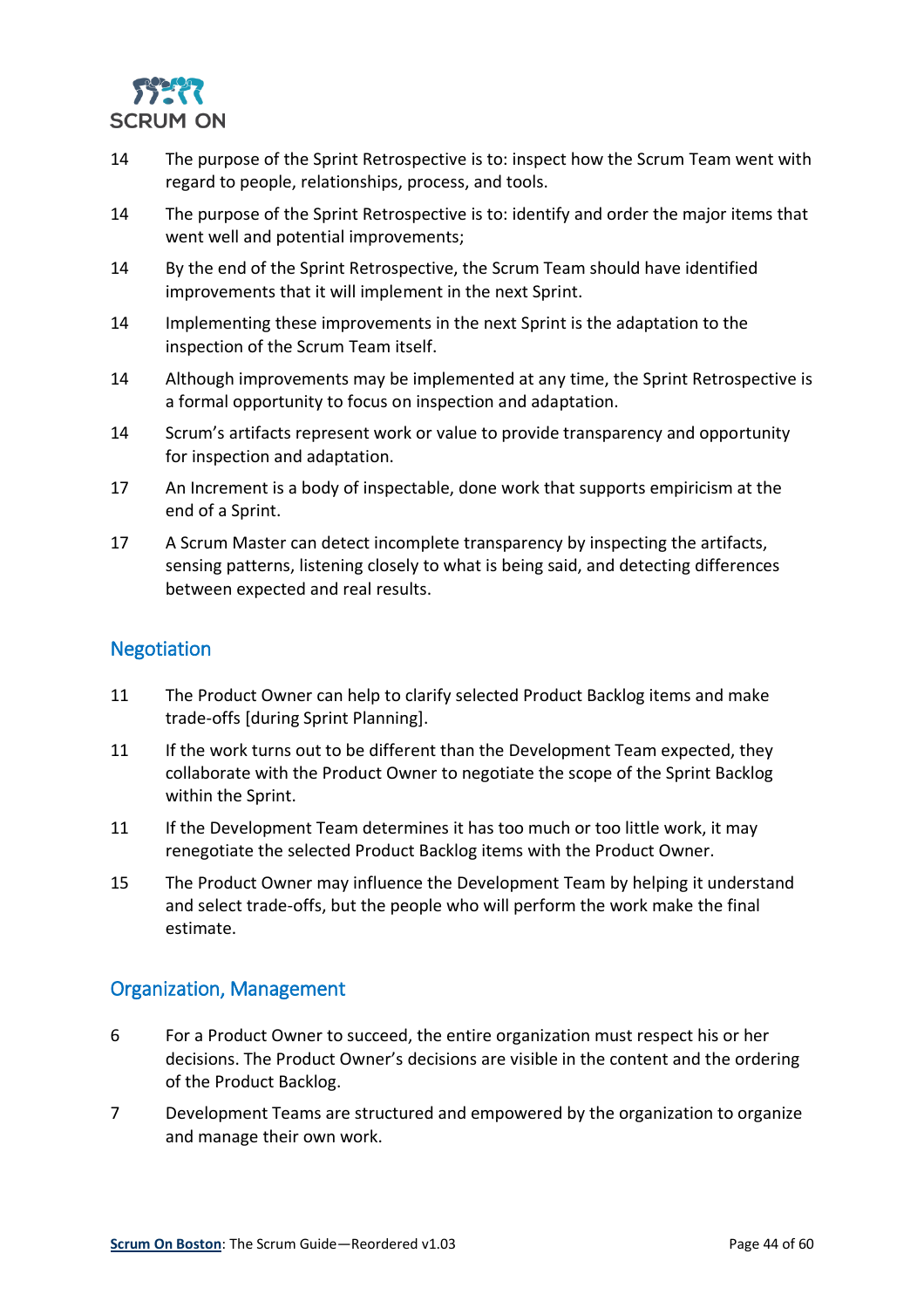

- 7 [Development Teams] are self-organizing. No one (not even the Scrum Master) tells the Development Team how to turn Product Backlog into Increments of potentially releasable functionality.
- 7 Scrum Masters do this by helping everyone understand Scrum theory, practices, rules, and values.
- 7 The Scrum Master helps those outside the Scrum Team to understand which of their interactions with the Scrum Team are helpful and which aren't.
- 7 The Scrum Master helps everyone change these interactions to maximize the value created by the Scrum Team.
- 8 SM services to the Development Team: Coaching the Development team in organizational environments in which Scrum is not yet fully adopted and understood.
- 8 SM services to the Organization: Leading and coaching the organization in its Scrum adoption.
- 8 SM services to the Organization: Planning Scrum implementation within the organization.
- 8 SM services to the Organization: Helping employees and stakeholders understand and enact Scrum and empirical product development.
- 8 SM services to the Organization: Causing change that increases the productivity of the Scrum Team.
- 8 SM services to the Organization: Working with other Scrum Masters to increase the effectiveness of the application of Scrum within the organization.
- 14 During each Sprint Retrospective, the Scrum Team plans ways to increase product quality by improving work processes or adapting the definition of "Done", if appropriate and not in conflict with product or organizational standards.
- 14 Scrum's artifacts represent work or value to provide transparency and opportunity for inspection and adaptation.
- 17 The Scrum Master's job is to work with the Scrum Team and the organization to increase the transparency of the artifacts. Transparency does not occur overnight, but it is a path.
- 18 If the definition of "Done" for an Increment is part of the conventions, standards or guidelines of the development organization, all Scrum Teams must follow it as a minimum.
- 18 If "Done" for an Increment is not a convention of the development organization, the Development Team of the Scrum Team must define a definition of "Done" appropriate for the product.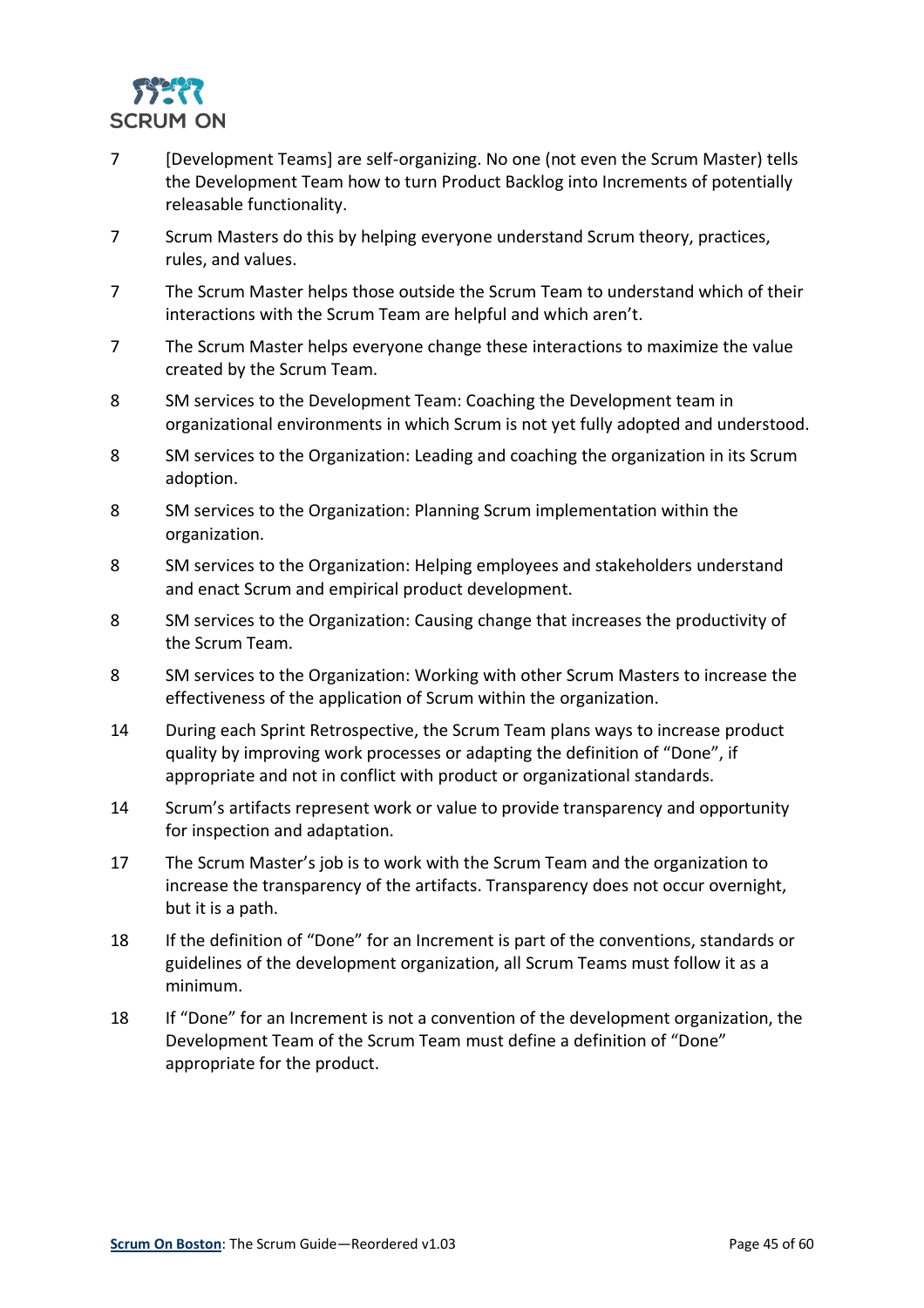

#### <span id="page-45-0"></span>Plan, Planning

- 8 SM services to the Organization: Planning Scrum implementation within the organization.
- 8 SM services to the PO: Understanding product planning in an empirical environment.
- 9 Each Sprint has a goal of what is to be built, a design and flexible plan that will guide building it, the work, and the resultant product increment.
- 10 The work to be performed in the Sprint is planned at the Sprint Planning. This plan is created by the collaborative work of the entire Scrum Team.
- 11 However, enough work is planned during the Sprint Planning for the Development Team to forecast what it believes it can do in the upcoming Sprint.
- 11 Worked planned for the first days of the Sprint by the Development Team is decomposed by the end of this meeting, often to units of one day or less.
- 12 The Daily Scrum is held every day. At it, the Development Team plans the work for the next 24 hours.
- 14 During each Sprint Retrospective, the Scrum Team plans ways to increase product quality by improving work processes or adapting the definition of "Done", if appropriate and not in conflict with product or organizational standards.
- 16 The Sprint Backlog is a plan with enough detail that changes in progress can be understood in the Daily Scrum.
- 16 [Sprint Backlog] This emergence occurs as the Development Team works through the plan and learns more about the work needed to achieve the Sprint Goal.

#### <span id="page-45-1"></span>**Predictability**

- 4 Scrum employs an iterative, incremental approach to optimize predictability and control risk.
- 13 [Sprint Review] The Product Owner discusses the Product Backlog as it stands. He or she projects likely target and delivery dates based on progress todate (if needed).
- 17 The Development Team tracks this total work remaining at least for every Daily Scrum to project the likelihood of achieving the Sprint Goal.

#### <span id="page-45-2"></span>Priority, Prioritization, Ordering

- 6 Product Backlog management includes: Ordering the items in the Product Backlog to best achieve goals and missions.
- 8 SM services to the PO: Ensuring that the Product Owner knows how to arrange the Product Backlog to maximize value.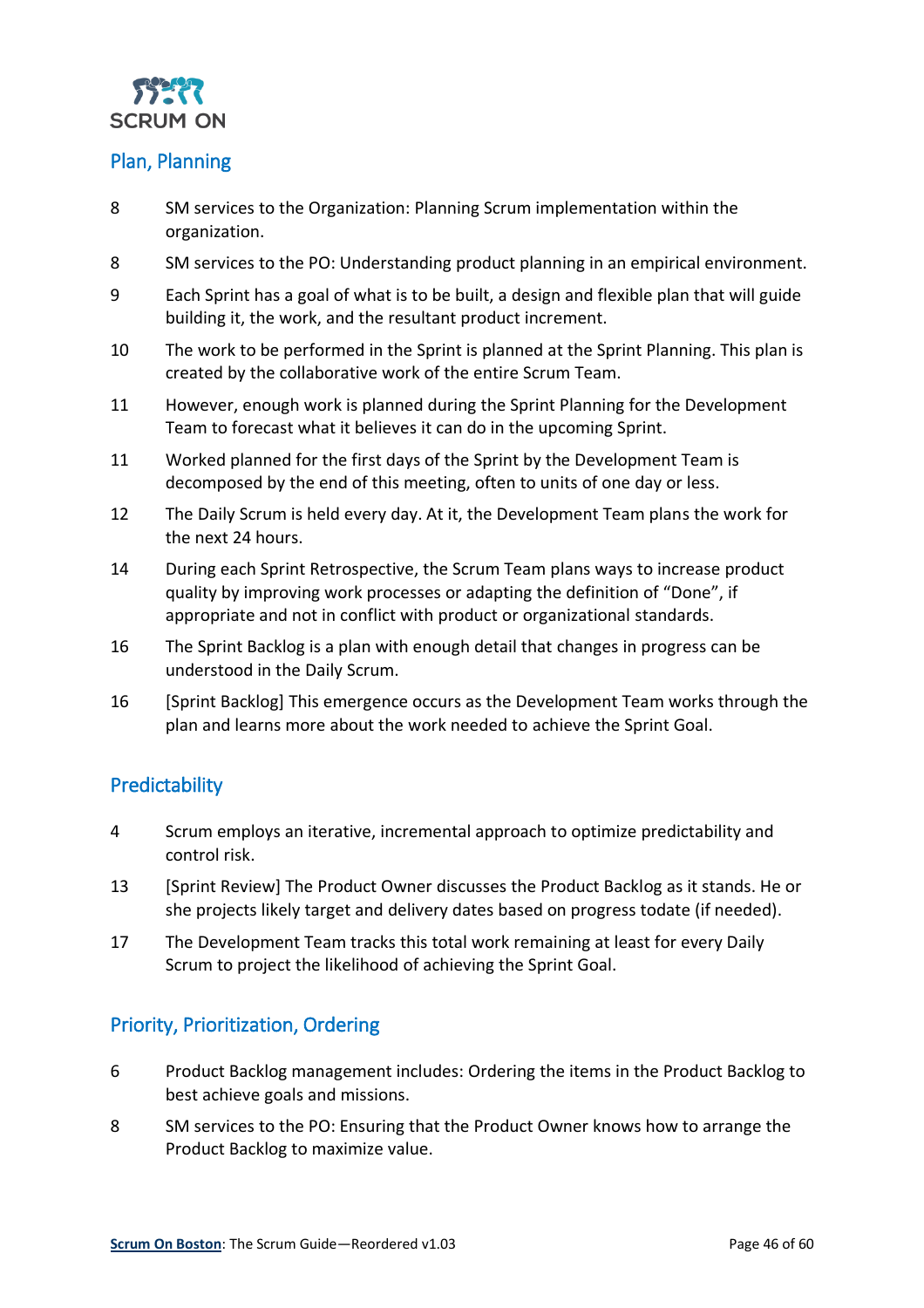

- 13 [Sprint Review] Based on that and any changes to the Product Backlog during the Sprint, attendees collaborate on the next things that could be done to optimize value.
- 13 [Sprint Review] Review of how the marketplace or potential use of the product might have changed, what is the most valuable thing to do next; and…
- 15 The Product Owner is responsible for the Product Backlog, including its content, availability, and ordering.
- 15 Product Backlog items have the attributes of description, order, estimate, and value.
- 17 Scrum relies on transparency. Decisions to optimize value and control risk are made based on the perceived state of the artifact.
- 17 To the extent that the artifacts are incompletely transparent, these decisions can be flawed, value may diminish and risk may increase.

#### <span id="page-46-0"></span>**Product**

- 15 The Product Backlog is an ordered list of everything that is known to be needed in the product.
- 15 It is the single source of requirements for any change to be made to the product.
- 15 The Product Backlog is dynamic; it constantly changes to identify what the product needs to be appropriate, competitive, and useful. If a product exists, its Product Backlog also exists.

#### <span id="page-46-1"></span>Product Backlog Item

- 8 SM services to the PO: Helping the Scrum Team understand the need for clear and concise Product Backlog items.
- 13 [Sprint Review] The Product Owner explains what Product Backlog items have been "Done" and what hasn't been "Done."
- 13 The result of the Sprint Review is a revised Product Backlog that defines the probable Product Backlog items for the next Sprint. The Product Backlog may also be adjusted overall to meet new business opportunities.
- 15 Product Backlog items have the attributes of description, order, estimate, and value.
- 15 Product Backlog items often include test descriptions that will prove its completion when "Done."
- 15 [The Product Backlog refinement] is an ongoing process in which the Product Owner and the Development Team collaborate on the details of Product Backlog items.
- 15 However, Product Backlog items can be updated at any time by the Product Owner or at Product Owner's discretion.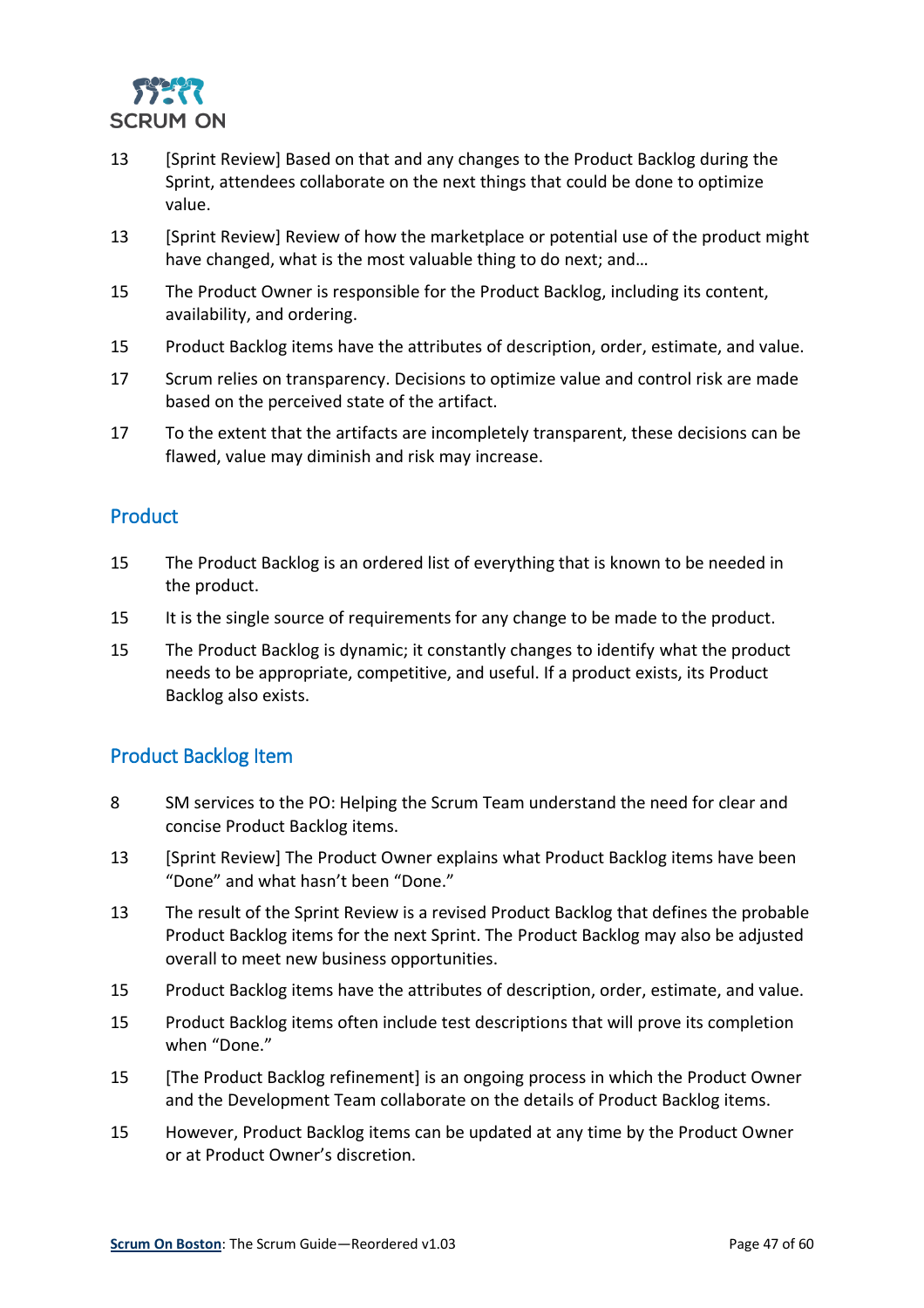

- 15 Higher ordered Product Backlog items are usually clearer and more detailed than lower ordered ones.
- 15 Product Backlog items that will occupy the Development Team for the upcoming Sprint are refined so that any one item can be reasonably "Done" within the Sprint time-box.
- 15 Product Backlog items usually acquire this degree of transparency through the above described [Product Backlog] refining activities.
- 16 The Sprint Backlog is a set of Product Backlog items selected for the Sprint, plus a plan for delivering the product Increment and realizing the Sprint Goal.
- 17 The Increment is the sum of all Product Backlog items completed during a Sprint and the value of the Increments of all previous Sprints.
- 18 When a Product Backlog item or an Increment is described as "Done," everyone must understand what "Done" means.

#### <span id="page-47-0"></span>Progress, Productivity, Trends, Tracking

- 12 The Development Team uses the Daily Scrum to inspect progress toward the Sprint Goal and to inspect how progress is trending toward completing the work in the Sprint Backlog.
- 13 [Sprint Review] The Product Owner discusses the Product Backlog as it stands. He or she projects likely target and delivery dates based on progress to date (if needed).
- 16 At any point, the total work remaining to reach a goal can be summed.
- 16 The Product Owner tracks this total work remaining at least every Sprint Review.
- 16 The Product Owner compares this amount with the work remaining at the previous Sprint Review to assess progress toward completing projected work by the desired time for the goal. This information is made transparent to all stakeholders.
- 16 Various projective practices upon trending have been used to forecast progress, like burn-downs, burn-ups, or cumulative flows. These have proven useful.
- 16 However, these [practices] do not replace the importance of empiricism. In complex environments, what will happen is unknown. Only what has already happened may be used for forward-looking decision-making.
- 16 As work is performed or completed [during the Sprint], the estimated remaining work is updated.
- 17 At any point in time in a Sprint, the total work remaining in the Sprint Backlog can be summed.
- 17 The Development Team tracks this total work remaining at least for every Daily Scrum to project the likelihood of achieving the Sprint Goal.
- 17 By tracking the remaining work throughout the Sprint, the Development Team can manage its progress.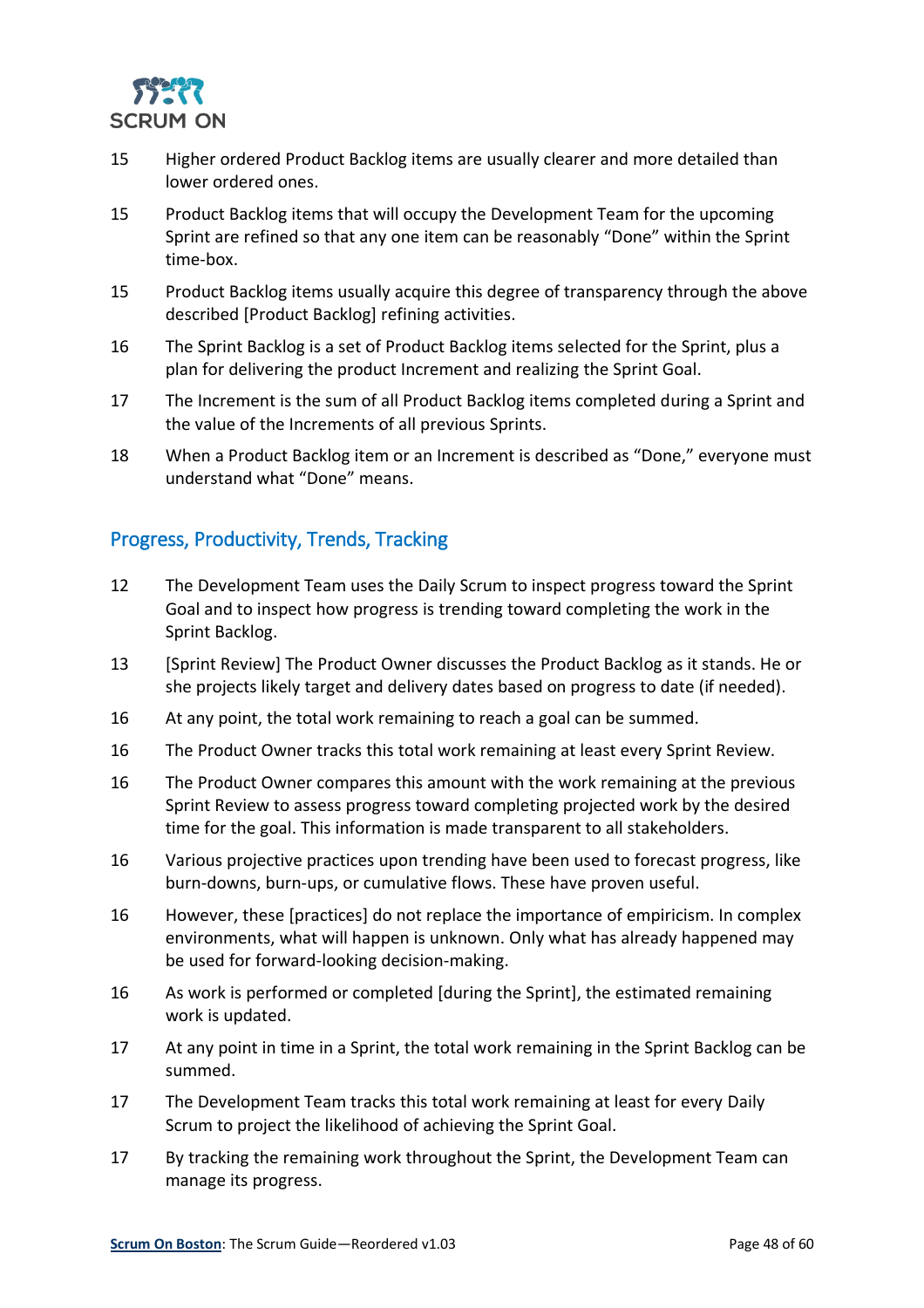

#### <span id="page-48-0"></span>Product Backlog Refinement

- 15 Product Backlog refinement is the act of adding details, estimates, and order to items in the Product Backlog.
- 15 This is an ongoing process in which the Product Owner and the Development Team collaborate on the details of Product Backlog items.
- 15 During the Product Backlog refinement, items are reviewed and revised.
- 15 The Scrum Team decides, how and when the refinement is done. Refinement usually consumes no more than 10% of the capacity of the Development Team.
- 15 However, Product Backlog items can be updated at any time by the Product Owner or at Product Owner's discretion.
- 15 Product Backlog items usually acquire this degree of transparency through the above described refining activities.

#### <span id="page-48-1"></span>**Quality**

- 9 [During the Sprint] Quality goals do not decrease.
- 14 During each Sprint Retrospective, the Scrum Team plans ways to increase product quality by improving work processes or adapting the definition of "Done", if appropriate and not in conflict with product or organizational standards.
- 18 The purpose of each Sprint is to deliver Increments of potentially releasable functionality that adhere to the Scrum Team's definition of "Done."
- 18 As Scrum Teams mature, it is expected that their definition of "Done" will expand to include more stringent criteria for higher quality.
- 18 New definitions [of "Done"], as used, may uncover work to be done in previously "Done" Increments.
- 18 Any one product or system should have a definition of "Done" that is a standard for any work done on it.

#### <span id="page-48-2"></span>Release

- 17 The increment must be in a useable condition regardless of whether the Product Owner decides to release it.
- 18 This increment is usable, so a Product Owner may choose to immediately release it.
- 18 The purpose of each Sprint is to deliver Increments of potentially releasable functionality that adhere to the Scrum Team's definition of "Done."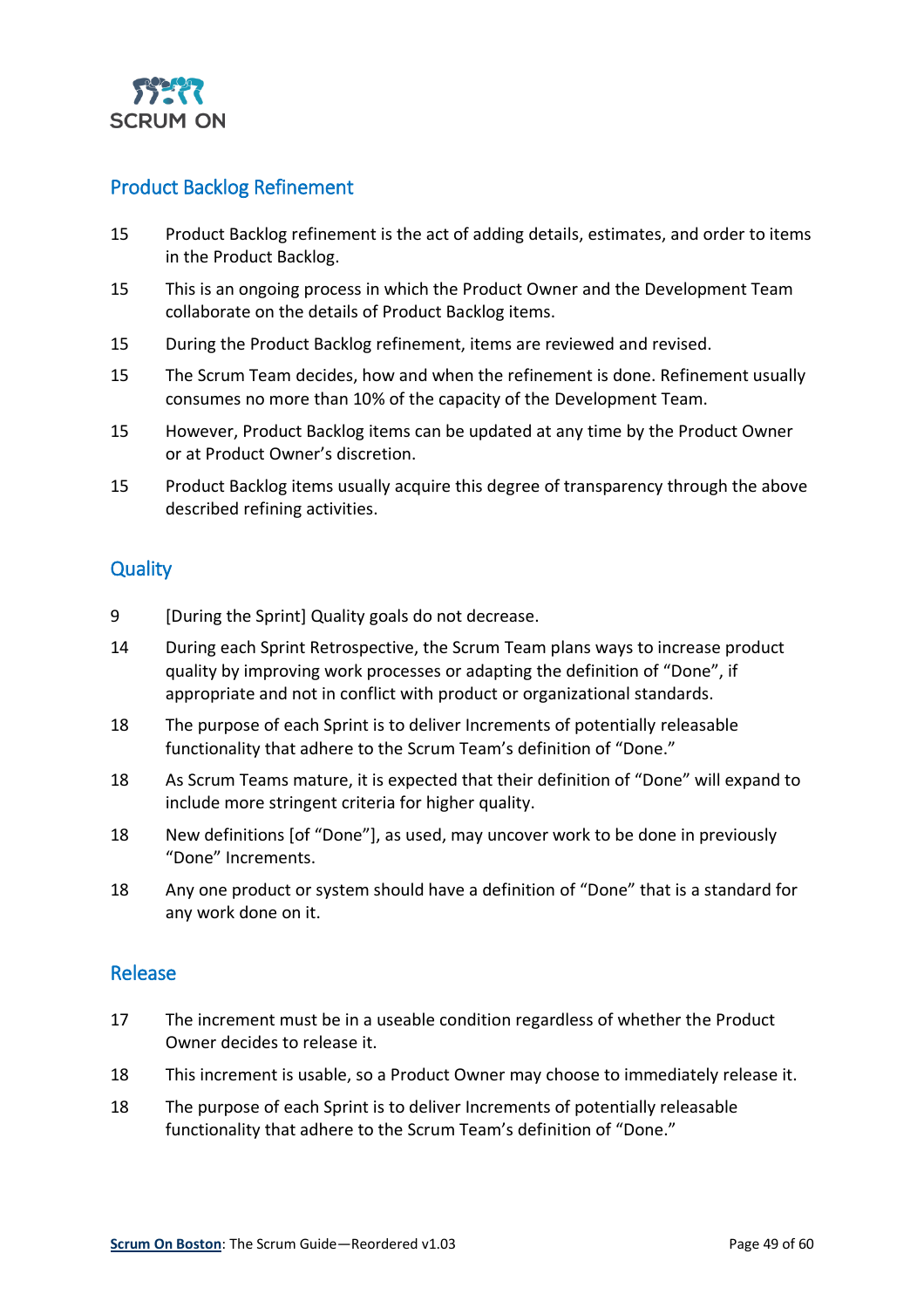

#### <span id="page-49-0"></span>Requirements

- 6 No one can force the Development Team to work from a different set of requirements [than the Product Backlog].
- 15 [The Product Backlog] is the single source of requirements for any change to be made to the product.
- 15 The Product Owner is responsible for the Product Backlog, including its content, availability, and ordering.
- 15 The earliest development of [the Product Backlog] lays out the initially known and best-understood requirements.
- 15 The Product Backlog lists all features, functions, requirements, enhancements, and fixes that constitute the changes to be made to the product in future releases.
- 15 Requirements never stop changing, so a Product Backlog is a living artifact.
- 15 Changes in business requirements, market conditions, or technology may cause changes to the Product Backlog.

#### <span id="page-49-1"></span>Risk

- 4 Scrum employs an iterative, incremental approach to optimize predictability and control risk.
- 9 Each sprint maybe considered as a project with no more than a one-month horizon.
- 9 Sprints are limited to one calendar month. When a Sprint's horizon is too long the definition of what is being built may change, complexity may rise, and risk may increase.
- 9 Sprints also limit risk to one calendar month of cost.
- 10 A Sprint would be cancelled if the Sprint Goal becomes obsolete. This might occur if the company changes direction of if market or technology conditions change. But, due to the short duration of Sprints, cancellations rarely make sense.
- 13 [Sprint Review] Review of timeline, budget, potential capabilities, and marketplace for the next anticipated releases of functionality or capability of the product.
- 16 As work is performed or completed [during the Sprint], the estimated remaining work is updated.
- 17 Scrum relies on transparency. Decisions to optimize value and control risk are made based on the perceived state of the artifacts.
- 17 To the extent that the artifacts are incompletely transparent, these decisions can be flawed, value may diminish and risk may increase.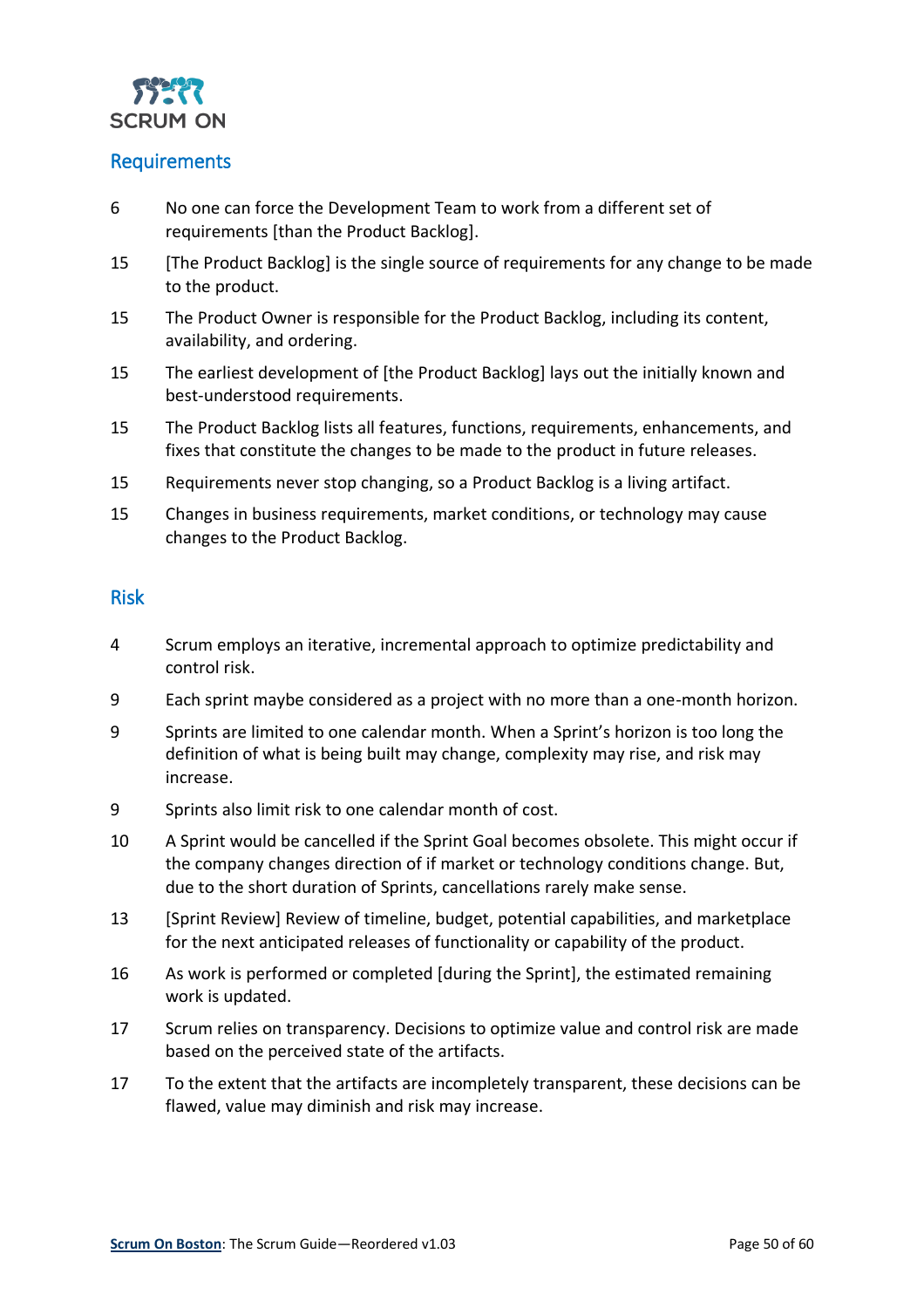

#### <span id="page-50-0"></span>Scaling Scrum

- 15 Multiple Scrum Teams often work together on the same product. One Product Backlog is used to describe the upcoming work on the product. A Product Backlog attribute that groups items may then be employed.
- 18 If there are multiple Scrum Teams working on the system or product release, the Development Teams on all Scrum Teams must mutually define the definition of "Done."
- 18 Each Increment is additive to all prior Increments and thoroughly tested, ensuring that all Increments work together.

#### <span id="page-50-1"></span>Scope

- 8 SM services to the PO: Ensuring the goal, scope, and product domain are understood by everyone on the Scrum Team as well as possible.
- 9 During the Sprint: Scope may be clarified and re-nogotiated between the Product Owner and Development Team as more is learned.
- 11 If the work turns out to be different than the Development Team expected, they collaborate with the Product Owner to negotiate the scope of the Sprint Backlog within the Sprint.

#### <span id="page-50-2"></span>Scrum Theory

7 Scrum Masters do this by helping everyone understand Scrum theory, practices, rules, and values.

#### <span id="page-50-3"></span>Scrum Values

- 5 When the values of commitment, courage, focus, openness and respect are embodied and lived by the Scrum Team, the Scrum pillars of transparency, inspection, and adaptation come to life and build trust for everyone.
- 5 People personally commit to achieving the goals of the Scrum Team.
- 5 The Scrum Team members have the courage to do the right thing and work on tough problems.
- 5 Everyone focuses on the work of the sprint and goals of the Scrum Team.
- 5 The Scrum Team and the stakeholders agree to be open about all the work and the challenges with performing the work.
- 5 Scrum Team members respect each other to be capable, independent people.
- 14 The purpose of the Sprint Retrospective is to: inspect how the Scrum Team went with regard to people, relationships, process, and tools.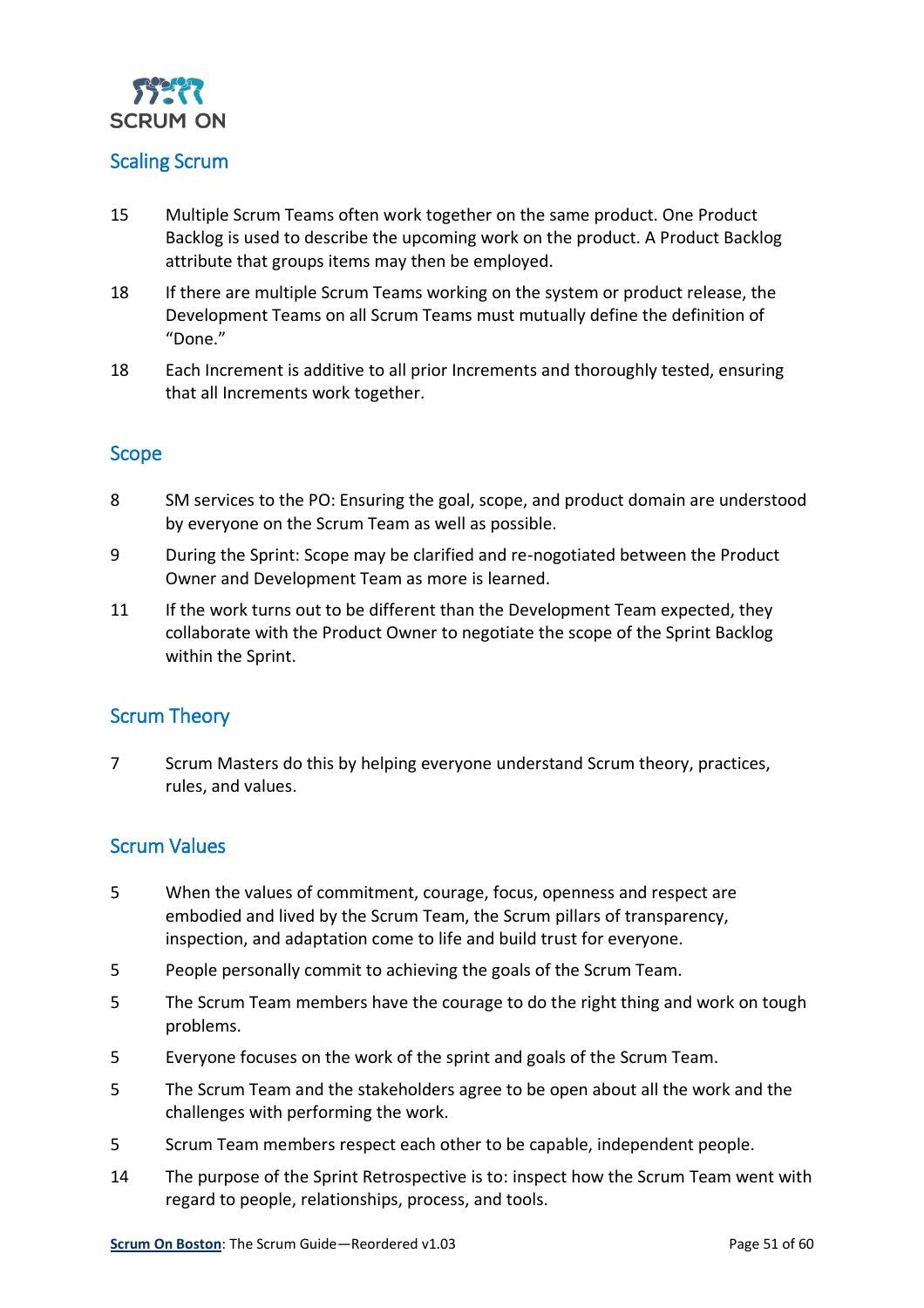

#### <span id="page-51-0"></span>Self-Organization

- 6 Self-organizing teams choose how to best accomplish their work, rather than being directed by others outside the team.
- 6 No one can force the Development Team to work from a different set of requirements [than the Product Backlog].
- 7 Development Teams are structured and empowered by the organization to organize and manage their own work.
- 7 [Development Teams] are self-organizing. No one (not even the Scrum Master) tells the Development Team how to turn Product Backlog into Increments of potentially releasable functionality.
- 8 SM services to the Development Team: Coaching the Development Team in selforganization and cross-functionality.
- 10 The number of items selected from the Product Backlog for the Sprint is solely up to the Development Team. Only the Development Team can assess what it can accomplish over the upcoming Sprint.
- 11 The Development Team self-organizes to undertake the work in the Sprint Backlog, both during Sprint Planning and as needed throughout the Sprint.
- 11 The Development Team may also invite other people to attend [the Sprint Planning] to provide technical or domain advice.
- 11 By the end of the Sprint Planning, the Development Team should be able to explain to the Product Owner and the Scrum Master how it intends to work as a selforganizing team to accomplish the Sprint Goal and create the anticipated product Increment.
- 11 If the work turns out to be different than the Development Team expected, they collaborate with the Product Owner to negotiate the scope of the Sprint Backlog within the Sprint.
- 12 The Daily Scrum is held every day. At it, the Development Team plans the work for the next 24 hours.
- 12 This optimizes team collaboration and performance by inspecting the work since the last Daily Scrum and forecasting upcoming Sprint work.
- 12 Every day, the Development Team should understand how it intends to work together as a self-organizing team to accomplish the Sprint Goal and create the anticipated Increment at the end of the Sprint.
- 12 The Development Team members often meet immediately after the Daily Scrum for detailed discussions, or to adapt, or replan, the rest of the Sprint's work.
- 12 Daily Scrums improve communications, eliminate other meetings, identify impediments to development for removal, highlight and promote quick decisionmaking, and improve the Development Team's level of knowledge. This is a key inspect and adapt meeting.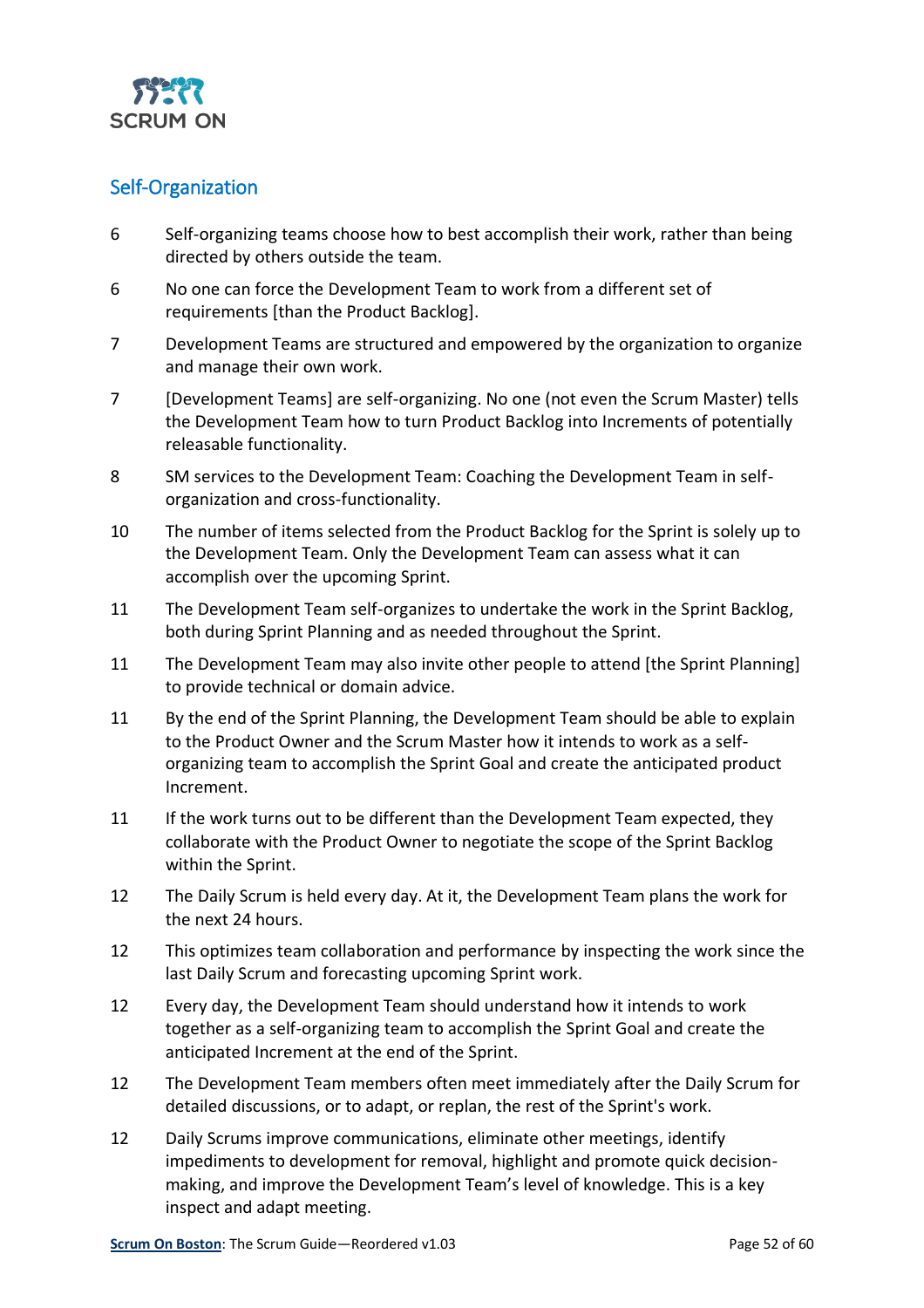

- 14 The Scrum Master encourages the Scrum Team to improve, within the Scrum process framework, its development process and practices to make it more efficient and enjoyable for the next Sprint.
- 14 During each Sprint Retrospective, the Scrum Team plans ways to increase product quality by improving work processes or adapting the definition of "Done", if appropriate and not in conflict with product or organizational standards.
- 15 The Product Owner may influence the Development Team by helping it understand and select trade-offs, but the people who will perform the work make the final estimate.
- 17 By tracking the remaining work throughout the Sprint, the Development Team can manage its progress.
- 18 If "Done" for an Increment is not a convention of the development organization, the Development Team of the Scrum Team must define a definition of "Done" appropriate for the product.

#### <span id="page-52-0"></span>Servant Leadership

- 7 The Scrum Master is a servant-leader for the Scrum Team.
- 8 SM services to the Organization: Leading and coaching the organization in its Scrum adoption.
- 14 The Scrum Master ensures that the [Sprint Retrospective] is positive and productive.
- 14 The Scrum Master encourages the Scrum Team to improve, within the Scrum process framework, its development process and practices to make it more efficient and enjoyable for the next Sprint.

### <span id="page-52-1"></span>Sprint Goal

- 5 Scrum users must frequently inspect Scrum artifacts and progress toward a Sprint Goal to detect undesirable variances.
- 9 During the Sprint: No changes are made that endanger the Sprint Goal.
- 9 During the Sprint: Scope may be clarified and re-nogotiated between the Product Owner and Development Team as more is learned.
- 9 Each Sprint has a goal of what is to be built, a design and flexible plan that will guide building it, the work, and the resultant product increment.
- 9 Sprints enable predictability by ensuring inspection and adaptation of progress toward a Sprint Goal at least every calender month.
- 10 [Sprint Planning] The Product Owner discusses the objective that the Sprint should achieve and the Product Backlog items that, if completed in the Sprint, would achieve the Sprint Goal.
- 11 During the Sprint Planning the Scrum Team also crafts a Sprint Goal.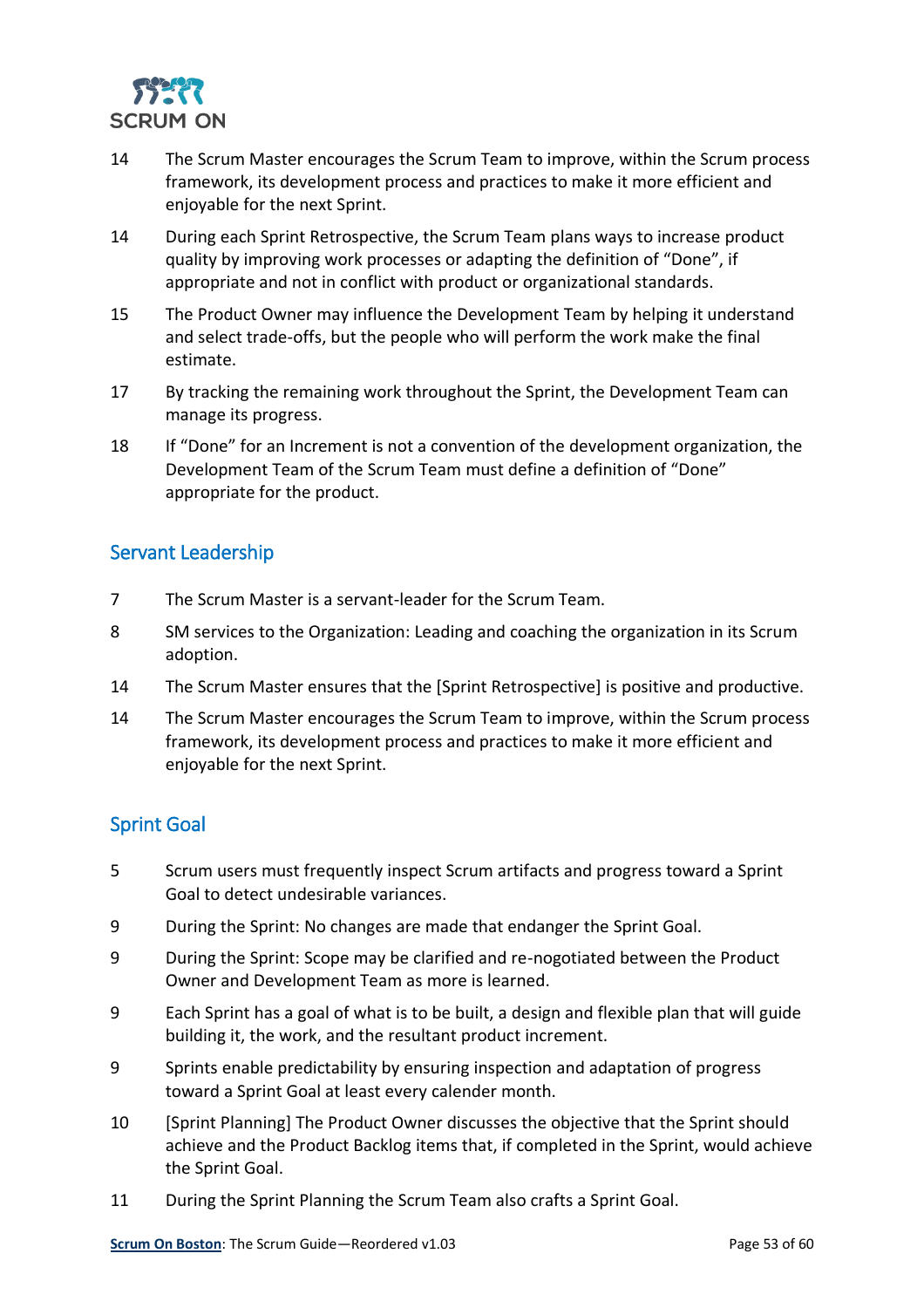

- 11 The Sprint Goal is an objective that will be met with the Sprint through the implementation of the Product Backlog, and it provides guidance to the Development Team on why it is building the Increment.
- 11 Having set the Sprint Goal and selected the Product Backlog items for the Sprint, the Development Team decides how it will build this functionality into a "Done" product Increment during the Sprint.
- 11 The Sprint Goal is an objective set for the Sprint that can be met through the implementation of Product Backlog.
- 11 The Sprint Goal gives the Development Team some flexibility regarding the functionality implemented within the Sprint.
- 11 The selected Product Backlog items deliver one coherent function, which can be the Sprint Goal.
- 11 The Sprint Goal can be any other coherence that causes the Development Team to work together rather than on separate initiatives.
- 12 The Daily Scrum optimizes the probability that the Development Team will meet the Sprint Goal.
- 12 Every day, the Development Team should understand how it intends to work together as a self-organizing team to accomplish the Sprint Goal and create the anticipated Increment at the end of the Sprint.
- 12 [Daily Scrum] The structure of the meeting is set by the Development Team and can be conducted in different ways if it focuses on progress toward the Sprint Goal.
- 16 The Sprint Backlog is a set of Product Backlog items selected for the Sprint, plus a plan for delivering the product Increment and realizing the Sprint Goal.
- 16 [Sprint Backlog] This emergence occurs as the Development Team works through the plan and learns more about the work needed to achieve the Sprint Goal.
- 17 The Development Team tracks this total work remaining at least for every Daily Scrum to project the likelihood of achieving the Sprint Goal.

#### <span id="page-53-0"></span>**Stakeholders**

- 5 [Scrum Values] The Scrum Team and the stakeholders agree to be open about all the work and the challenges with performing the work.
- 6 For a Product Owner to succeed, the entire organization must respect his or her decisions. The Product Owner's decisions are visible in the content and the ordering of the Product Backlog.
- 6 No one can force the Development Team to work from a different set of requirements [than the Product Backlog].
- 7 [Development Teams] are self-organizing. No one (not even the Scrum Master) tells the Development Team how to turn Product Backlog into Increments of potentially releasable functionality.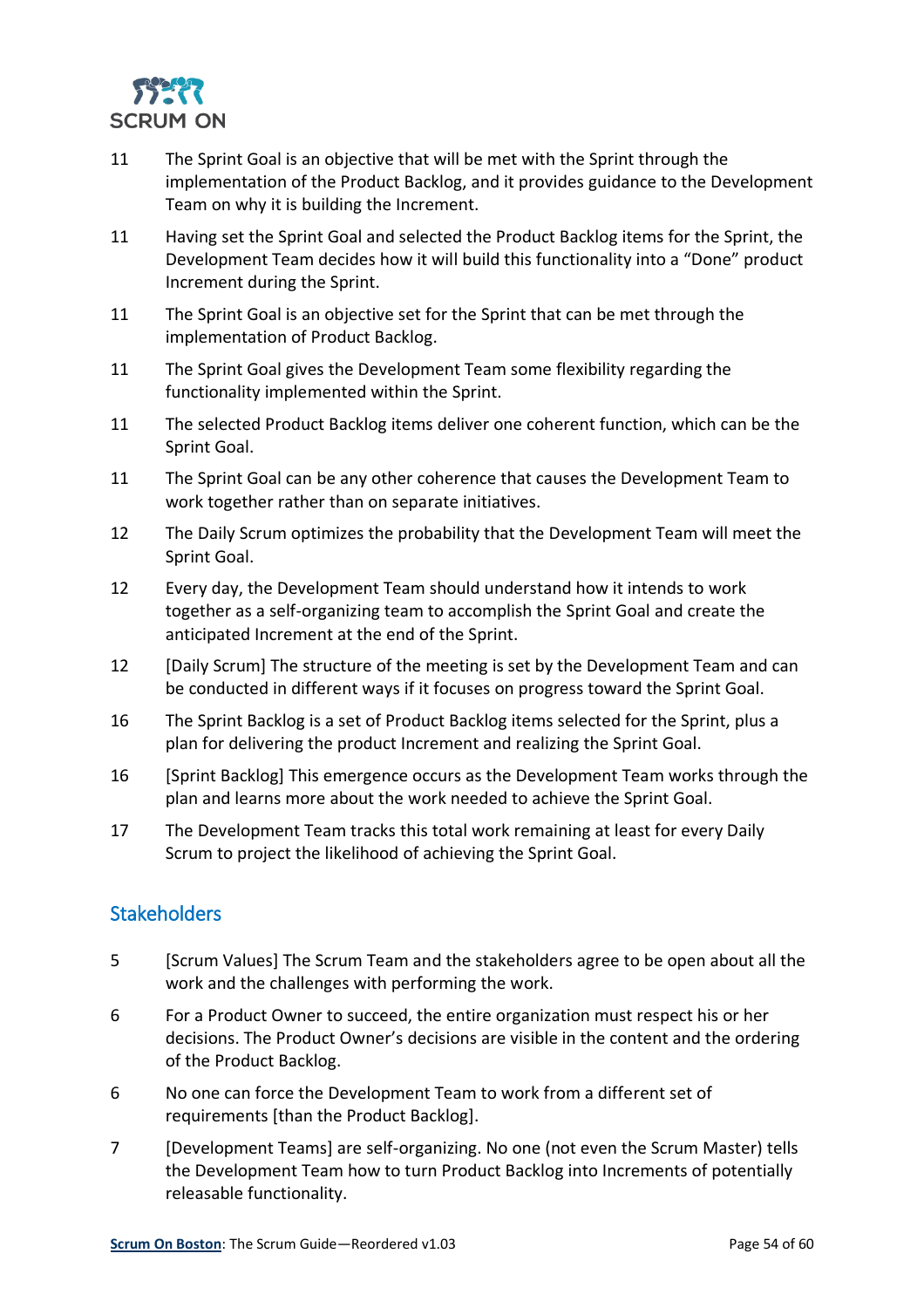

- 7 The Scrum Master helps those outside the Scrum Team to understand which of their interactions with the Scrum Team are helpful and which aren't.
- 7 The Scrum Master helps everyone change these interactions to maximize the value created by the Scrum Team.
- 8 SM services to the Organization: Helping employees and stakeholders understand and enact Scrum and empirical product development.
- 12 The Daily Scrum is an internal meeting for the Development Team. If others are present, the Scrum Master ensures that they do not disrupt the meeting.
- 13 During the Sprint Review, the Scrum Team and the stakeholders collaborate about what was done in the Sprint.
- 13 [Sprint Review] This is an informal meeting, not a status meeting, and the presentation of the Increment is intended to elicit feedback and foster collaboration.
- 13 [Sprint Review] Attendees include the Scrum Team and the key stakeholders invited by the Product Owner.
- 16 The Product Owner compares this amount with the work remaining at the previous Sprint Review to assess progress toward completing projected work by the desired time for the goal. This information is made transparent to all stakeholders.
- 17 The Scrum Master must work with the Product Owner, Development Team, and other involved parties to understand if the artifacts are completely transparent.
- 17 There are practices to cope with incomplete transparency; the Scrum Master must help everyone apply the most appropriate practice in the absence of complete transparency.

#### <span id="page-54-0"></span>Technical Debt

- 6 The Product Owner is responsible for maximizing the value of the product resulting from work of the Development Team.
- 6 The Product Owner is the sole person responsible for managing the Product Backlog.
- 6 …but those wanting to change a Product Backlog item's priority must address the Product Owner.
- 9 During the Sprint: Scope may be clarified and re-negotiated between the Product Owner and Development Team as more is learned.
- 10 [Sprint Planning] The Product Owner discusses the objective that the Sprint should achieve and the Product Backlog items that, if completed in the Sprint, would achieve the Sprint Goal.
- 10 The number of items selected from the Product Backlog for the Sprint is solely up to the Development Team. Only the Development Team can assess what it can accomplish over the upcoming Sprint.
- 11 The Product Owner can help to clarify selected Product Backlog items and make trade-offs [during Sprint Planning].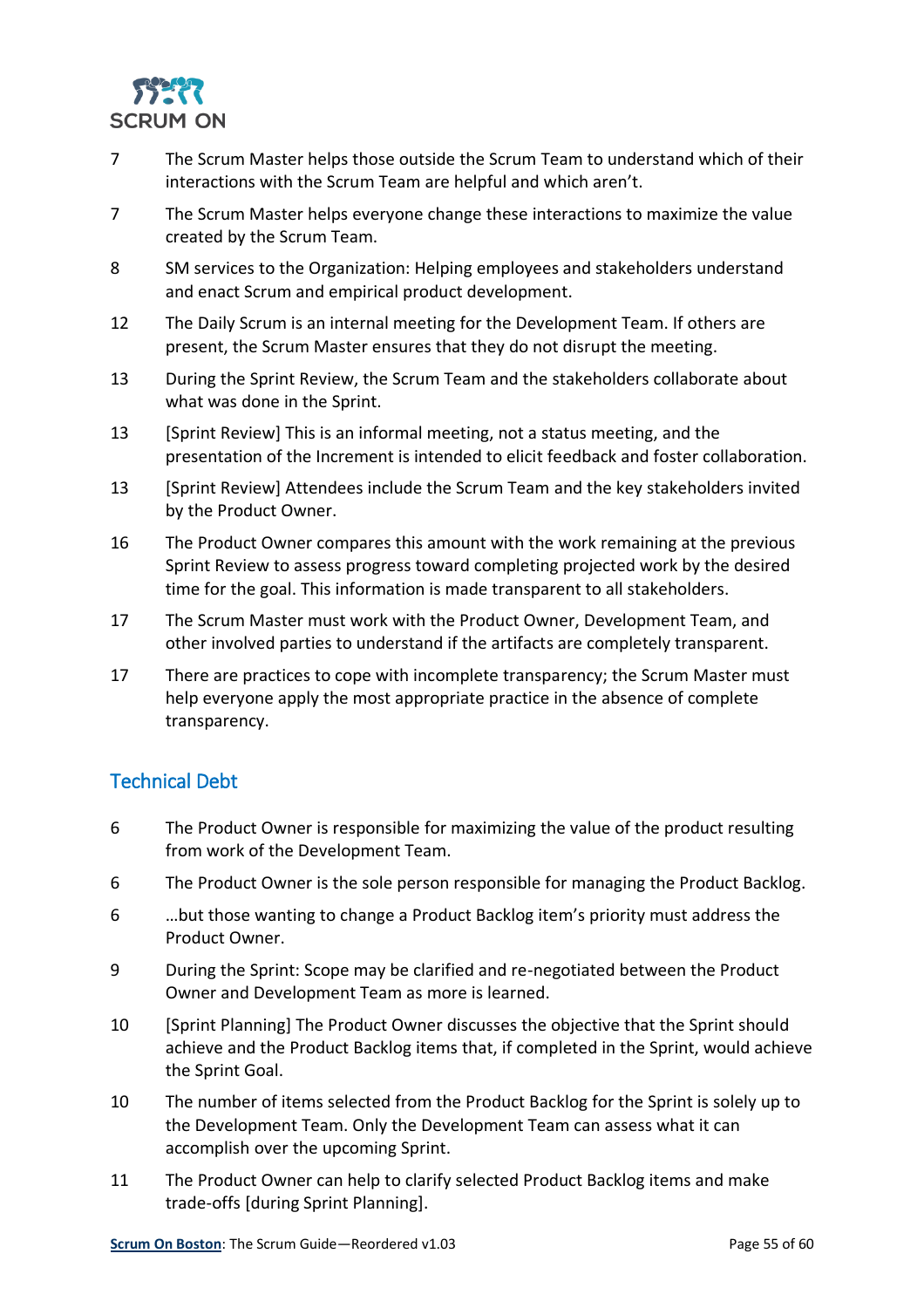

- 11 Having set the Sprint Goal and selected the Product Backlog items for the Sprint, the Development Team decides how it will build this functionality into a "Done" product Increment during the Sprint.
- 11 The Sprint Goal gives the Development Team some flexibility regarding the functionality implemented within the Sprint.
- 11 If the work turns out to be different than the Development Team expected, they collaborate with the Product Owner to negotiate the scope of the Sprint Backlog within the Sprint.
- 16 The Sprint Backlog makes visible all the work that the Development Team identifies as necessary to meet the Sprint Goal.
- 16 As new work is required, the Development Team adds it to the Sprint Backlog.
- 16 When elements of the plan are deemed unnecessary, they are removed [by the Development Team].
- 16 Only the Development Team can change the Sprint Backlog during a Sprint.
- 16 The Sprint Backlog is a highly visible, real-time picture of the work that the Development Team plans to accomplish during the Sprint, and it belongs solely to the Development Team.
- 18 If "Done" for an Increment is not a convention of the development organization, the Development Team of the Scrum Team must define a definition of "Done" appropriate for the product.
- 18 New definitions [of "Done"], as used, may uncover work to be done in previously "Done" Increments.
- 18 Any one product or system should have a definition of "Done" that is a standard for any work done on it.
- SW A strategy change may introduce technical debt if the application is not supporting that change.

#### <span id="page-55-0"></span>**Testing**

- 15 Product Backlog items often include test descriptions that will prove its completion when "Done."
- 18 Each Increment is additive to all prior Increments and thoroughly tested, ensuring that all Increments work together.

#### <span id="page-55-1"></span>**Transparency**

4 Three pillars uphold every implementation of empirical process control: transparency, inspection, and adaptation.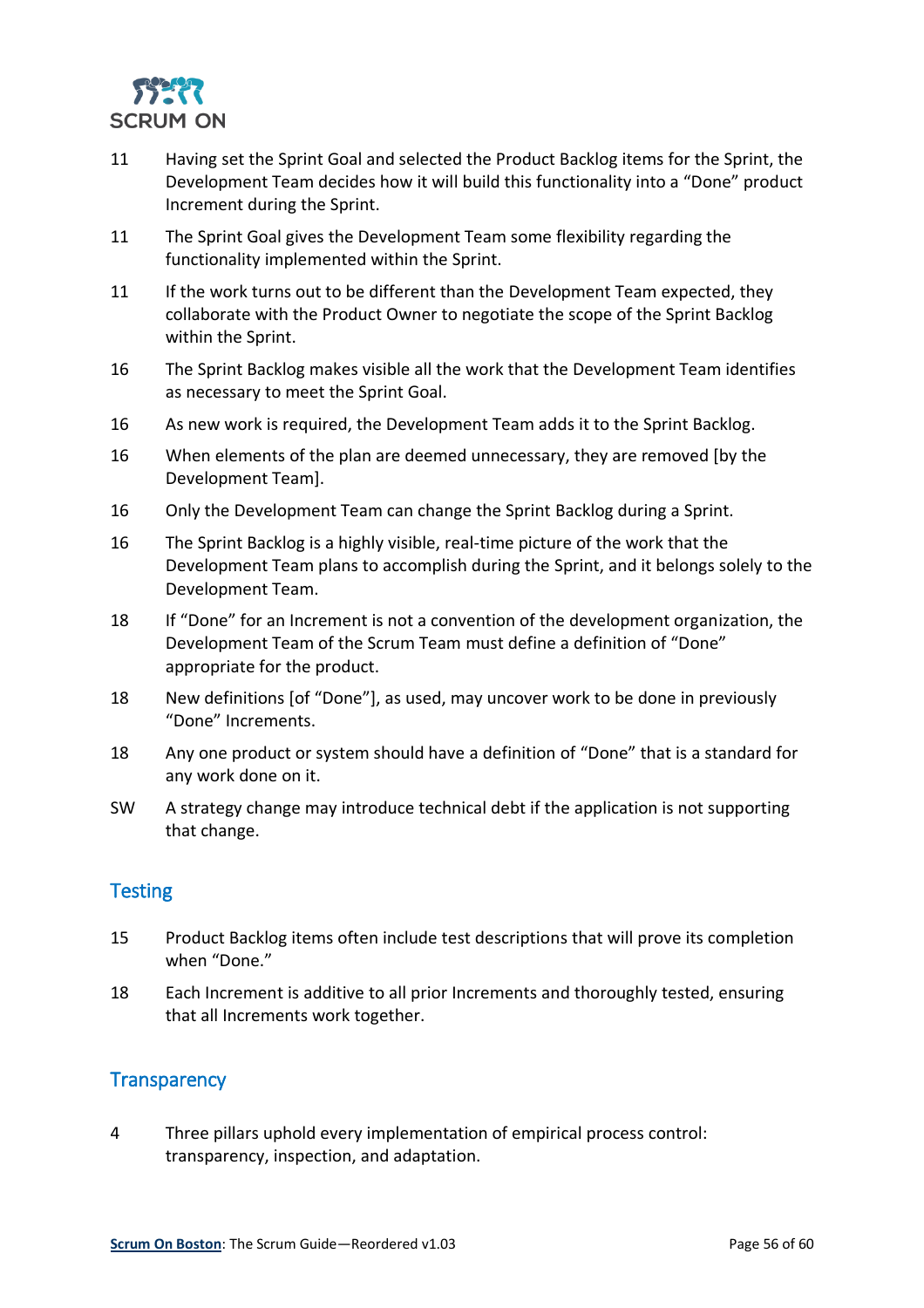

- 5 Significant aspects of the process must be visible to those responsible for the outcome.
- 5 Transparency requires those aspects to be defined by a common standard so observers can share a common understanding of what is being seen.
- 5 A common language referring to the process must be shared by all participants.
- 5 Those performing the work and those inspecting the resulting increment must share a common definition of "Done."
- 6 Product Backlog management includes: Ensuring the Product Backlog is visible, transparent, and clear to all, and shows what the Scrum Team will work on next.
- 14 Scrum's artifacts represent work or value to provide transparency and opportunity for inspection and adaptation.
- 14 Artifacts defined by Scrum are specifically designed to maximize transparency of key information so that everybody has the same understanding of the artifact.
- 15 Product Backlog items usually acquire this degree of transparency through the above described [Product Backlog] refining activities.
- 16 The Product Owner compares this amount with the work remaining at the previous Sprint Review to assess progress toward completing projected work by the desired time for the goal. This information is made transparent to all stakeholders.
- 16 As work is performed or completed [during the Sprint], the estimated remaining work is updated.
- 16 The Sprint Backlog is a highly visible, real-time picture of the work that the Development Team plans to accomplish during the Sprint, and it belongs solely to the Development Team.
- 17 At any point in time in a Sprint, the total work remaining in the Sprint Backlog can be summed.
- 17 Scrum relies on transparency. Decisions to optimize value and control risk are made based on the perceived state of the artifact.
- 17 To the extent that the artifacts are incompletely transparent, these decisions can be flawed, value may diminish and risk may increase.
- 17 The Scrum Master must work with the Product Owner, Development Team, and other involved parties to understand if the artifacts are completely transparent.
- 17 There are practices to cope with incomplete transparency; the Scrum Master must help everyone apply the most appropriate practice in the absence of complete transparency.
- 18 Although [the meaning of "Done"] may vary significantly per Scrum Team, members must have a shared understanding for what it means for work to be complete, to ensure transparency.
- 18 Any one product or system should have a definition of "Done" that is a standard for any work done on it.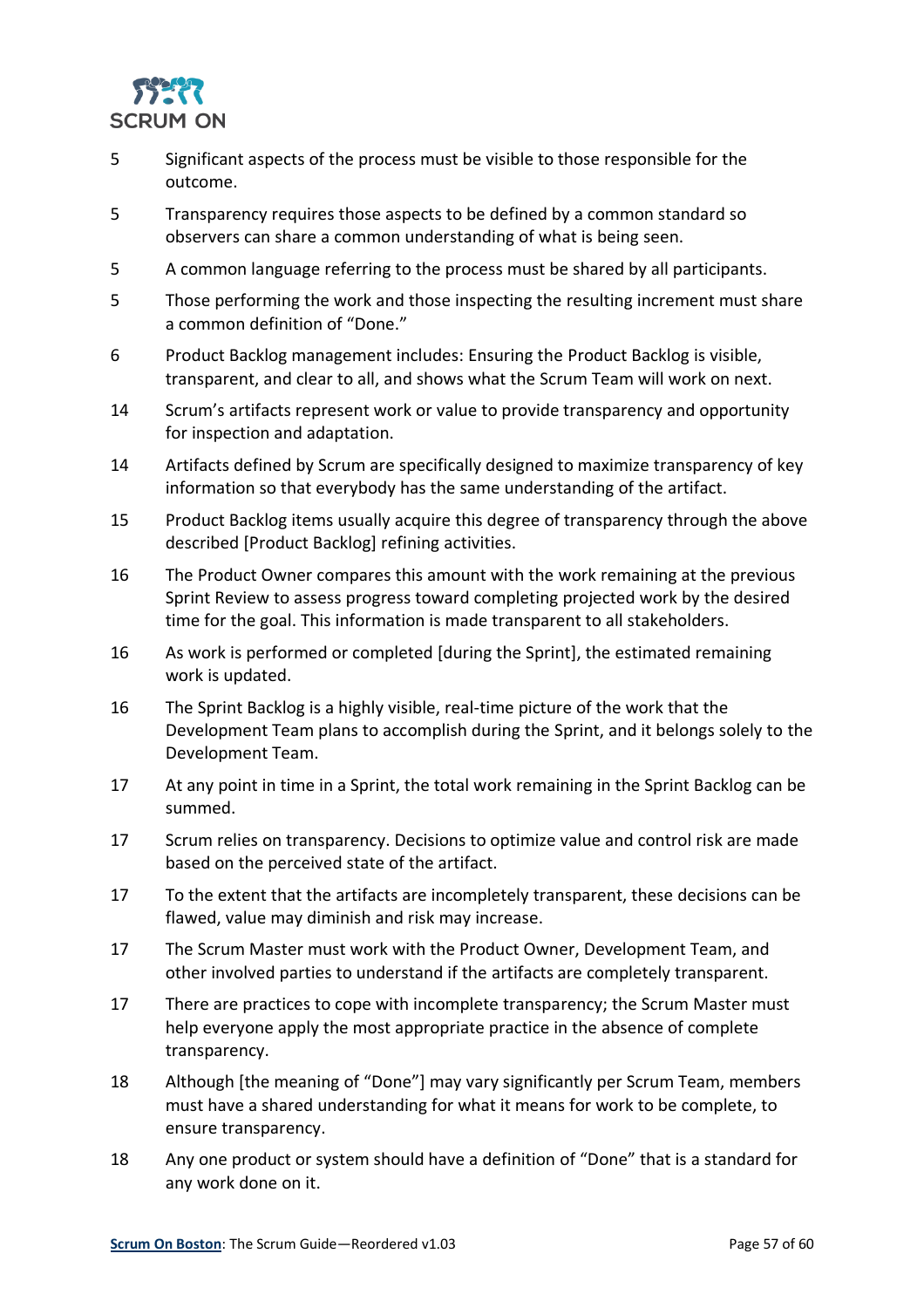

#### <span id="page-57-0"></span>Utilization

11 If the Development Team determines it has too much or too little work, it may renegotiate the selected Product Backlog items with the Product Owner.

#### <span id="page-57-1"></span>Value

- 6 The Product Owner is responsible for maximizing the value of the product resulting from work of the Development Team.
- 6 Product Backlog management includes: Optimizing the value of the work the Development Team performs.
- 7 The Scrum Master helps everyone change these interactions to maximize the value created by the Scrum Team.
- 8 SM services to the PO: Ensuring that the Product Owner knows how to arrange the Product Backlog to maximize value.
- 8 SM services to the Development Team: Helping the Development Team to create high value products.
- 13 [Sprint Review] Based on that and any changes to the Product Backlog during the Sprint, attendees collaborate on the next things that could be done to optimize value.
- 14 Scrum's artifacts represent work or value to provide transparency and opportunity for inspection and adaptation.
- 15 Product Backlog items have the attributes of description, order, estimate, and value.
- 17 Scrum relies on transparency. Decisions to optimize value and control risk are made based on the perceived state of the artifact.
- 17 To the extent that the artifacts are incompletely transparent, these decisions can be flawed, value may diminish and risk may increase.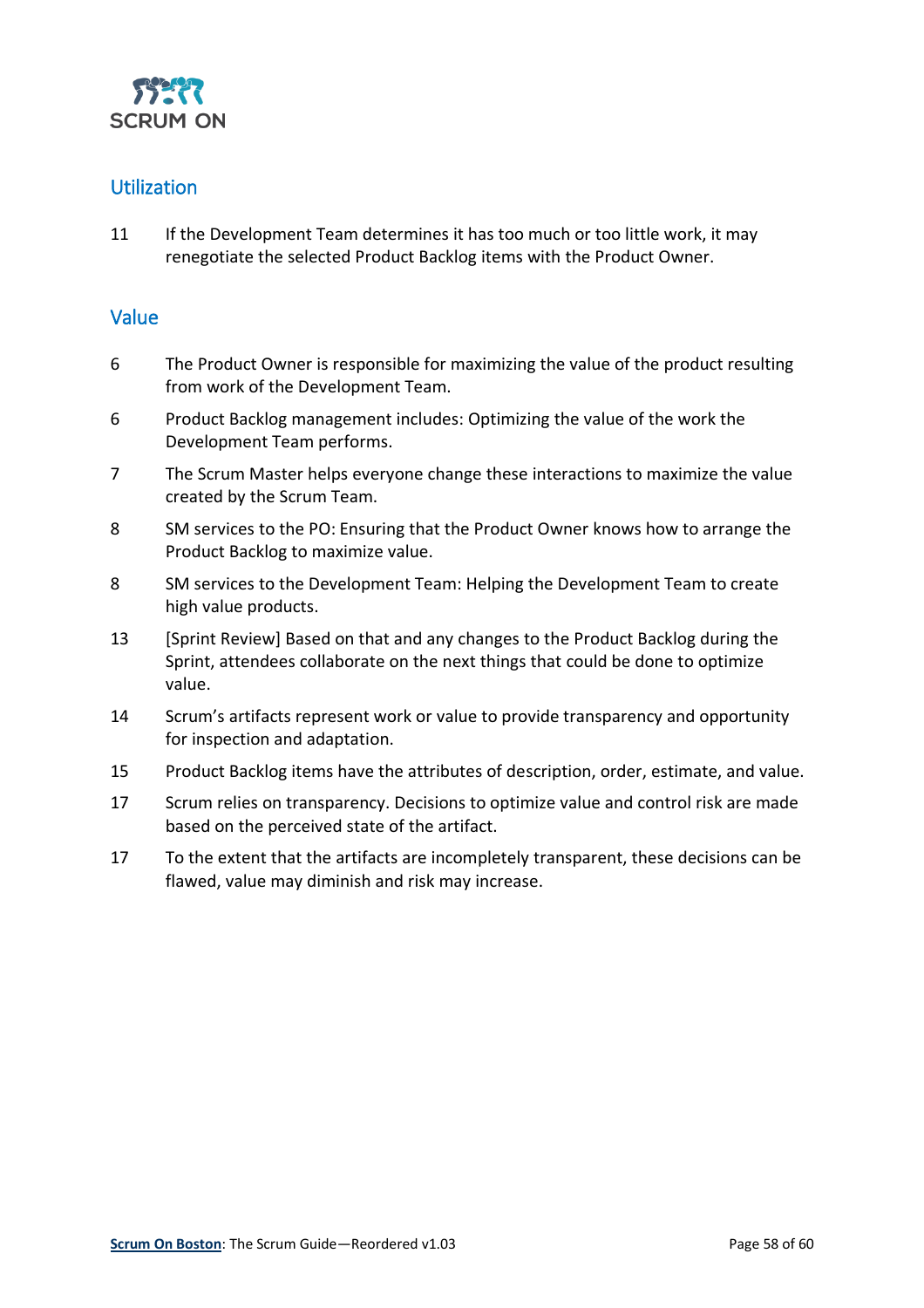

#### <span id="page-58-0"></span>**Velocity**

10 [Sprint Planning] The input to this meeting is the Product Backlog, the latest product Increment, projected capacity of the Development Team during the Sprint, and the past performance of the Development Team.

#### <span id="page-58-1"></span>**Waste**

- 5 If an inspector determines that one or more aspects of a process deviate outside acceptable limits, and the resulting product will be unacceptable, the process or material being processed must be adjusted.
- 9 [Time-boxing] The remaining events may end whenever the purpose of the event is achieved, ensuring an appropriate amount of time is spent without allowing waste in the process.
- 10 Sprint cancellations are often traumatic to the Scrum Team, and are very uncommon.
- 15 Higher ordered Product Backlog items are usually clearer and more detailed than lower ordered ones.
- 15 More precise estimates are made based on the greater clarity and increased detail; the lower the order, the less detail.